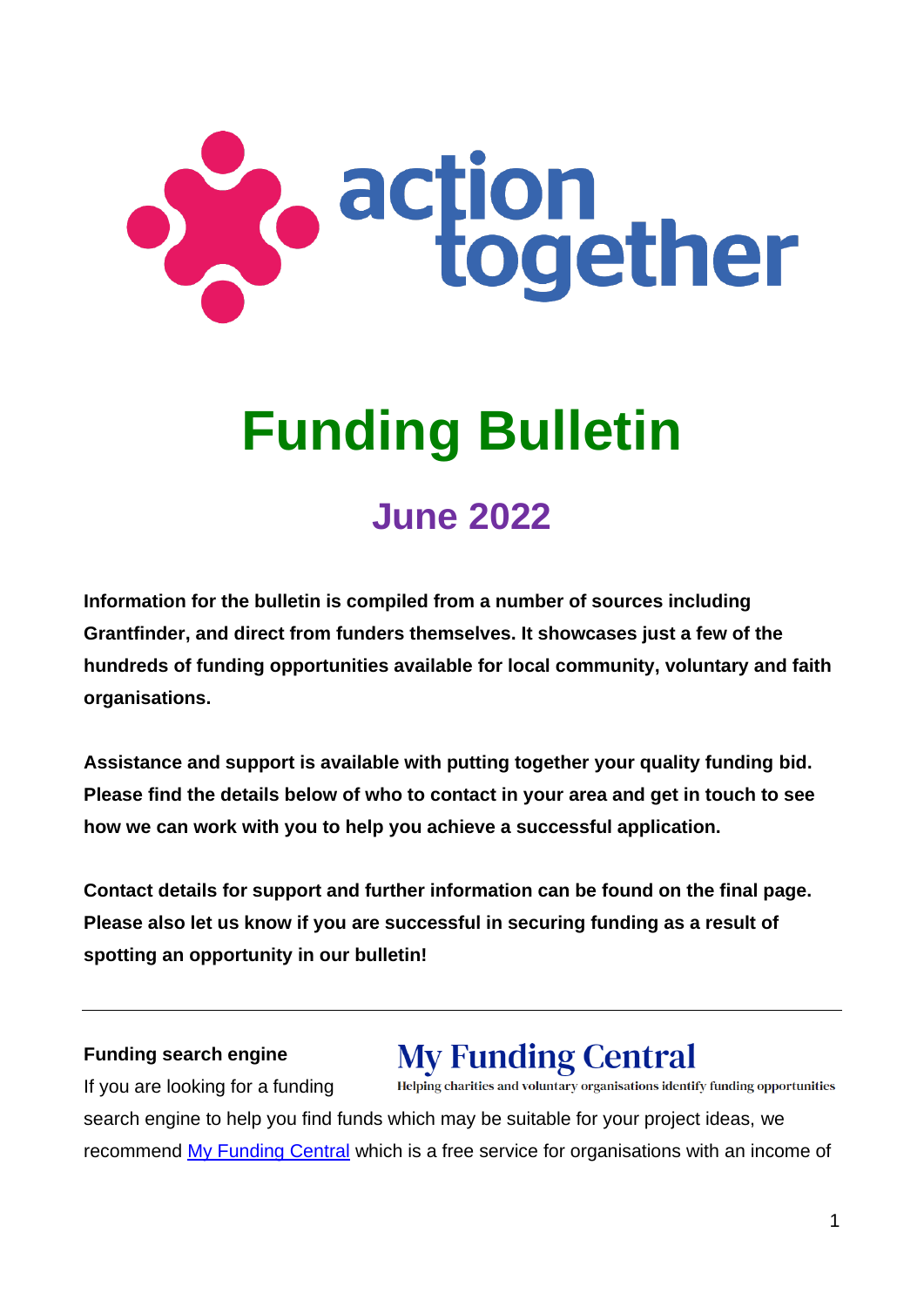less than £30,000. For organisations with a higher income, annual subscription starts from only £50.

## **CONTENTS**

**[COVID-19](#page-2-0)**

**[LOCAL](#page-2-1)**

**ARTS**

**[BAME](#page-15-0)**

**[CHILDREN & YOUNG PEOPLE](#page-15-1)**

**[DIGITAL](#page-22-0)**

**[ENVIRONMENT](#page-23-0)**

**[FAITH](#page-26-0)**

**[GENERAL](#page-30-0)**

**[HEALTH AND WELLBEING](#page-34-0)**

**[HERTAGE](#page-37-0)**

**[OLDER PEOPLE](#page-40-0)**

**[SPORT AND RECREATION](#page-43-0)**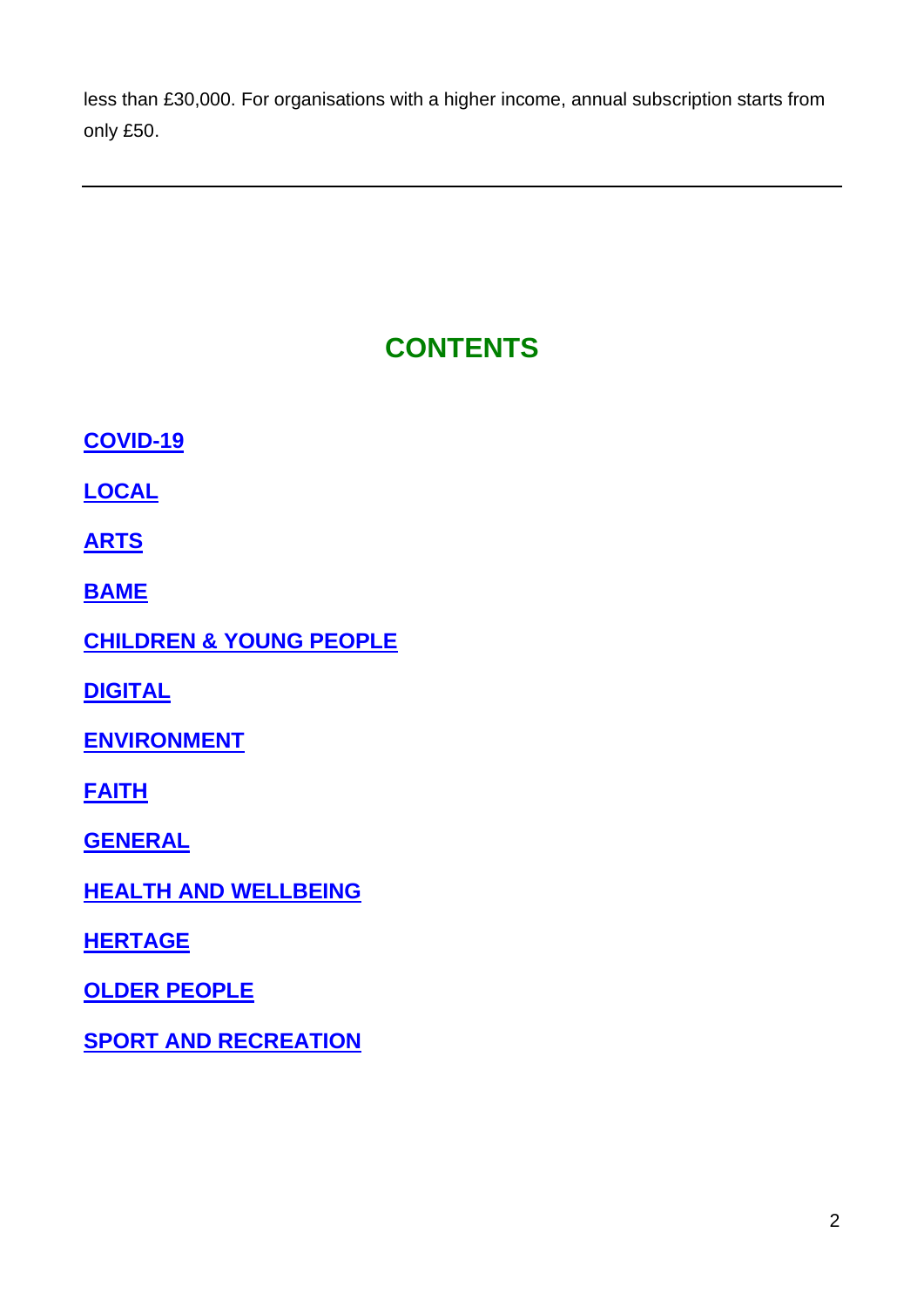## <span id="page-2-0"></span>**COVID-19**

To search for the latest Covid-19 related funds please visit our website (hyperlink)

#### <span id="page-2-1"></span>**LOCAL**

| <b>Rotary Community Grant - Oldham</b> |                                                               |                                                              |
|----------------------------------------|---------------------------------------------------------------|--------------------------------------------------------------|
| Aims/priorities:                       | Since 2014, many small voluntary groups across the borough of |                                                              |
|                                        |                                                               | Oldham have applied for and received financial support from  |
|                                        |                                                               | the Community Cash Award. Projects include a beehive at      |
|                                        |                                                               | Sholver & Moorside, card making activities at Coalshaw Green |
|                                        |                                                               | Park, days out for Oldham Support Group for Carers in Autism |
|                                        | and Spotlight Drama Group's overhead projector.               |                                                              |
| Who can apply?                         | Small local voluntary groups from across Oldham can apply.    |                                                              |
| <b>Grant amount:</b>                   | Up to £1,000.                                                 |                                                              |
| <b>Application process:</b>            | Click here to download the application form.                  |                                                              |
|                                        | Please send your completed application form before the        |                                                              |
|                                        | deadline date to:                                             |                                                              |
|                                        | <b>Sharon McGladdery</b>                                      |                                                              |
|                                        | <b>Action Together</b>                                        |                                                              |
|                                        | Medtia Place, 80 Union Street, Oldham OL1 1DJ                 |                                                              |
|                                        | Or Email: sharon.mcgladdery@actiontogether.org.uk             |                                                              |
| <b>Deadline:</b>                       | 12 noon 30 March, June, September and November.               |                                                              |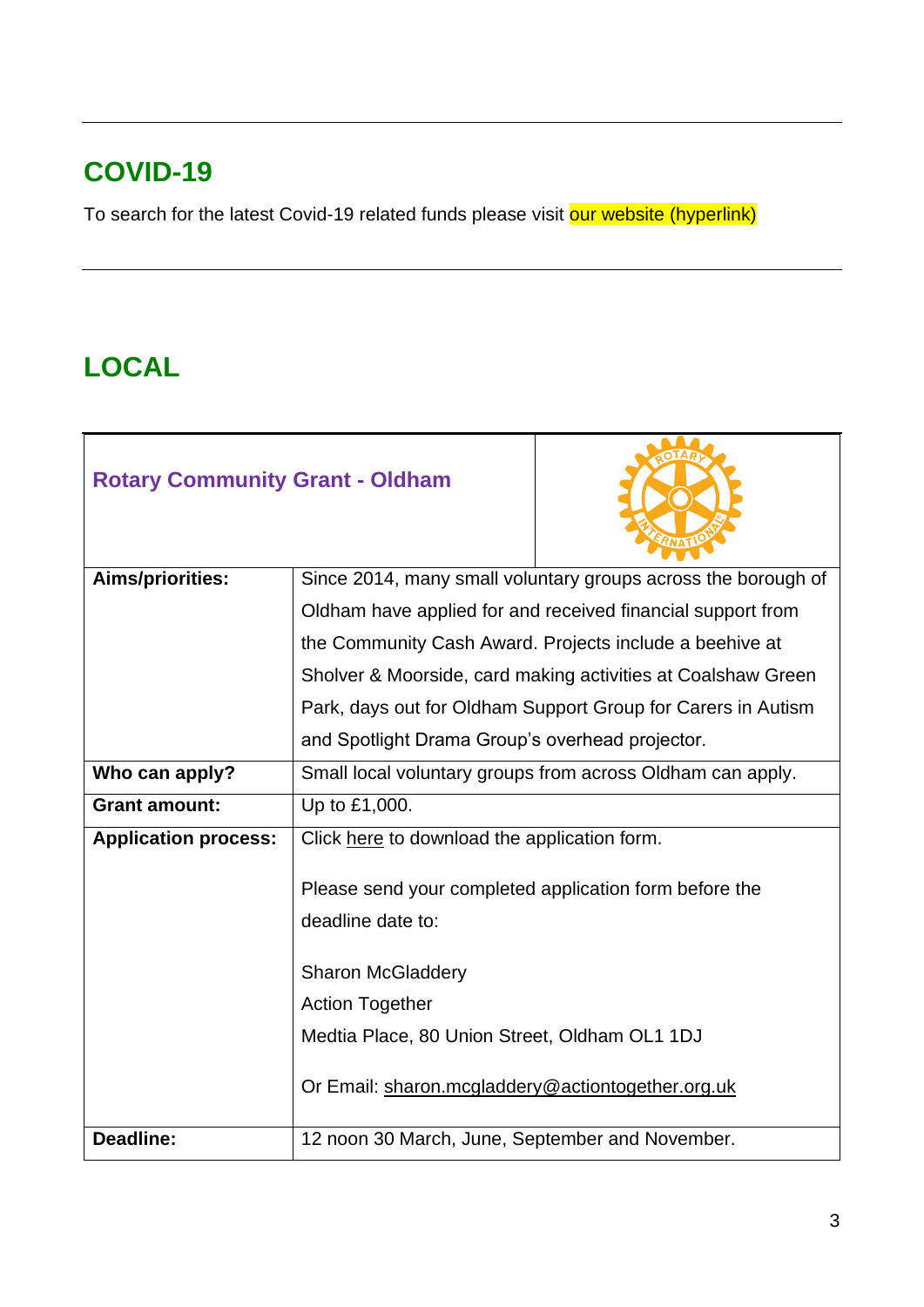| <b>Contact:</b> | If you have any queries about the application form or application<br>process please contact Sharon McGladdery on: |  |
|-----------------|-------------------------------------------------------------------------------------------------------------------|--|
|                 | Tel 0161 339 2345<br>Email sharon.mcgladdery@actiontogether.org.uk<br>$\bullet$                                   |  |
| <b>Website:</b> | www.actiontogether.org.uk/rotary-community-grant-oldham                                                           |  |

| <b>One Oldham Fund</b>      | e Oldham Fund                                                    |
|-----------------------------|------------------------------------------------------------------|
| <b>Aims/priorities:</b>     | The One Oldham Fund is a strategic single investment fund that   |
|                             | uses pooled resources for the voluntary, community, faith and    |
|                             | social enterprise (VCFSE) sector in Oldham. This investment      |
|                             | will support the sector's resilience to enable VCFSE             |
|                             | organisations that are locally rooted and active in Oldham to    |
|                             | remain viable, to continue to deliver the ongoing Covid 19       |
|                             | response and to contribute to the delivery of Oldham's Covid     |
|                             | Recovery Strategy priorities.                                    |
| Who can apply?              | Micro grants up to £200 - for informal groups involved in social |
|                             | action or mutual aid activity.                                   |
|                             |                                                                  |
|                             | Micro Grants up to £1,000 - for formally constituted members     |
|                             | of Action Together                                               |
|                             | Medium Grants up to £25,000 - for formally constituted           |
|                             | members of Action Together who are Community Anchor              |
|                             | Organisations.                                                   |
| <b>Grant amount:</b>        | Micro grants up to £200<br>$\bullet$                             |
|                             | Micro Grants up to £1,000                                        |
|                             | Medium Grants up to £25,000                                      |
|                             |                                                                  |
| <b>Application process:</b> | More information can be found on the Action Together website.    |
| <b>Deadline:</b>            | Micro grants up to $£200 -$ rolling programme<br>$\bullet$       |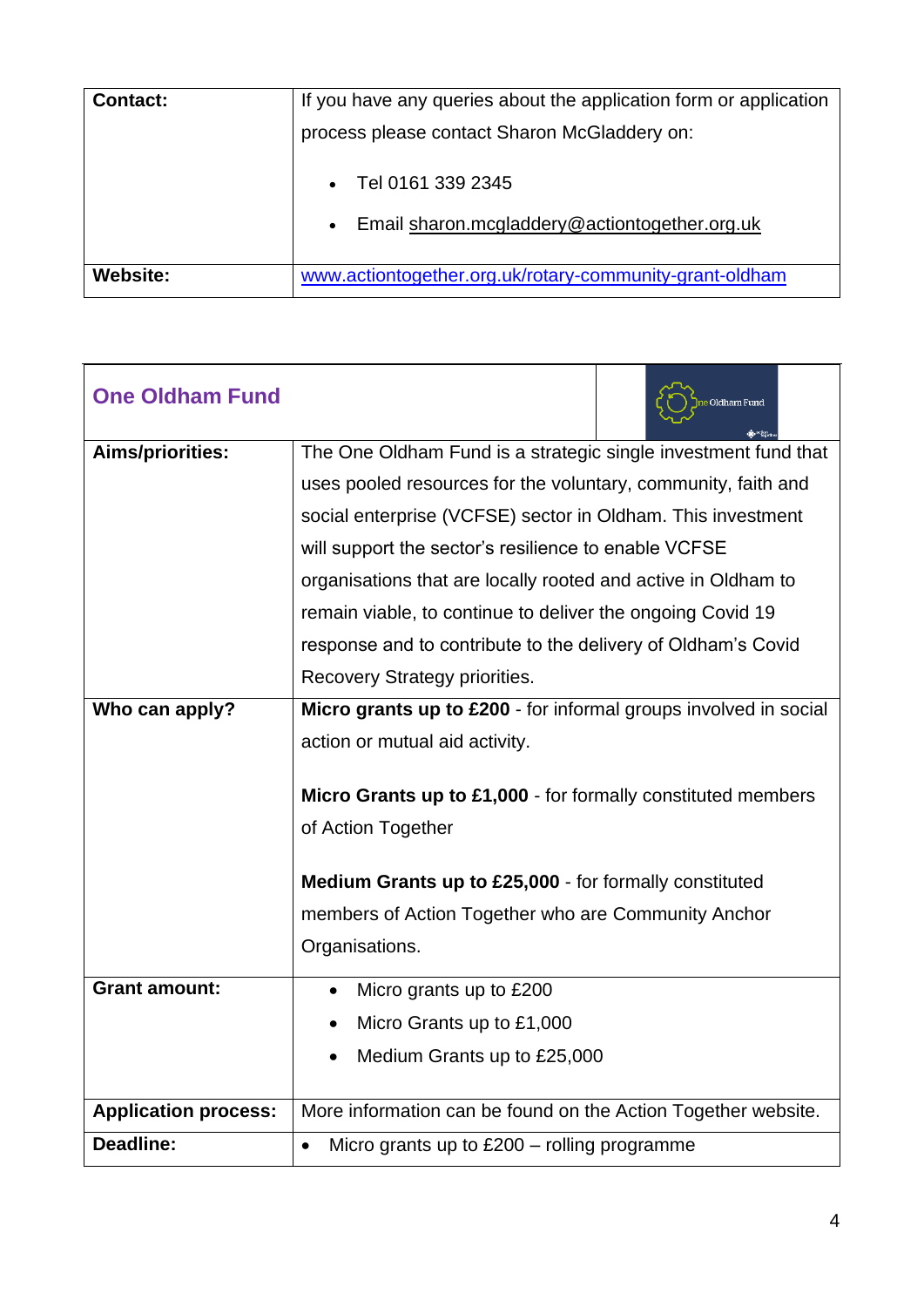|                 | Micro Grants up to $£1,000 -$ rolling programme<br>$\bullet$             |
|-----------------|--------------------------------------------------------------------------|
|                 | Medium Grants up to $£25,000$ – deadline for applications 22<br>May 2022 |
| <b>Website:</b> | www.actiontogether.org.uk/one-oldham-fund                                |

| <b>RBH Community Funding Grants</b> |                                                                                                                                                                                                                        |                                                                                                                                                                                                                                                                                                                                                                                                                                                                                                                                                                                                                                                                                                                                                     |
|-------------------------------------|------------------------------------------------------------------------------------------------------------------------------------------------------------------------------------------------------------------------|-----------------------------------------------------------------------------------------------------------------------------------------------------------------------------------------------------------------------------------------------------------------------------------------------------------------------------------------------------------------------------------------------------------------------------------------------------------------------------------------------------------------------------------------------------------------------------------------------------------------------------------------------------------------------------------------------------------------------------------------------------|
| Aims/priorities:                    | $\bullet$<br>technology.<br>sessions.<br>health drop in sessions.<br>$\bullet$<br>or homework clubs.<br>Improving or developing a green space in your<br>$\bullet$<br>neighbourhood.<br>promoting RBH's Mutual values. | Work and Skills - help people to access employment<br>opportunities and update their skills. E.g. weekly Job Club.<br>Digital Inclusion - help people access and use digital<br>Financial Inclusion - help people to manage their money and<br>make it go further. E.g. Pantry project or debt advice<br>Health and Wellbeing - help increase peoples' health and<br>wellbeing. E.g. Keep fit class, walking club, gardening club,<br>Lessening social isolation. E.g. a mums and tots club, a<br>luncheon club for older people, or a gardening club.<br>Providing activities for children and young people. E.g. sport<br>Promoting mutuality across neighbourhoods - projects that<br>bring different neighbourhoods and communities together in |
| Who can apply?                      | <b>CIC</b><br><b>Constituted Group</b>                                                                                                                                                                                 |                                                                                                                                                                                                                                                                                                                                                                                                                                                                                                                                                                                                                                                                                                                                                     |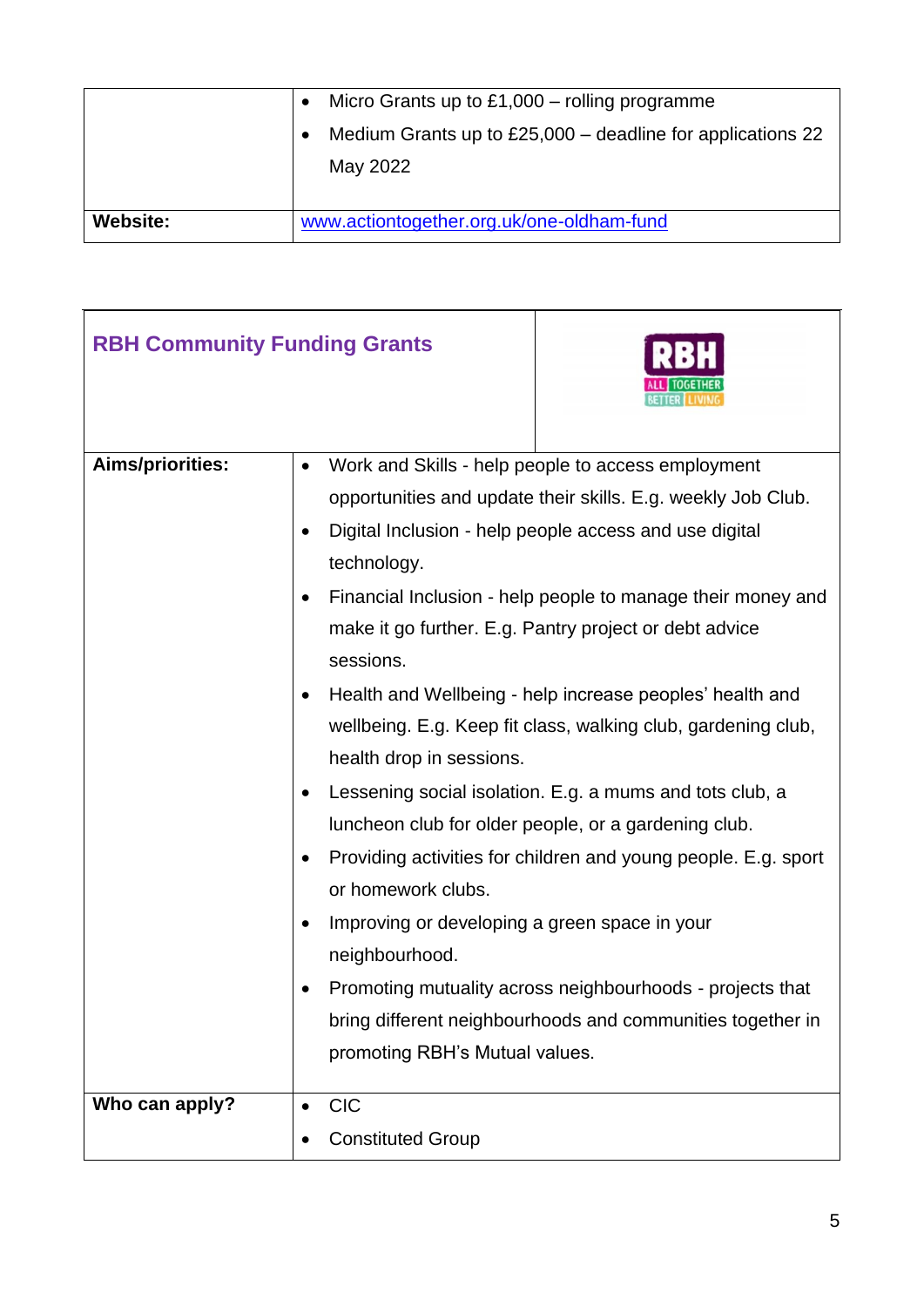|                             | <b>Registered Charity</b>                                 |
|-----------------------------|-----------------------------------------------------------|
|                             |                                                           |
| <b>Grant amount:</b>        | Up to £5000                                               |
| <b>Application process:</b> | Application guidance and an online form can be found here |
| Deadline:                   | 14 March, 11 July and 14 November 2022                    |
| <b>Contact Information:</b> | Community.partnership@rbh.org.uk Tel: 01706 273977        |
| <b>Website:</b>             | www.actiontogether.org.uk/rbh-community-funding-grants    |

|                     | <b>Rochdale Community Respond, Repair and</b>                  | ether |
|---------------------|----------------------------------------------------------------|-------|
| <b>Recover Fund</b> |                                                                |       |
| Aims/priorities:    | Respond - we recognise that community action continues to      |       |
|                     | take place across the Borough in response to the pandemic.     |       |
|                     | We value voluntary, community, faith-based and social          |       |
|                     | enterprise sector organisations, mutual aid groups and         |       |
|                     | individuals supporting communities through their action. We    |       |
|                     | want to encourage and support this action.                     |       |
|                     | Repair - we recognise the damage caused by the pandemic and    |       |
|                     | have witnessed how the pandemic has deepened inequalities.     |       |
|                     | We want to be part of repairing the damage to communities by   |       |
|                     | supporting the voluntary community faith and social enterprise |       |
|                     | sector.                                                        |       |
|                     | Recover - we recognise that the world has changed and that the |       |
|                     | voluntary community faith and social enterprise sector offer   |       |
|                     | needs to flex to meet new needs and adapt to enrich and        |       |
|                     | support communities in new ways. We want to help create the    |       |
|                     | better future that communities deserve.                        |       |
| Who can apply?      | Groups and organisations from the Voluntary, Community, Faith  |       |
|                     | and Social Enterprise (VCFSE) sector. Mutual Aid groups        |       |
|                     | (informal groups of neighbours or friends or people united     |       |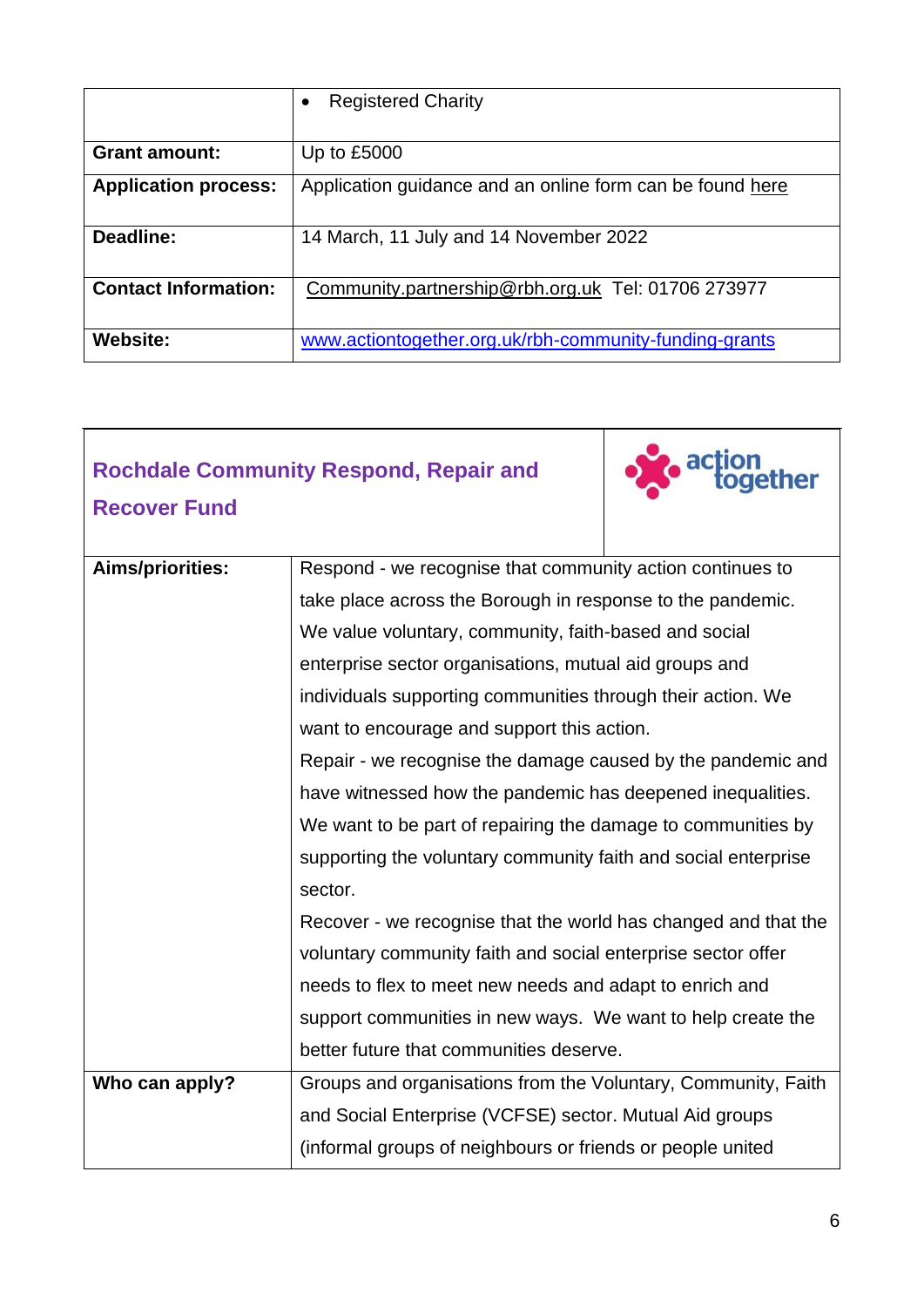|                             | around a cause, working together to help and be supported by               |
|-----------------------------|----------------------------------------------------------------------------|
|                             | their community) Individuals supporting communities.                       |
| <b>Grant amount:</b>        | You can apply for a grant for either:                                      |
|                             | Up to £200 (for individuals with a great community idea)<br>Up to $£5,000$ |
| <b>Application process:</b> | Application forms and guidance notes available on Action                   |
|                             | Together website.                                                          |
| Deadline:                   | Ongoing.                                                                   |
| <b>Contact:</b>             | Tel: 0161 339 2345 and ask for Rochdale Development Email:                 |
|                             | development@actiontogether.org.uk                                          |
| <b>Website:</b>             | www.actiontogether.org.uk/rochdale-community-respond-repair-               |
|                             | and-recover-fund                                                           |

| Use Your Energy Funding Programme -<br><b>Tameside</b> |  | <b>USE</b><br>YOUR<br><b>ENERGY</b><br>SECOND HALF        |
|--------------------------------------------------------|--|-----------------------------------------------------------|
| Aims/priorities:                                       |  | Use Your Energy is an Action Together programme funded by |

| <b>AIMS/priorities:</b> | Use Your Energy is an Action Together programme funded by         |
|-------------------------|-------------------------------------------------------------------|
|                         | Sport England which aims to work with Tameside groups to          |
|                         | engage and enable children and young people aged 5-18 years       |
|                         | to become more active, more often. We have money to invest in     |
|                         | your active ideas! Your group can apply for the Use Your          |
|                         | Energy funding to make your active idea a reality. There are      |
|                         | currently three tiers of grants that are available:               |
|                         |                                                                   |
|                         | Use Your Energy 500 - Get that idea off the ground.               |
|                         | We are looking for new groups or enthusiatic individuals who      |
|                         | have an idea in getting young people who are not currently        |
|                         | active, more active, and need support in getting the idea off the |
|                         | ground.                                                           |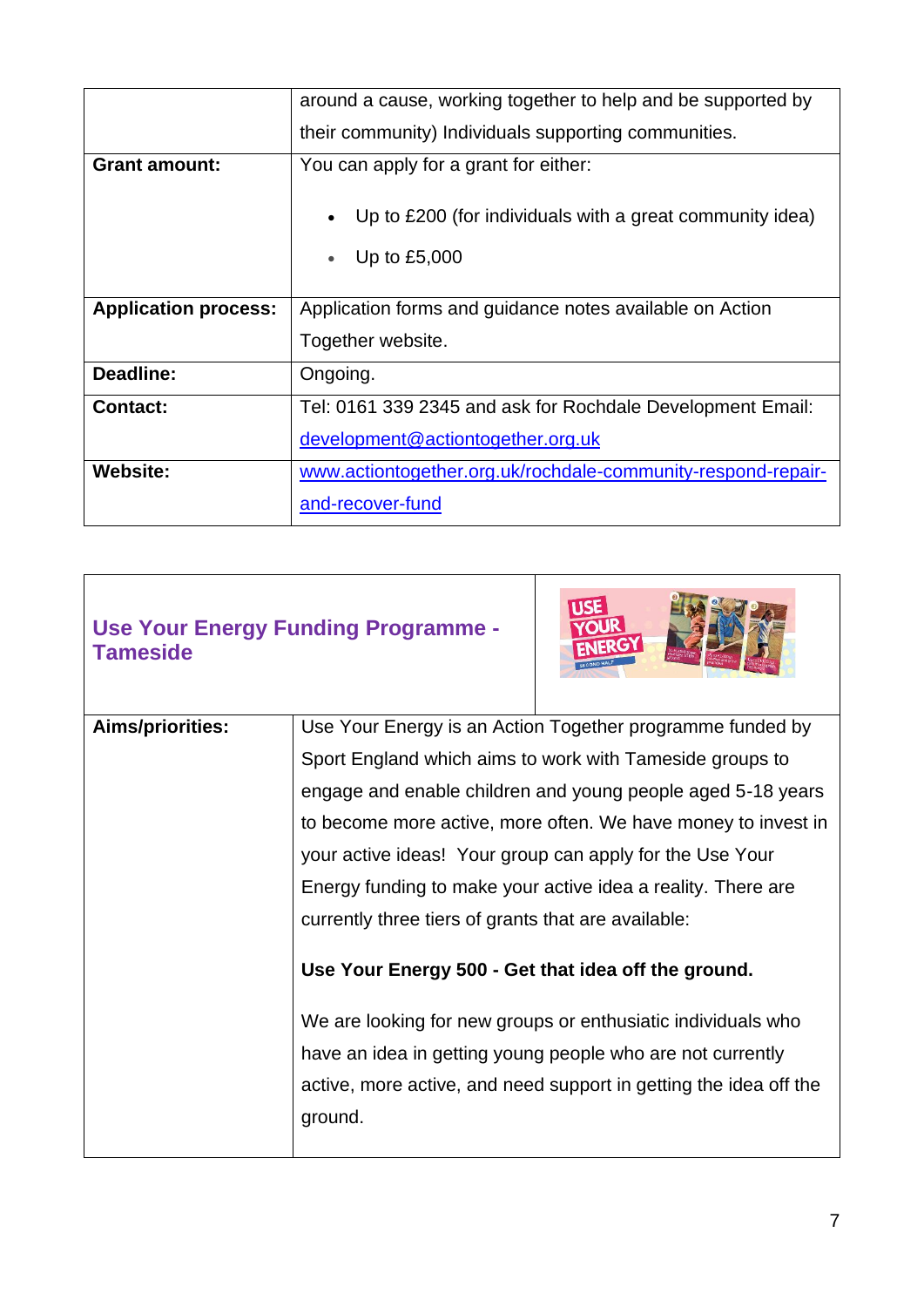|                             | Use Your Energy 2000 - Develop and grow your idea.                                                                                                                                                                                                                                                                                                                         |
|-----------------------------|----------------------------------------------------------------------------------------------------------------------------------------------------------------------------------------------------------------------------------------------------------------------------------------------------------------------------------------------------------------------------|
|                             | We are looking for groups who need support in getting an idea<br>off the ground which will enable opportunities for young people<br>who are not currently active to become more active, or groups<br>who have tested out a successful idea and would like to<br>continue or expand the provision.<br>Use More Energy 10K Small Grants - Turn that big idea into<br>action. |
|                             | Priorities:<br>New activities that get children and young people moving<br>more, more often and address Tameside Live Well<br>strategies e.g., increasing physical and mental healthy life<br>expectancy for residents.                                                                                                                                                    |
|                             | New physical activities which address inequalities/barriers to<br>physical activities to marginalised young people e.g., BAME,<br>LGBTQI+, young women, refugee's and asylum seekers,<br>young people, people with disabilities etc.                                                                                                                                       |
| Who can apply?              | Voluntary, Community, Faith and Social Enterprise Sector<br>organisations based in or currently working in Tameside.                                                                                                                                                                                                                                                       |
| <b>Grant amount:</b>        | There are three tiers of grants:<br>Up to £500 - Use Your Energy 500<br>Up to £2,000 - Use Your Energy 2000<br>Up to £10,000 - Use More Energy 10k Small Grants                                                                                                                                                                                                            |
| <b>Application process:</b> | You can find the guidance notes and application forms on the<br>funders website.                                                                                                                                                                                                                                                                                           |
| Deadline:                   | The programme will be open for applications on Monday 4 April<br>2022 and will close once the funds have been exhausted or by<br>31 March 2023, whichever is sooner.                                                                                                                                                                                                       |
| <b>Contact:</b>             | For more information or support please contact Sandra Jackson<br>- Email Sandra.jackson@actiontogether.org.uk, Tel 0161 339<br>2345 ext. 4301.                                                                                                                                                                                                                             |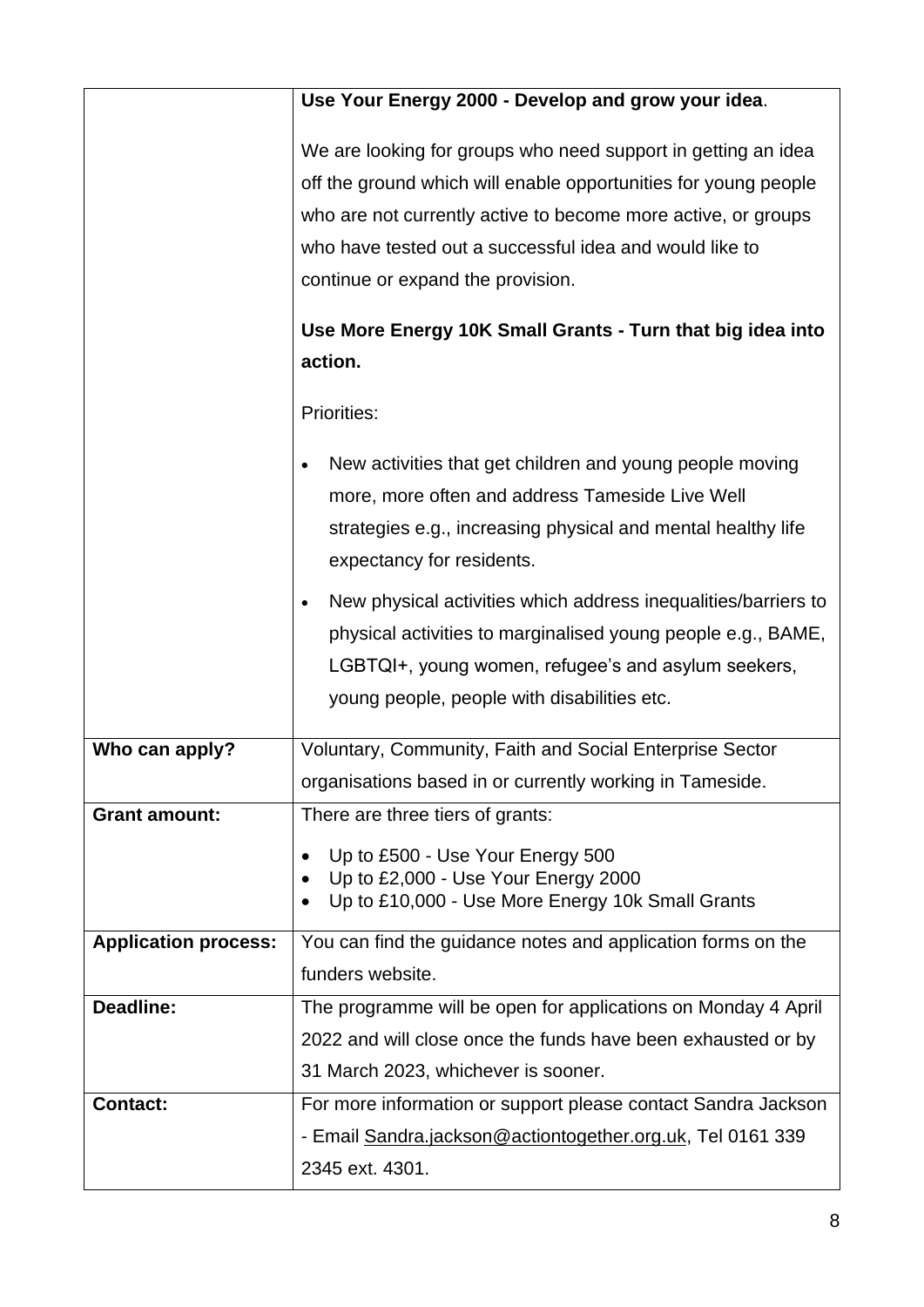#### **Tameside & Glossop Community Wellbeing Microgrants 21/22**



| Aims/priorities:            | Grants of up to £1000 are available to support projects/activities |
|-----------------------------|--------------------------------------------------------------------|
|                             | delivered by Tameside & Glossop based Voluntary, Community,        |
|                             |                                                                    |
|                             | Faith and Social Enterprise groups that:                           |
|                             | Can improve the wellbeing of local people. This can                |
|                             | include improving health and wellbeing, tackling poverty,          |
|                             | or reducing inequality.                                            |
|                             | Are delivered for a community of place, interest, or               |
|                             | identity in one or more neighbourhoods.                            |
| Who can apply?              | To be eligible to apply, an organisation must be:                  |
|                             |                                                                    |
|                             | VCFSE (Voluntary, Community, Faith and Social                      |
|                             | Enterprise) organisation/ groups who have completed a              |
|                             | recent Action Together Membership Form (membership                 |
|                             | is free).                                                          |
|                             | Based in Tameside or Glossop.                                      |
|                             |                                                                    |
| <b>Grant amount:</b>        | Up to £1,000.                                                      |
| <b>Application process:</b> | You will need to complete a Stage 1 Online Form in the first       |
|                             | instance. This should take no longer than 15 minutes. Please       |
|                             | note that when completing this form, you will need to have your    |
|                             | constitution and financial account (e.g., bank statement or        |
|                             | income and expenditures sheet) ready to upload. It must be         |
|                             | completed in one go. If you log out part way through, your         |
|                             | information cannot be retrieved, and you will need to start a new  |
|                             | online form.                                                       |
|                             |                                                                    |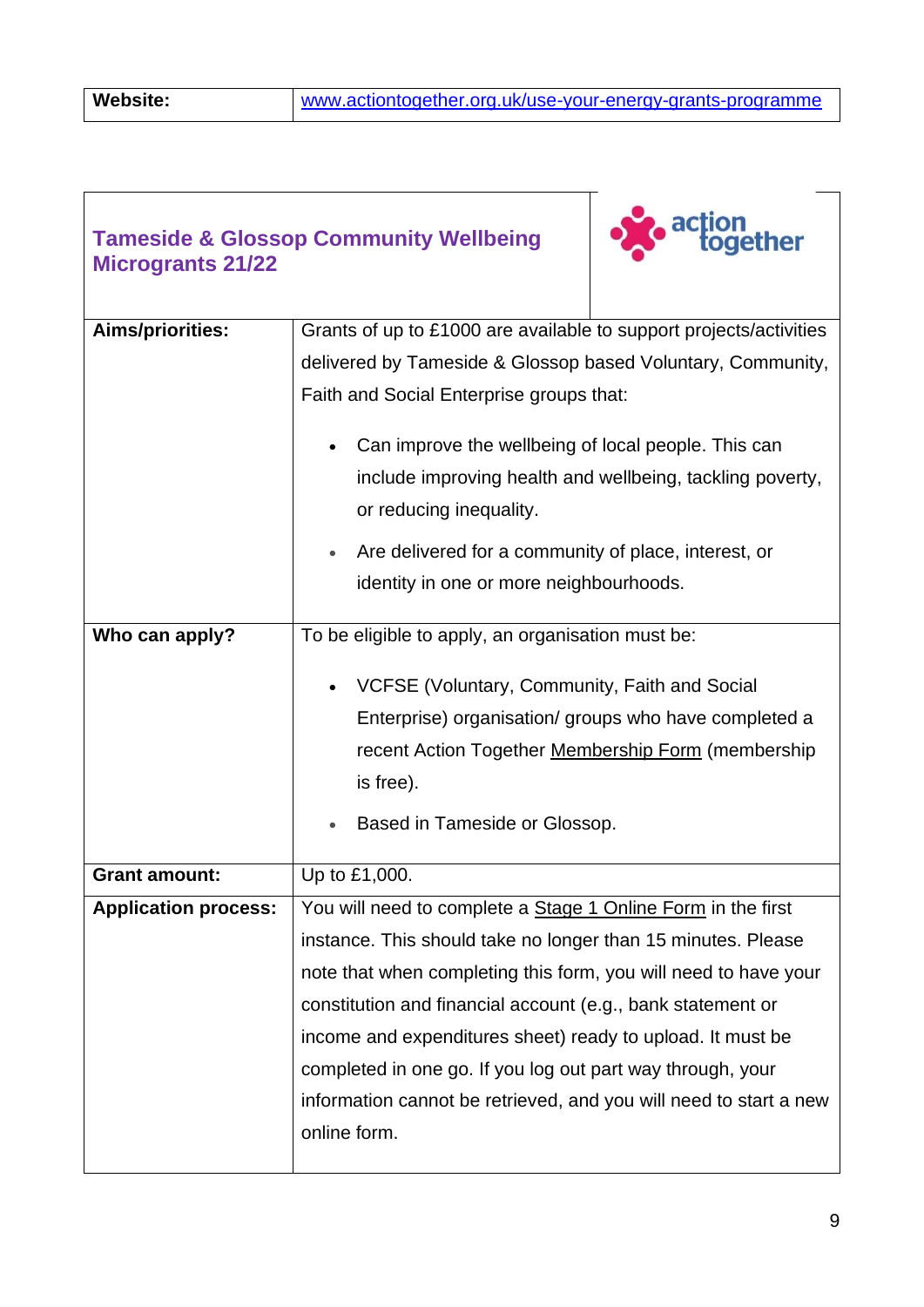|                 | If you are eligible at this stage, the investments team will email |
|-----------------|--------------------------------------------------------------------|
|                 | you a Stage 2 application form for you to complete and email       |
|                 | back.                                                              |
|                 | A Neighbourhood Investment Panel meeting will be held to           |
|                 | review your application and you will be informed of the decision   |
|                 | after 2 weeks of the panel meeting date.                           |
|                 |                                                                    |
|                 | We strongly recommend that you read the funding Guidance           |
|                 | Notes before making an application.                                |
|                 |                                                                    |
| Deadline:       | You can apply for the microgrants from Tuesday 23 November         |
|                 | 2021, 00:00. The funds will close once it has been exhausted.      |
| <b>Contact:</b> | For more information, please                                       |
|                 | email funding@actiontogether.org.uk or tel Roma Hashim on          |
|                 | 0161 339 2345.                                                     |
| <b>Website:</b> | www.actiontogether.org.uk                                          |

| <b>Stalybridge Community Fund</b> |                                                             | <b>111 Tameside</b>                                                 |
|-----------------------------------|-------------------------------------------------------------|---------------------------------------------------------------------|
| Aims/priorities:                  | The Stalybridge Community Grant Fund is provided and        |                                                                     |
|                                   | administered by Tameside Council. It Is part of the Greater |                                                                     |
|                                   | Manchester Town of Culture Programme, which aims to         |                                                                     |
|                                   |                                                             | celebrate the distinctiveness of one town each year selected        |
|                                   |                                                             | from the ten districts of Greater Manchester. This fund aims to     |
|                                   |                                                             | support community groups to deliver activities and events as        |
|                                   |                                                             | part of the Stalybridge Town of Culture bid. Funding will enable    |
|                                   | groups to deliver cultural activities that build events and |                                                                     |
|                                   |                                                             | activities already planned in Stalybridge while also providing      |
|                                   |                                                             | additional opportunities for residents, businesses, and visitors to |
|                                   | get involved.                                               |                                                                     |
|                                   |                                                             |                                                                     |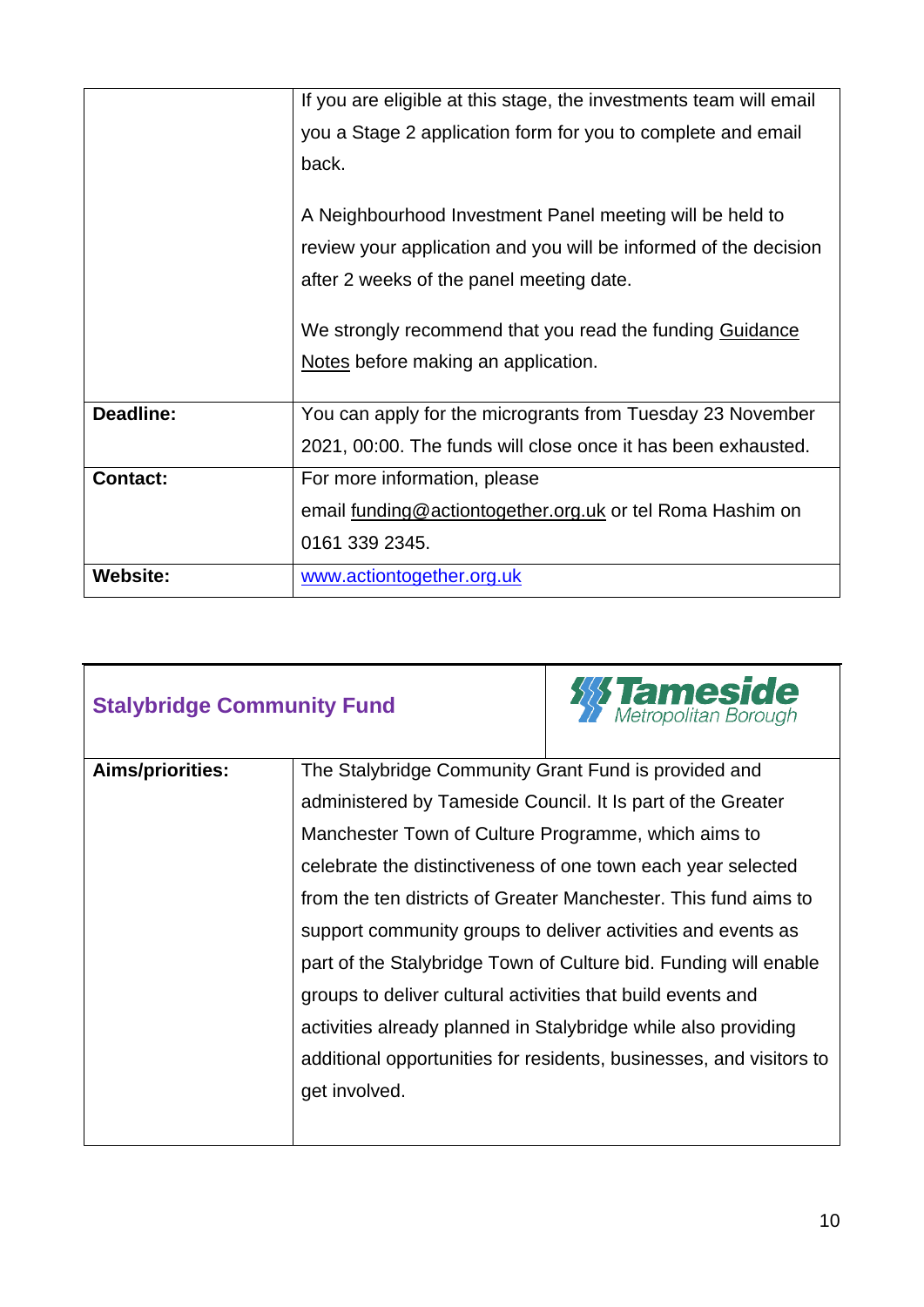|                             | Funding can be used for projects and activities in Stalybridge     |
|-----------------------------|--------------------------------------------------------------------|
|                             | that align with the following themes with the Town of Culture bid: |
|                             |                                                                    |
|                             | Slow Food – events and activities linked to for instance           |
|                             | community orchards, doorstep growing, allotments, recipes,         |
|                             | food waste.                                                        |
|                             | Slow Making – events and activities linked to knitting,            |
|                             | embroidery and other crafts.                                       |
|                             | Slow Art – events and activities linked to storytelling, artist-   |
|                             | led creations, music, exhibitions, conversations,                  |
|                             | performance, dance, writing and literature.                        |
|                             | Slow down – events and activities linked to the town's             |
|                             | heritage, its surrounding landscape and town centre such as        |
|                             | talks, trails, walking and cycling.                                |
| Who can apply?              | Organisations based in Tameside that engage with local people      |
|                             | beyond their existing membership frameworks can apply.             |
|                             |                                                                    |
|                             | Applicants must provide:                                           |
|                             |                                                                    |
|                             | Details of a bank account in their organisation's name with at     |
|                             | least two unrelated signatories.                                   |
|                             | Insurance details (if applicable).                                 |
|                             | Their safeguarding policy (if applicable).                         |
|                             | Partnerships and joint applications are encouraged.                |
| <b>Grant amount:</b>        | Grants of up to £500 are available.                                |
| <b>Application process:</b> | Guidance notes and an application form are available from the      |
|                             | Tameside Council website. Completed applications should be         |
|                             | submitted by email.                                                |
| Deadline:                   |                                                                    |
|                             | The deadline for applications is 1 October 2022, however, the      |
|                             | fund may close sooner if all funding is fully exhausted.           |
| <b>Contact:</b>             | Email events@tameside.gov.uk                                       |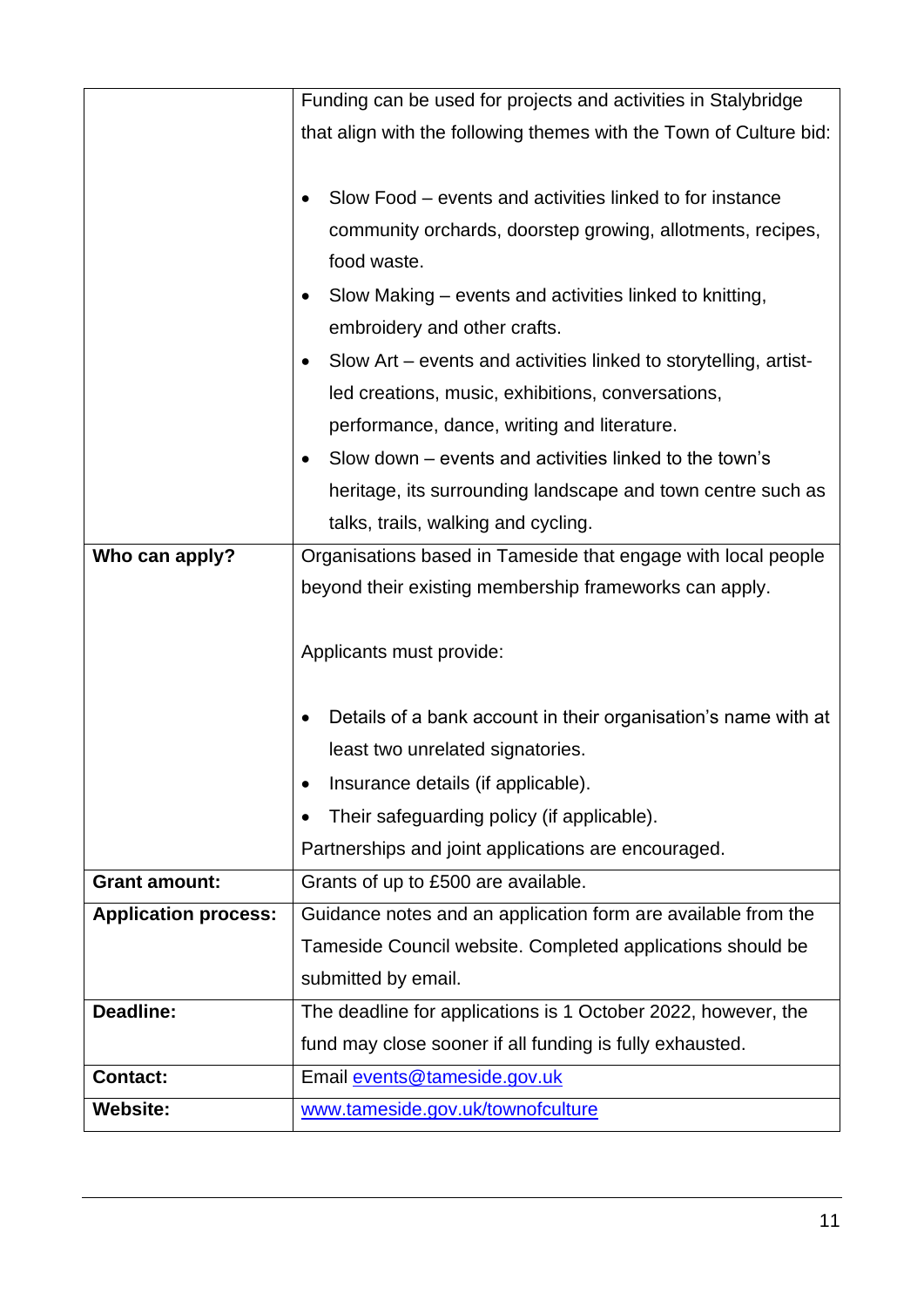#### **GM Mental Wellbeing Grants: faith**



### **organisations**

| Aims/priorities:            | Grants from £100 - £750 are available for faith organisations to   |  |
|-----------------------------|--------------------------------------------------------------------|--|
|                             | run activities that will support people from the communities of    |  |
|                             | identity or experience below that may struggle to achieve higher   |  |
|                             | levels of mental wellbeing. The communities we want to reach in    |  |
|                             | year 3 are:                                                        |  |
|                             | Carers                                                             |  |
|                             | People from BAME communities                                       |  |
|                             | People living with long term physical or mental health             |  |
|                             | conditions                                                         |  |
|                             | People who identify as LGBTQ+                                      |  |
|                             | Disabled people                                                    |  |
|                             | Military veterans                                                  |  |
|                             | People who are unemployed                                          |  |
|                             | Socially isolated older people                                     |  |
| Who can apply?              | You must be a constituted not-for-profit faith organisation        |  |
|                             | operating in Greater Manchester for the benefit of Greater         |  |
|                             | Manchester residents (also includes Glossop).                      |  |
|                             | A faith organisation is one whose primary function is the delivery |  |
|                             | of religious activity.                                             |  |
| <b>Grant amount:</b>        | Between £100 - £750.                                               |  |
| <b>Application process:</b> | If you have not previously done so, you need to register on the    |  |
|                             | GMCVO website before you can apply.                                |  |
| Deadline:                   | Not specified                                                      |  |
| <b>Contact:</b>             | mentalwellbeing@gmcvo.org.uk                                       |  |
| <b>Website:</b>             | www.gmcvo.org.uk/                                                  |  |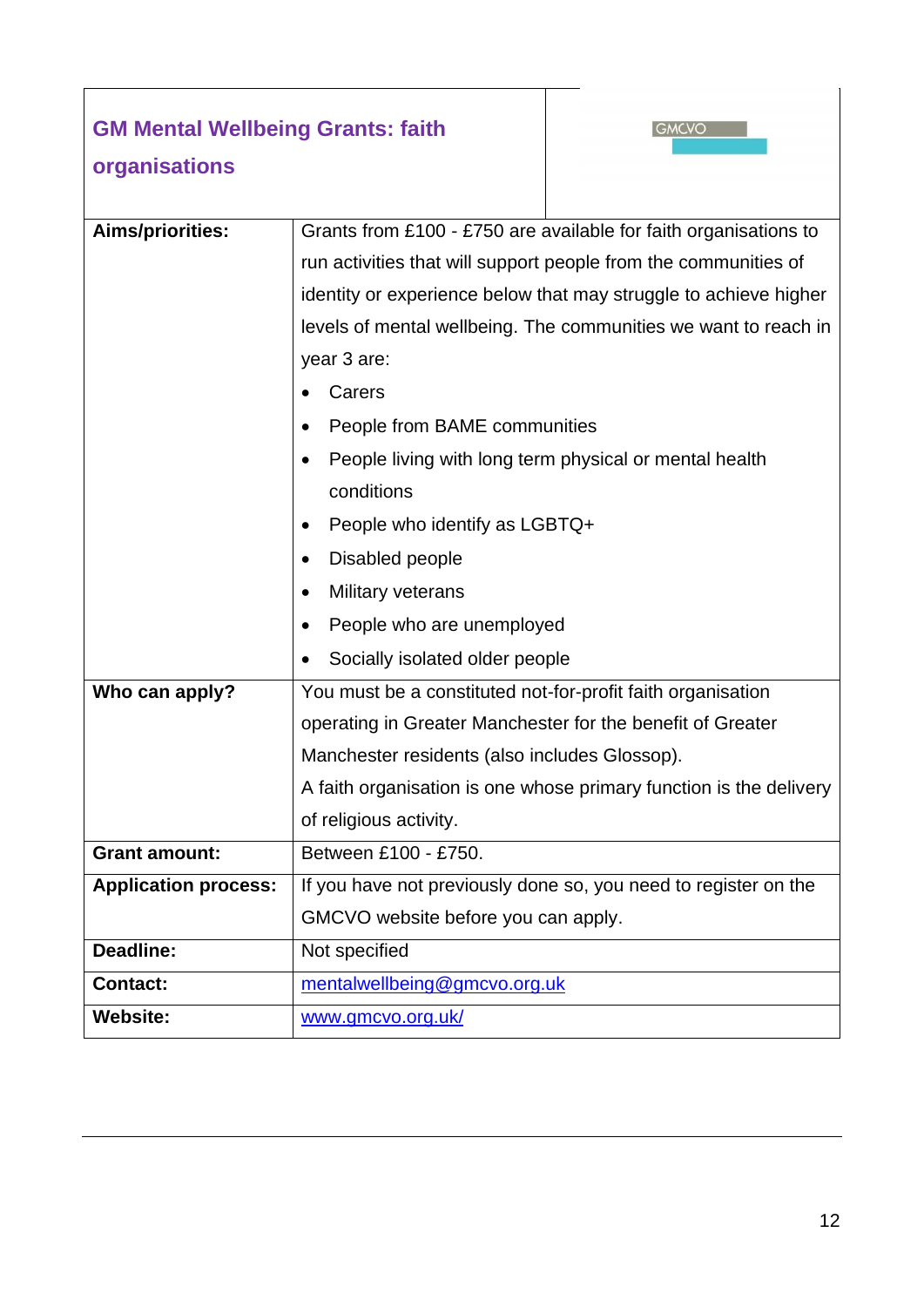# **ARTS**

## **Baring Foundation - Arts and Mental Health The Baring<br>Foundation Programme Aims/priorities:** The funding is intended to allow Global Majority-led arts organisations to develop their offer of creative opportunities to

|                | people living with mental health problems. This funding round is |  |
|----------------|------------------------------------------------------------------|--|
|                | part of new funding for racial justice work across the           |  |
|                | Foundation's programmes. Grants can fully or partially fund the  |  |
|                | work. The work must take place in the UK. Although the funding   |  |
|                | cannot support work that is already funded, it can support the   |  |
|                | extension or expansion of work. Grants should be used to         |  |
|                | provide participatory creative activities to people living with  |  |
|                | mental health problems, mostly from Global Majority              |  |
|                | communities. It is hoped that activities contribute towards      |  |
|                | addressing the under-representation of artists from ethnically   |  |
|                | diverse backgrounds working in arts and mental health.           |  |
| Who can apply? | Applications will only be considered from arts organisations who |  |
|                | meet the following criteria:                                     |  |
|                |                                                                  |  |
|                | An established arts organisation of any kind (including<br>٠     |  |
|                | museums). This could be a charity or a regulated social          |  |
|                | enterprise, such as a Community Interest Company. In this        |  |
|                | case, 'arts organisation' means an organisation whose            |  |
|                | primary purpose is around the arts and creativity broadly        |  |
|                | defined. Applicants working in partnership with relevant         |  |
|                | community groups and sharing resources are encouraged to         |  |
|                | apply.                                                           |  |
|                | Arts organisations that are Global Majority-led. There is no     |  |
|                | 'official' definition of Global Majority Communities. In this    |  |
|                | context, it will be used to mean communities that experience     |  |
|                | racism in the UK, including Gypsy, Roma and Traveller            |  |
|                | communities.                                                     |  |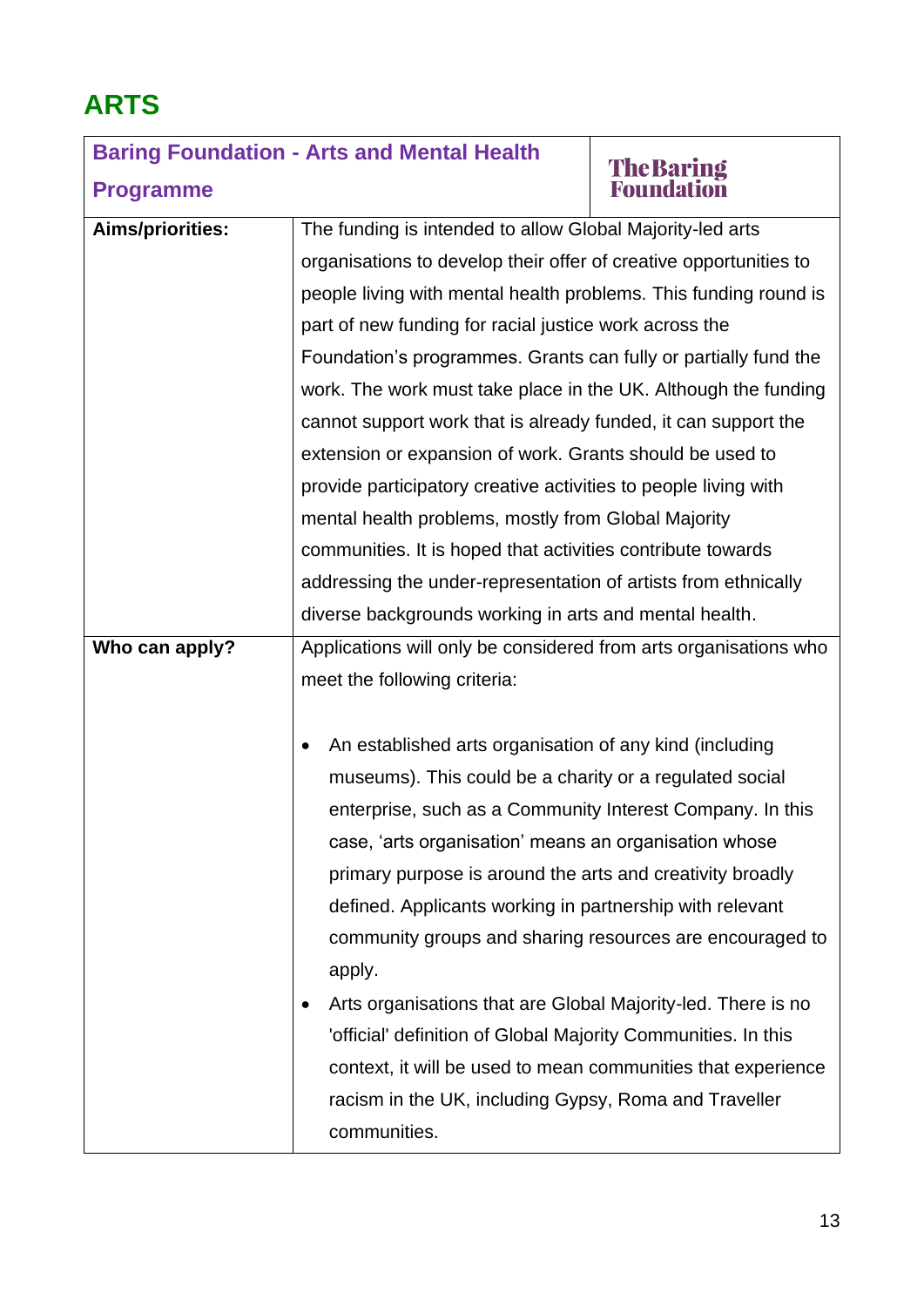|                             | Arts organisations that have been established for at least<br>$\bullet$ |
|-----------------------------|-------------------------------------------------------------------------|
|                             | two years with audited accounts for at least that length of             |
|                             | time.                                                                   |
|                             | Although the lead applicant must be a Global Majority-led arts          |
|                             | organisation, they may wish to partner with an organisation             |
|                             | specialising in mental health which is not arts-focused.                |
| <b>Grant amount:</b>        | Between £20,000 and £60,000 are available over a minimum of             |
|                             | two years.                                                              |
| <b>Application process:</b> | There will be two Zoom meetings for anyone interested in                |
|                             | applying on 9 May 2022 and 8 June 2022. The guidelines and              |
|                             | full details of how to apply are available on the Baring                |
|                             | Foundation website.                                                     |
| Deadline:                   | The deadline to apply is 12pm on 26 July 2022.                          |
| <b>Contact:</b>             | Email baring foundation@ing.com                                         |
| <b>Website:</b>             | baringfoundation.org.uk                                                 |

| <b>Paul Hamlyn Foundation - Arts Access and</b><br><b>Participation Fund</b> |                                                                                                                                                                                                                                                                                                                                   | phf Paul Hamlyn<br>Foundation |
|------------------------------------------------------------------------------|-----------------------------------------------------------------------------------------------------------------------------------------------------------------------------------------------------------------------------------------------------------------------------------------------------------------------------------|-------------------------------|
| Aims/priorities:                                                             | The aim of the Access and Participation Fund is to support<br>change in the way the arts are created, presented, accessed<br>and experienced so that a wider and more diverse group of<br>people have access to quality artistic practice, both as<br>audiences and participants.                                                 |                               |
|                                                                              | The funding will cover work that involves any of the following:<br>crafts, dance, design, digital arts and media, film, literature<br>(including creative writing and poetry), music, opera,<br>photography, theatre, the visual arts, and cross-arts practices.<br>The funding can be used in one or more of the following ways: |                               |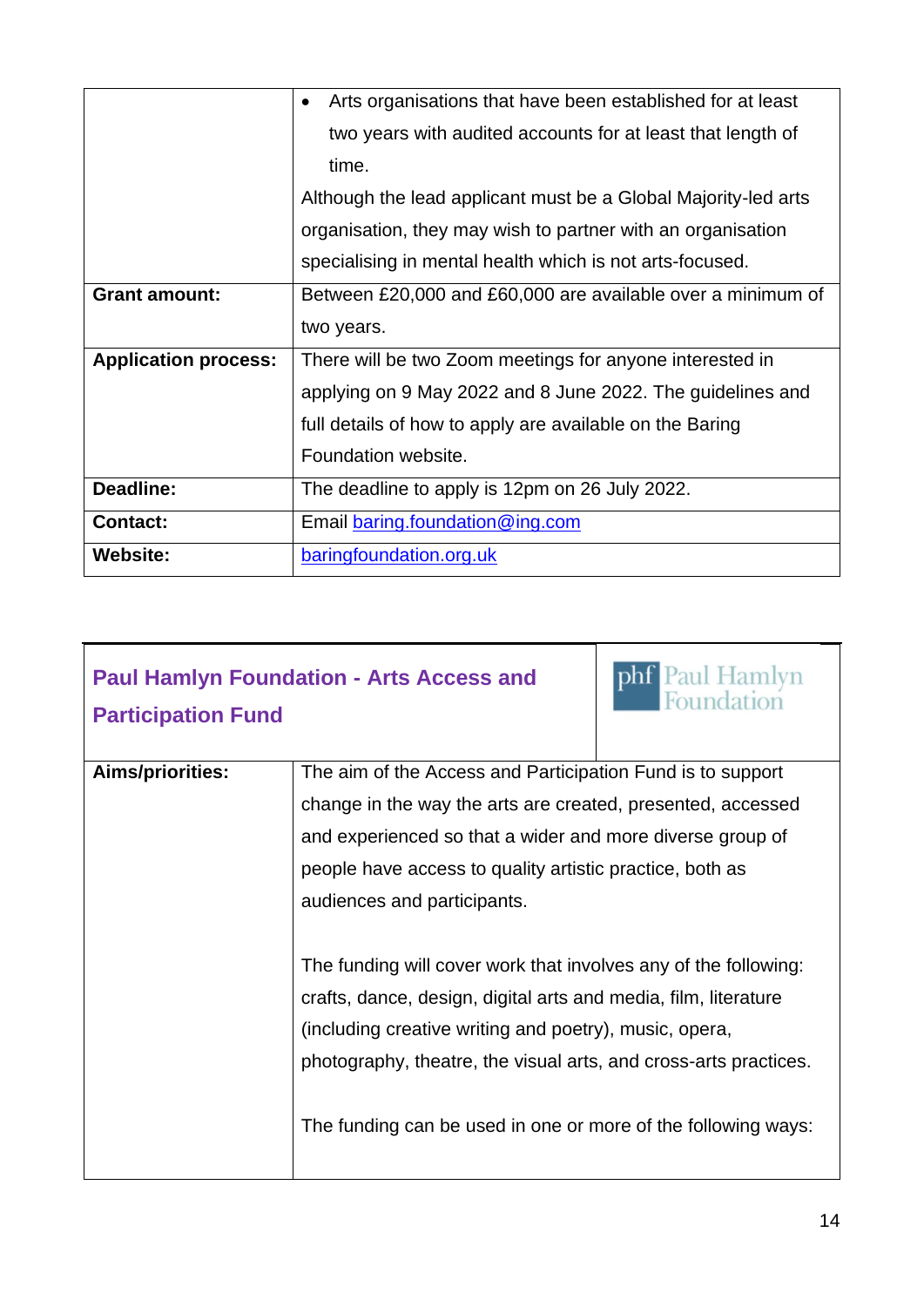|                                    | Support which underpins specific programmes of work                                                             |
|------------------------------------|-----------------------------------------------------------------------------------------------------------------|
|                                    | Support for core costs                                                                                          |
|                                    | Support to adapt existing work to new contexts or to test new                                                   |
|                                    | ways of working.                                                                                                |
| Who can apply?                     | Not-for-profit, formally constituted organisations in the UK are                                                |
|                                    | eligible to apply. Priority will be given to organisations that are                                             |
|                                    | led by, and work that is developed and delivered with (including                                                |
|                                    | as artists and or practitioners), people who are most affected by                                               |
|                                    | systemic oppression and or discrimination. This means Black,                                                    |
|                                    | Asian and other groups who experience racism, Deaf, disabled                                                    |
|                                    | and neurodiverse people who experience the effects of ableism,                                                  |
|                                    | those who identify as sitting at the intersections of several                                                   |
|                                    | minoritized identities, and people experiencing poverty. It is                                                  |
|                                    | unlikely that newly registered organisations that have yet to                                                   |
|                                    | produce independently audited/examined accounts will be                                                         |
|                                    | funded, and it is recommended that they speak to a Grants                                                       |
|                                    | Manager first.                                                                                                  |
| <b>Grant amount:</b>               | Grants of between £30,000 and £400,000 for activity lasting                                                     |
|                                    | between 12 months and 4 years with an option to extend for a                                                    |
|                                    | further period. Most grants are in the £60,000 to £250,000                                                      |
|                                    | range.                                                                                                          |
|                                    |                                                                                                                 |
|                                    | Pre-application access support and a bursary of up to £500 is                                                   |
|                                    | available to help groups apply.                                                                                 |
| <b>Application process:</b>        | There is a two-stage application process. The Foundation aims                                                   |
|                                    | to reach a final decision on applications within four months of                                                 |
|                                    | receipt of stage 1 applications. The guidance notes, sample                                                     |
|                                    | application form and the online application form are available                                                  |
|                                    | from the Paul Hamlyn Foundation website.                                                                        |
| Deadline:                          | There are no deadlines. Applications can be made at any time.                                                   |
|                                    |                                                                                                                 |
| <b>Contact:</b><br><b>Website:</b> | Tel 020 7812 3300, Email information@phf.org.uk<br>www.phf.org.uk/our-work-in-the-uk/arts-access-participation/ |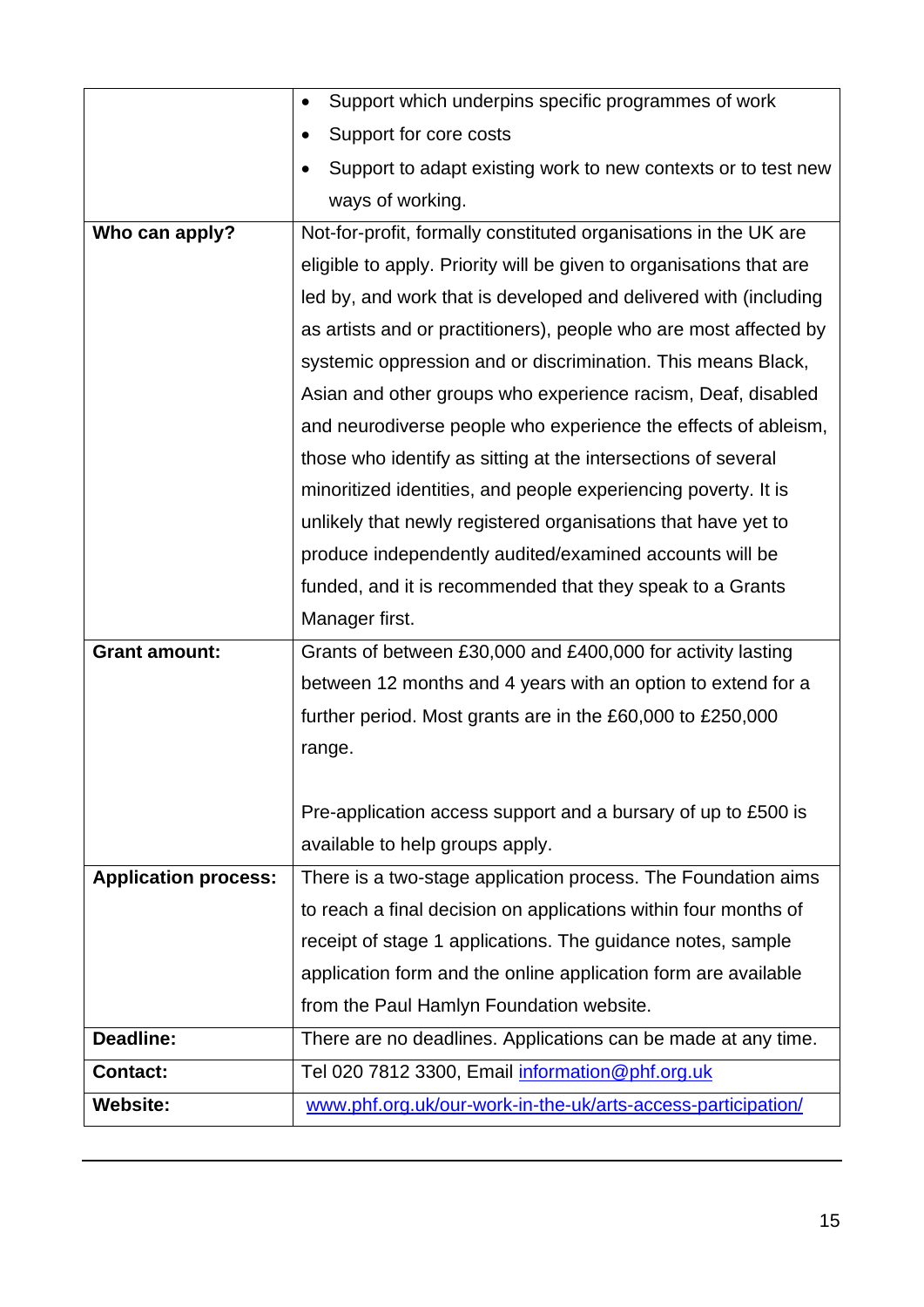#### **Victoria Wood Foundation**



| Aims/priorities:            | The Victoria Wood Foundation was set up following the death of  |  |
|-----------------------------|-----------------------------------------------------------------|--|
|                             | comedian Victoria Wood in 2016. The Trustees are former         |  |
|                             | friends of Victoria and are interested in supporting areas that |  |
|                             | would have interested her, namely the arts, in all forms.       |  |
| Who can apply?              | Arts organisations and groups in the UK are welcome to apply.   |  |
| <b>Grant amount:</b>        | Not specified                                                   |  |
| <b>Application process:</b> | Applications should be made in writing via the contact form on  |  |
|                             | the Victoria Wood Foundation website.                           |  |
| Deadline:                   | The Trustees normally meet twice a year, in July and            |  |
|                             | December. Applications should be received at least two weeks    |  |
|                             | before the following meeting.                                   |  |
| <b>Contact:</b>             | Tel: 07715593995 Email: cathyedis@gmail.com                     |  |
| <b>Website:</b>             | www.victoriawoodfoundation.org.uk/what-do-we-support/           |  |

#### <span id="page-15-1"></span><span id="page-15-0"></span>**BAME**

|                  | <b>Joseph Rowntree Charitable Trust - Rights and Justice</b>                                                                                      | <b>THE</b> |
|------------------|---------------------------------------------------------------------------------------------------------------------------------------------------|------------|
| Aims/priorities: | The JRCT makes grants to a range of organisations that seeks                                                                                      |            |
|                  | to make positive change across the UK as a whole, or across                                                                                       |            |
|                  | one or more of its member countries                                                                                                               |            |
|                  | The Funding priorities for the Rights and Justice theme are:<br>Protection and promotion of human rights and their<br>1.<br>enforcement in the UK |            |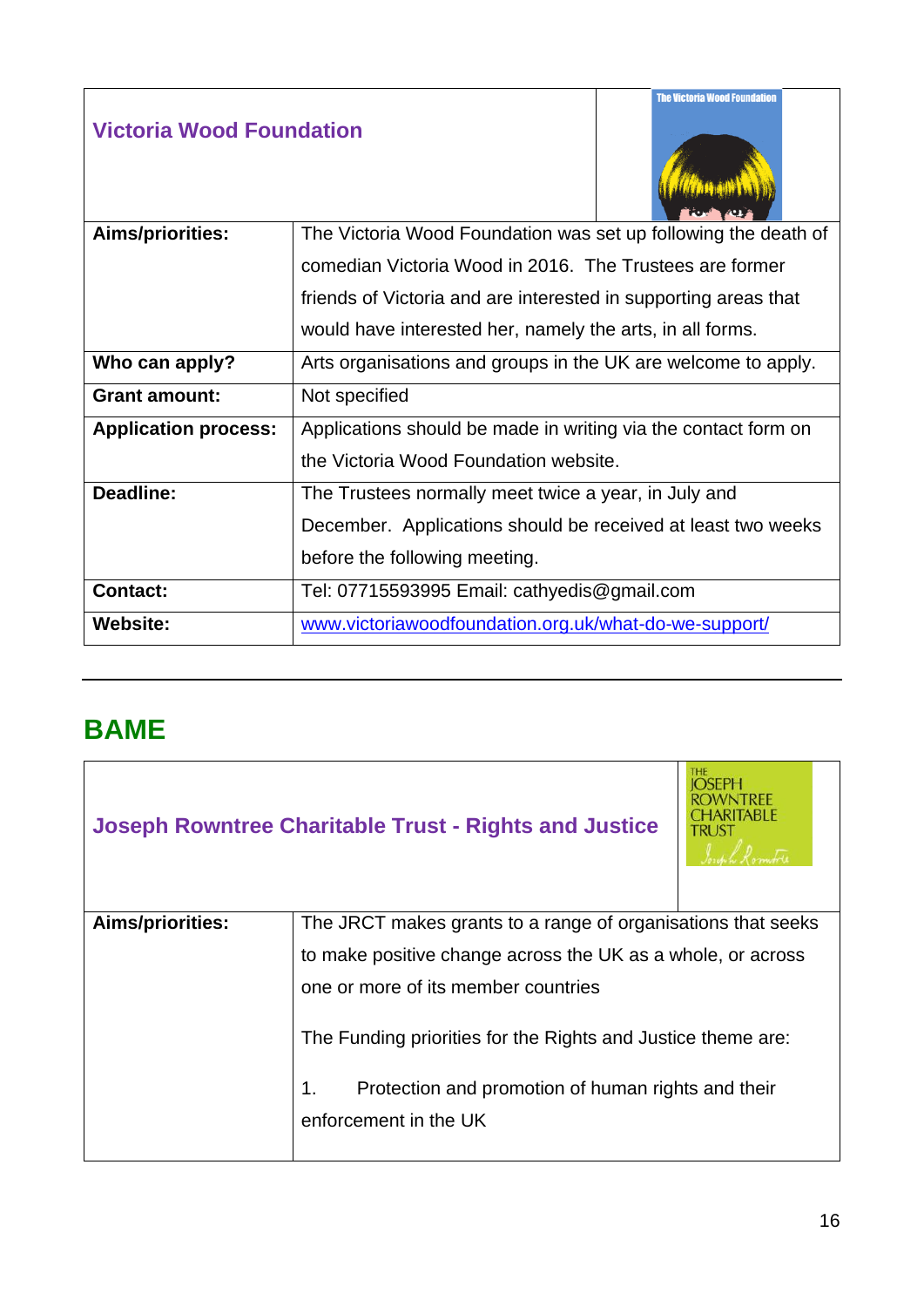|                             | Promoting rights and justice for minorities who face the<br>2.   |  |
|-----------------------------|------------------------------------------------------------------|--|
|                             | most severe forms of racism                                      |  |
|                             |                                                                  |  |
|                             | 3.<br>Promotion of rights and justice for refugees and other     |  |
|                             | migrants by identifying and tackling structures and systems that |  |
|                             | may deny them their rights.                                      |  |
|                             | Responding to the dual harms of Covid-19 and systemic<br>4.      |  |
|                             | racism.                                                          |  |
|                             |                                                                  |  |
|                             | Whilst the focus is to support national advocacy and             |  |
|                             | campaigning, JRCT is open to applications which aim to effect    |  |
|                             | change at local and regional levels of policy-making, provided   |  |
|                             | the applicant can demonstrate the wider significance of the      |  |
|                             | work.                                                            |  |
|                             | JRCT places an emphasis on supporting those who have direct      |  |
|                             | experience of racism and oppression.                             |  |
|                             | Applicants are encouraged to apply for a grant for unrestricted  |  |
|                             |                                                                  |  |
|                             | or core support, although support for specific programme or      |  |
|                             | project funding is also available                                |  |
| Who can apply?              | Registered, excepted or exempt charities based in the UK         |  |
| <b>Grant amount:</b>        | Between £5,000 and £100,000                                      |  |
| <b>Application process:</b> | <b>Online Application</b>                                        |  |
| Deadline:                   | The deadline to register is the 28th October 2022 and the        |  |
|                             | deadline to apply is 5pm on the 14th November 2022.              |  |
| <b>Contact:</b>             | Phone: 01904 627810 Email enquiries@jrct.org.uk                  |  |
| <b>Website:</b>             | https://www.jrct.org.uk/rights-and-justice                       |  |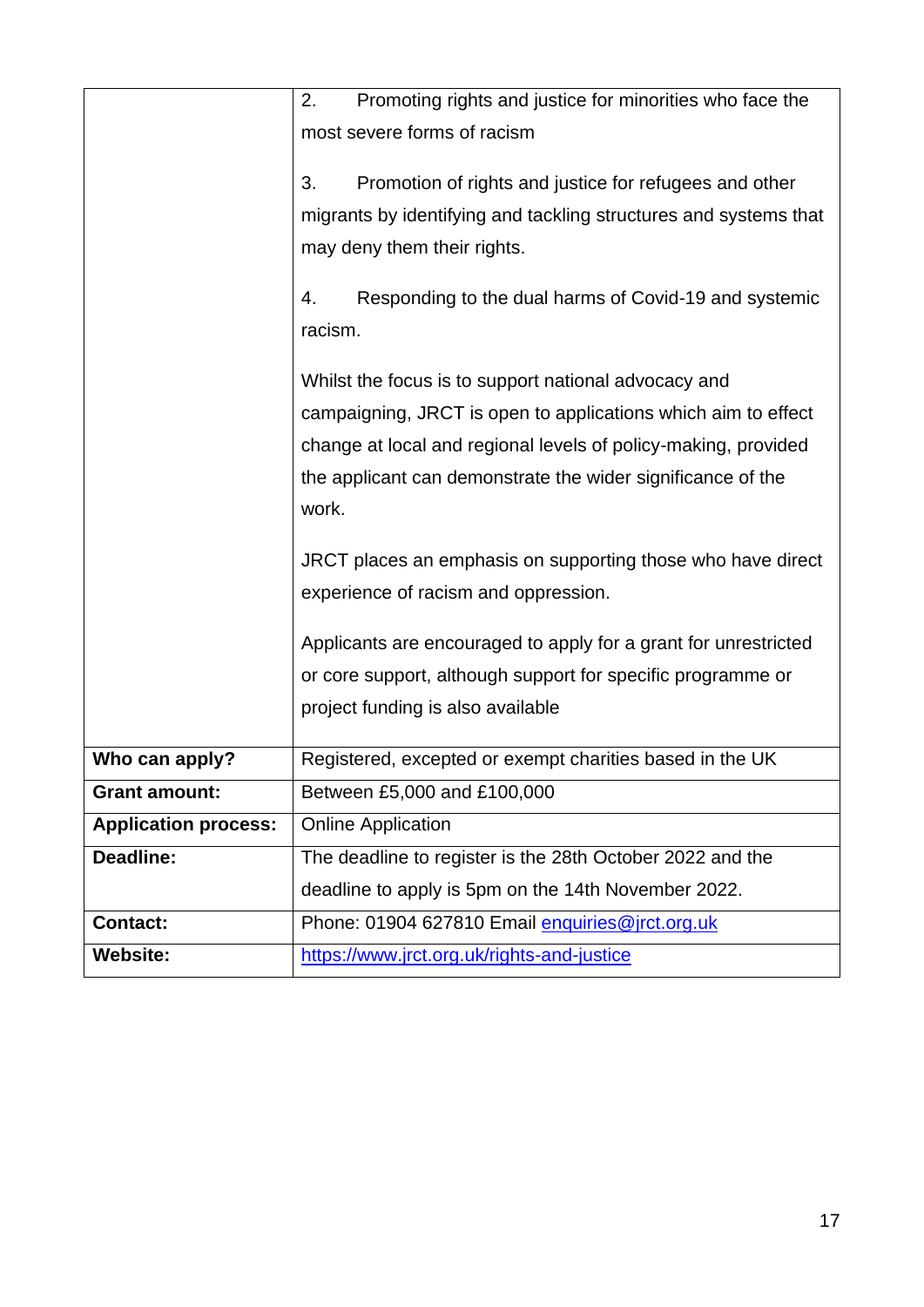#### **Paul Hamlyn Foundation - Shared Ground Fund**



| <b>Aims/priorities:</b> | The Shared Ground Fund supports organisations working           |
|-------------------------|-----------------------------------------------------------------|
|                         | towards the following long-term objectives:                     |
|                         |                                                                 |
|                         | Influencing migration system reform: helping to build a policy  |
|                         | and legal framework based on the principles of fairness,        |
|                         | accessibility, due process, efficiency and respect for human    |
|                         | rights.                                                         |
|                         | Improving access to support services, to ensure systemic        |
|                         | exclusion which forces individuals into poverty is addressed    |
|                         | and the needs of people who migrate are met, so that they       |
|                         | have the longer-term support they need to settle, integrate and |
|                         | thrive in the UK.                                               |
|                         | Strengthening civic participation so that people who have       |
|                         | migrated to the UK have a stronger voice and are represented    |
|                         | and meaningfully involved in the structures and services that   |
|                         | affect their lives.                                             |
|                         | Informing public understanding and countering the polarisation  |
|                         | of migration and integration narratives.                        |
| Who can apply?          | Not-for-profit organisations working in the UK are eligible to  |
|                         | apply so long as the funding is exclusively used for activities |
|                         | that support PHF's charitable objectives and have public        |
|                         | benefit.                                                        |
| <b>Grant amount:</b>    | Grants range from £30,000 to £400,000 for work lasting          |
|                         | between one year and four years with an option to extend for a  |
|                         | further period. Most grants will be in the £60,000 to £250,000  |
|                         | range.                                                          |
|                         |                                                                 |
|                         | A pre-application bursary of up to £500 is available along with |
|                         | <b>Access Support</b>                                           |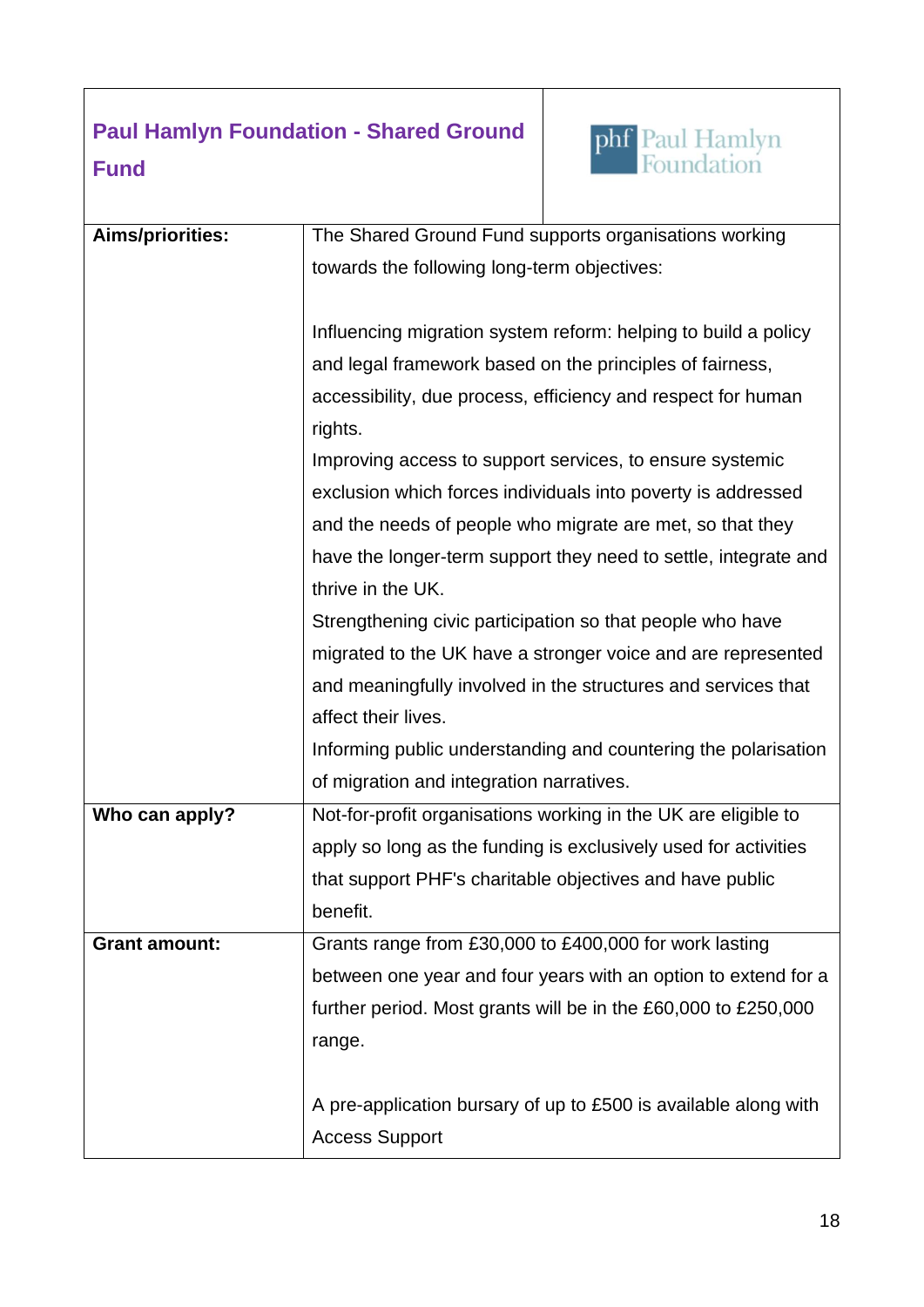| <b>Application process:</b> | There is a two-stage application process. The Foundation aims   |  |
|-----------------------------|-----------------------------------------------------------------|--|
|                             | to reach a final decision on applications within four months of |  |
|                             | receipt of applications.                                        |  |
|                             |                                                                 |  |
|                             | The guidance notes, sample application form and the online      |  |
|                             | application form are available from the Paul Hamlyn             |  |
|                             | Foundation website.                                             |  |
|                             |                                                                 |  |
| Deadline:                   | There are no deadlines. Applications can be made at any time.   |  |
| <b>Contact:</b>             | Shared Ground Team - Tel 020 7812 3300, Email                   |  |
|                             | undoc@phf.org.uk                                                |  |
| <b>Website:</b>             | www.phf.org.uk/funds/shared-ground-fund/                        |  |

## **CHILDREN & YOUNG PEOPLE**

|                           | <b>BBC Children in Need's We Move: Youth</b>                  |  |
|---------------------------|---------------------------------------------------------------|--|
| <b>Social Action Fund</b> | dren<br>n Need                                                |  |
| Aims/priorities:          |                                                               |  |
| Who can apply?            | Charitable incorporated organisations.                        |  |
|                           | Community Interest Companies (CICs) limited by guarantee.     |  |
|                           | Companies limited by guarantee with a clause in their         |  |
|                           | governing document preventing distribution of profit.         |  |
|                           | Housing associations.                                         |  |
|                           | Industrial and provident community benefit societies.         |  |
|                           | Registered charities.                                         |  |
|                           | Religious institutions.                                       |  |
|                           | Special schools.                                              |  |
|                           | Unregistered organisations.                                   |  |
|                           | Black-led organisations are particularly encouraged to apply. |  |
|                           | This means:                                                   |  |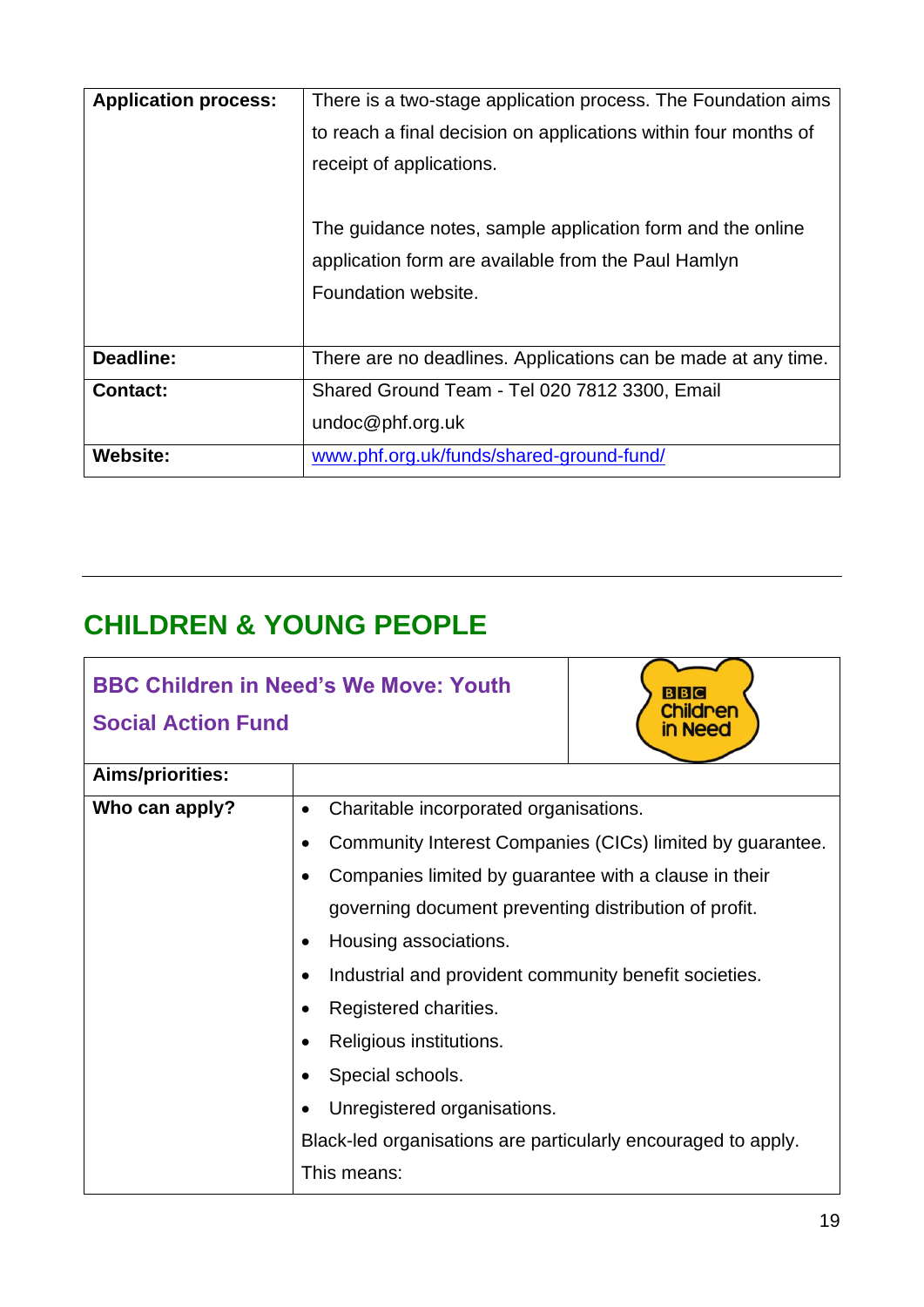|                             | The most senior leader identifies as Black.<br>At least 75% of the children and young people the<br>$\bullet$<br>organisation is working with identify as Black.<br>The ways the organisation runs reflects the community it<br>works in. |  |
|-----------------------------|-------------------------------------------------------------------------------------------------------------------------------------------------------------------------------------------------------------------------------------------|--|
| <b>Grant amount:</b>        | The following grants are available:                                                                                                                                                                                                       |  |
|                             | Up to £15,000 for unregistered organisations (£10,000 per<br>$\bullet$                                                                                                                                                                    |  |
|                             | year, or £15,000 over the 18 months).                                                                                                                                                                                                     |  |
|                             | Up to £50,000 over 18 months for registered bodies.                                                                                                                                                                                       |  |
| <b>Application process:</b> | Organisations can register their interest on the BBC Children in                                                                                                                                                                          |  |
|                             | Need website.                                                                                                                                                                                                                             |  |
| Deadline:                   | Applicants must register their interest in the fund by 10 June                                                                                                                                                                            |  |
|                             | 2022 before they may apply. Then, they will have until 20 June                                                                                                                                                                            |  |
|                             | 2022 to complete the full application.                                                                                                                                                                                                    |  |
| <b>Contact:</b>             | Visit funders website.                                                                                                                                                                                                                    |  |
| <b>Website:</b>             | www.bbcchildreninneed.co.uk/grants/the-work-we-do/our-                                                                                                                                                                                    |  |
|                             | focussed-funding/we-move/                                                                                                                                                                                                                 |  |

| <b>Skipton Building Society Charitable</b><br><b>Foundation</b> |                                                                  | <b>SKIPTON BUILDING SOCIETY</b><br><b>CHARITABLE FOUNDATION FL</b> |  |
|-----------------------------------------------------------------|------------------------------------------------------------------|--------------------------------------------------------------------|--|
|                                                                 |                                                                  |                                                                    |  |
| Aims/priorities:                                                | The Skipton Building Society Charitable Foundation offers grants |                                                                    |  |
|                                                                 | to UK registered charities based and working in the UK,          |                                                                    |  |
|                                                                 | particularly those who are in areas near the Society's Principal |                                                                    |  |
|                                                                 | Office or one of its branches.                                   |                                                                    |  |
|                                                                 |                                                                  |                                                                    |  |
|                                                                 | The funding is intended to support registered charities          |                                                                    |  |
|                                                                 | undertaking charitable projects which benefit children through   |                                                                    |  |
|                                                                 | education and/or welfare, youth schemes and projects, or the     |                                                                    |  |
|                                                                 | elderly and their care.                                          |                                                                    |  |
|                                                                 | Charities should address the following objectives:               |                                                                    |  |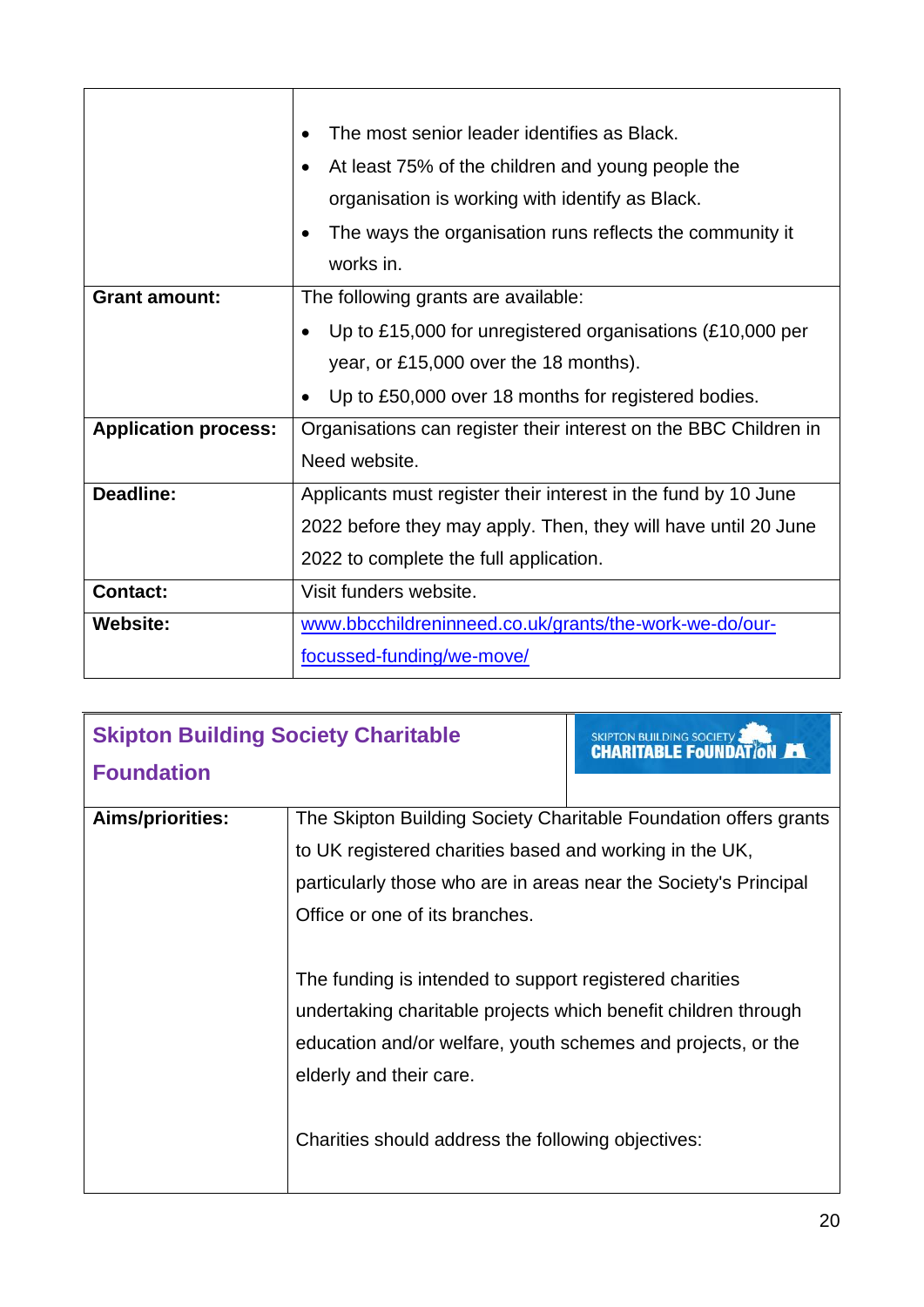|                             | Benefit children under 16 years old through education and/or       |  |
|-----------------------------|--------------------------------------------------------------------|--|
|                             | welfare (literacy, numeracy, reducing poverty).                    |  |
|                             | Provide youth schemes and projects supporting young                |  |
|                             | people (late teens or early 20s) in socially deprived areas        |  |
|                             | with literacy, numeracy and employment.                            |  |
|                             | Support the elderly by reducing isolation, helping reduce the      |  |
|                             | effects of dementia and Alzheimer's.                               |  |
| Who can apply?              | The Foundation will only consider grant applications from UK       |  |
|                             | registered charities. Particular consideration will be given to    |  |
|                             | charities which operate in areas where the Society has a           |  |
|                             | presence but groups do not have to have a Skipton Building         |  |
|                             | Society account to be eligible to apply.                           |  |
|                             |                                                                    |  |
|                             | The Foundation will particularly seek to help those charities      |  |
|                             | where clear and immediate benefit to the recipients can be         |  |
|                             | identified. The charity must be able to provide its latest two     |  |
|                             | years' annual accounts. After receipt of a grant, organisations    |  |
|                             | must wait five years before re-applying. Groups must wait two      |  |
|                             | years before re-applying if the initial submission was             |  |
|                             | unsuccessful.                                                      |  |
| <b>Grant amount:</b>        | The maximum grant available is £3,000.                             |  |
| <b>Application process:</b> | The online application form can be found on the Skipton            |  |
|                             | <b>Building Society Charitable Foundation website.</b>             |  |
|                             |                                                                    |  |
|                             | The Foundation normally meets quarterly, at the beginning of       |  |
|                             | March, June, September and December, to consider requests.         |  |
|                             | The deadline for applications is the 15th of the month prior to    |  |
|                             | each meeting. The 2022 closing dates for application are 15        |  |
|                             | February, 15 May, 15 August, and 15 November 2022.                 |  |
|                             | Applications received after the deadline will be considered at the |  |
|                             | next meeting.                                                      |  |
| Deadline:                   | Rolling programme.                                                 |  |
| <b>Contact:</b>             | Secretary - Email: charitablefoundation@skipton.co.uk              |  |
|                             |                                                                    |  |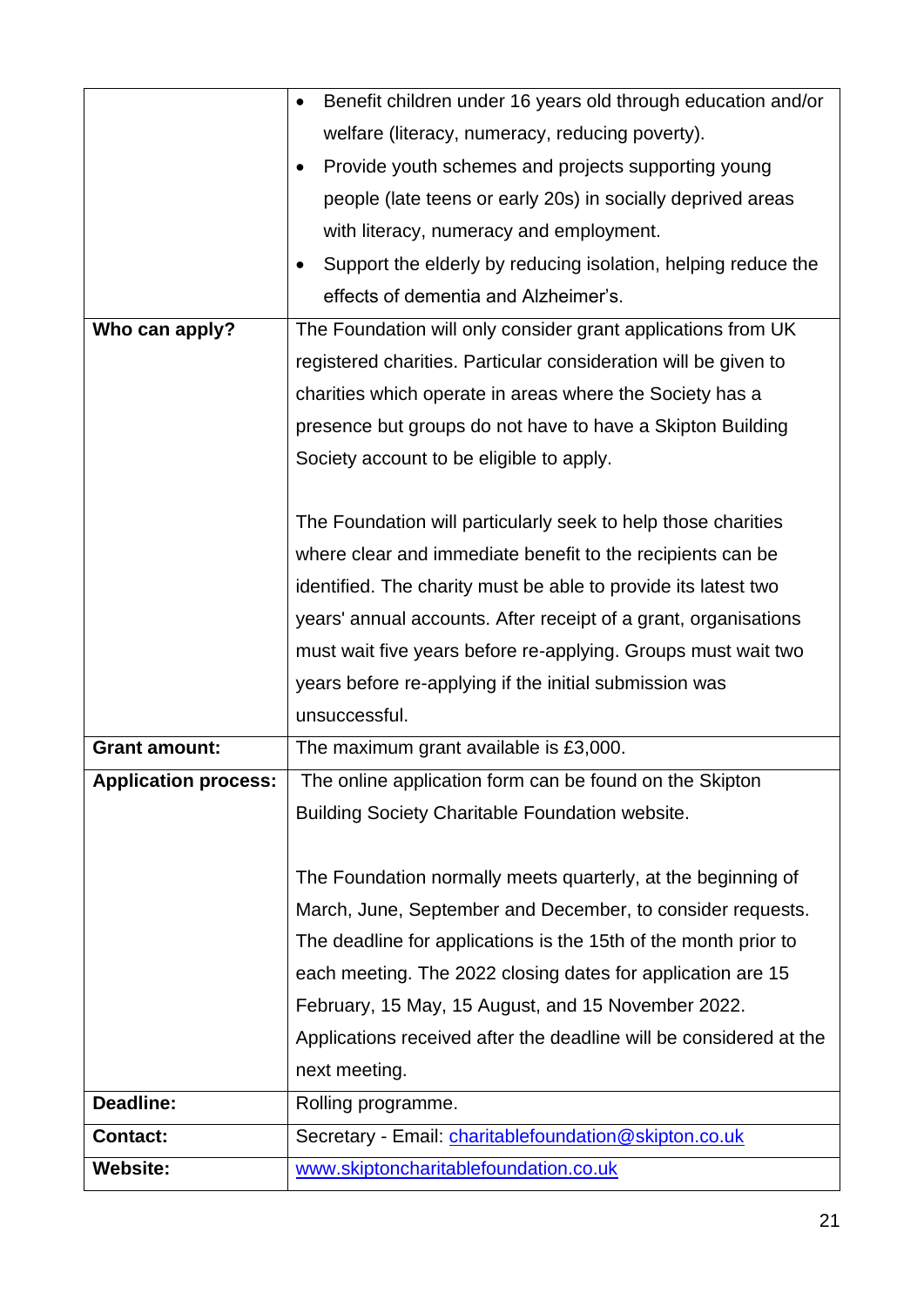#### **Happy Days Children's Charity**



| Aims/priorities:     | The Happy Days Charity is a national children's charity               |  |  |
|----------------------|-----------------------------------------------------------------------|--|--|
|                      | dedicated to providing holidays, days out, and theatre trips for      |  |  |
|                      | disadvantaged young people with special needs. The Charity            |  |  |
|                      | supports families with children aged 3-17 who have learning           |  |  |
|                      | difficulties, physical or mental disabilities, acute, chronic or life |  |  |
|                      | limiting illnesses, been abused or neglected, witnessed               |  |  |
|                      | domestic violence, been bereaved or act as carers for a parent        |  |  |
|                      | or a sibling.                                                         |  |  |
| Who can apply?       | The below can apply:                                                  |  |  |
|                      |                                                                       |  |  |
|                      | For Day Trips, Visiting Theatre and Group Activity Holidays:          |  |  |
|                      | The applicant must represent a group of young people aged             |  |  |
|                      | 3-17 with additional needs. This includes representatives of          |  |  |
|                      | a special needs school or special needs group, young carers           |  |  |
|                      | and women's refuges. Only key carers will be funded and               |  |  |
|                      | additional adults must be self-funded. A group leader and             |  |  |
|                      | deputy group leader must be nominated.                                |  |  |
|                      | For Family Holiday Breaks and Family Day Trips: The child<br>٠        |  |  |
|                      | or children in need of the holiday (ie a two to four night break      |  |  |
|                      | within the UK) should be between 3 and 17 years old, have             |  |  |
|                      | special educational needs or have been abused or have a               |  |  |
|                      | life-limiting condition. Families must also have a household          |  |  |
|                      | income of £28,000 or under, this includes all benefits                |  |  |
|                      | received but not PIP/DLA, Child Benefit or carers allowance.          |  |  |
|                      | The Charity will accept an application for a family holiday           |  |  |
|                      | from parents, guardians, grandparents or siblings. The                |  |  |
|                      | Charity will also accept applications from GPs, consultants,          |  |  |
|                      | nurses or social workers.                                             |  |  |
| <b>Grant amount:</b> | The minimum or maximum grant levels are not specified.                |  |  |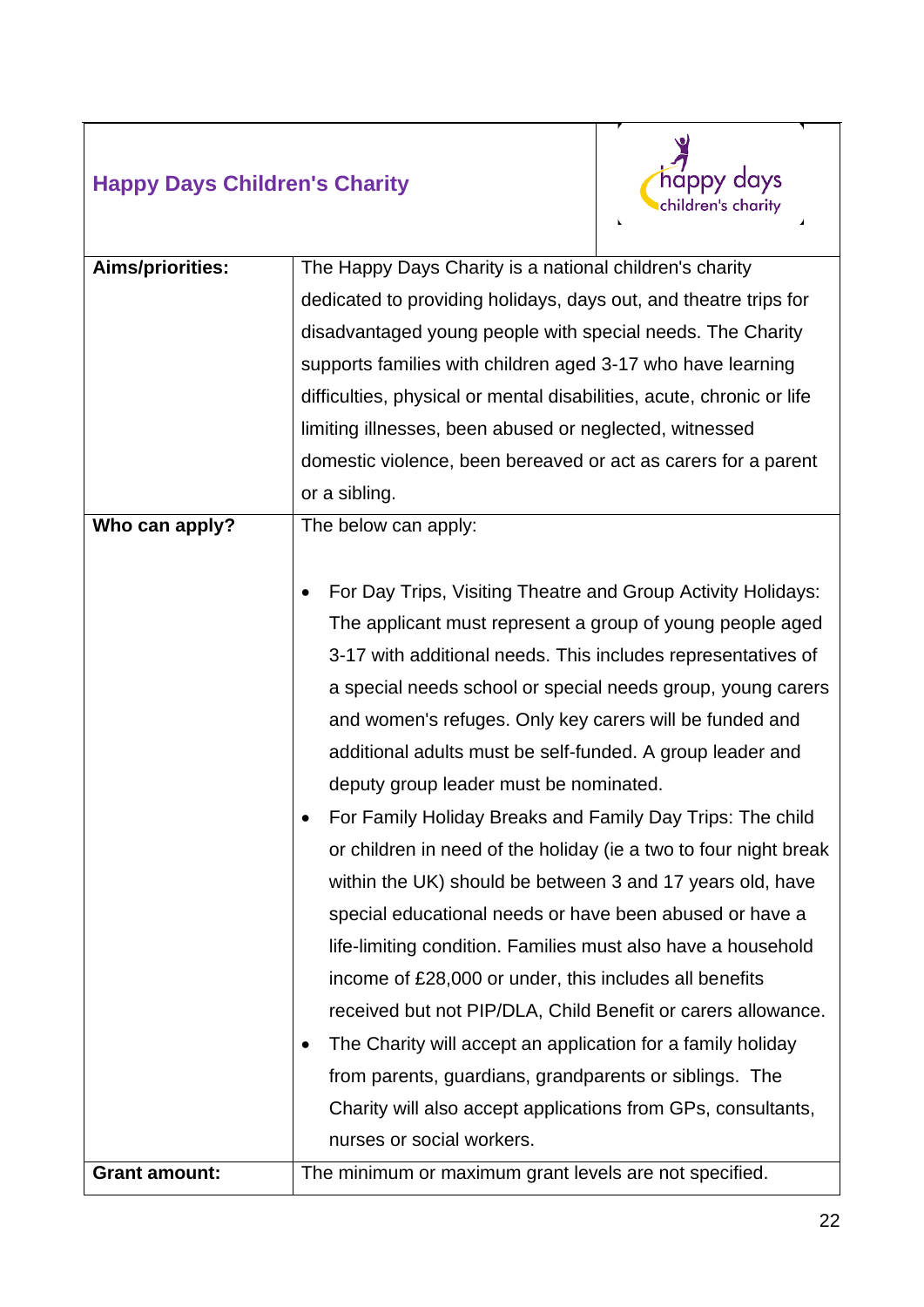| <b>Application process:</b> | Application forms are available to download from the Charity's              |  |
|-----------------------------|-----------------------------------------------------------------------------|--|
|                             | website.                                                                    |  |
| Deadline:                   | Applications may be submitted at any time.                                  |  |
| <b>Contact:</b>             | You can contact:                                                            |  |
|                             | Donniece Nisbett - Tel 01462 530710, Email<br>donniece@happydayscharity.org |  |
|                             | Ann DaRocha - Tel 01462 530710, Email<br>$\bullet$                          |  |
|                             | ann@happydayscharity.org                                                    |  |
| <b>Website:</b>             | www.happydayscharity.org/applications                                       |  |

### <span id="page-22-0"></span>**DIGITAL**

| <b>Fat Beehive Foundation</b> |                                                                    | THE<br><b>Fat Beehive</b><br>FOUNDATION |  |
|-------------------------------|--------------------------------------------------------------------|-----------------------------------------|--|
| Aims/priorities:              | Grants are available to small UK registered charities for building |                                         |  |
|                               | websites or digital products that enable them to carry out their   |                                         |  |
|                               | work in a more efficient and effective way, resulting in positive  |                                         |  |
|                               | social benefit.                                                    |                                         |  |
| Who can apply?                | UK registered charities with an annual income of less than £1      |                                         |  |
|                               | million                                                            |                                         |  |
| <b>Grant amount:</b>          | Grants of up to £2,500 are available                               |                                         |  |
| <b>Application process:</b>   | There is an online application form                                |                                         |  |
| Deadline:                     | Applications may be submitted at any time and will be              |                                         |  |
|                               | considered at the quarterly trustees' meetings, which are          |                                         |  |
|                               | normally held in January, April, July and October                  |                                         |  |
| <b>Contact:</b>               | Tel: 020 7739 8704                                                 |                                         |  |
| <b>Website:</b>               | www.fatbeehivefoundation.org.uk                                    |                                         |  |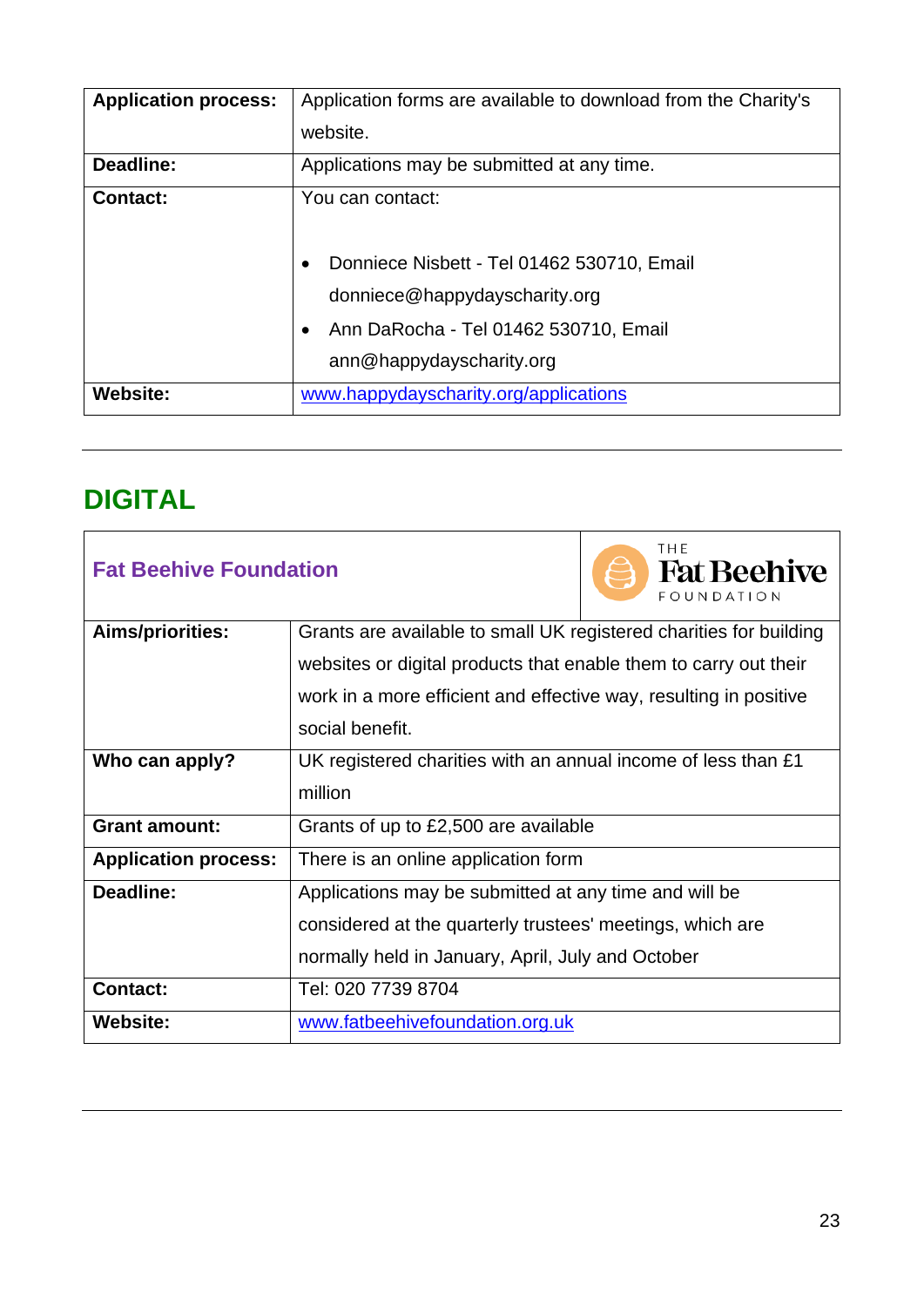#### **VocTech Seed**



| Aims/priorities:            | Our VocTech Seed grant fund supports the development of new    |  |
|-----------------------------|----------------------------------------------------------------|--|
|                             | ideas that use digital tools and approaches to transform how   |  |
|                             | people gain skills for work.                                   |  |
| Who can apply?              | Charities, private companies, community interest companies and |  |
|                             | other not for profit organisations                             |  |
| <b>Grant amount:</b>        | Between £15,000 and £50,000                                    |  |
| <b>Application process:</b> | Online application                                             |  |
| Deadline:                   | Open between 15 June – 13 July 2022, 5pm                       |  |
| <b>Contact:</b>             | Email: info@ufi.co.uk                                          |  |
| <b>Website:</b>             | https://ufi.co.uk/grant-funding/voctech-seed/                  |  |

#### <span id="page-23-0"></span>**ENVIRONMENT**

| <b>Cobb Charity</b>                                                                |                                                                   |  |
|------------------------------------------------------------------------------------|-------------------------------------------------------------------|--|
| <b>Aims/priorities:</b><br>The Cobb Charity offers grants to small "up and coming" |                                                                   |  |
|                                                                                    | charities working throughout the UK. The funding is for           |  |
|                                                                                    | educational projects that encourage the awareness and             |  |
|                                                                                    | application of environmental care and sustainability. The funding |  |
|                                                                                    | is for educational projects that encourage the awareness and      |  |
|                                                                                    | application of environmental care and sustainability. Costs       |  |
|                                                                                    | should be associated with activities that will raise awareness of |  |
|                                                                                    | environmental care and sustainability.                            |  |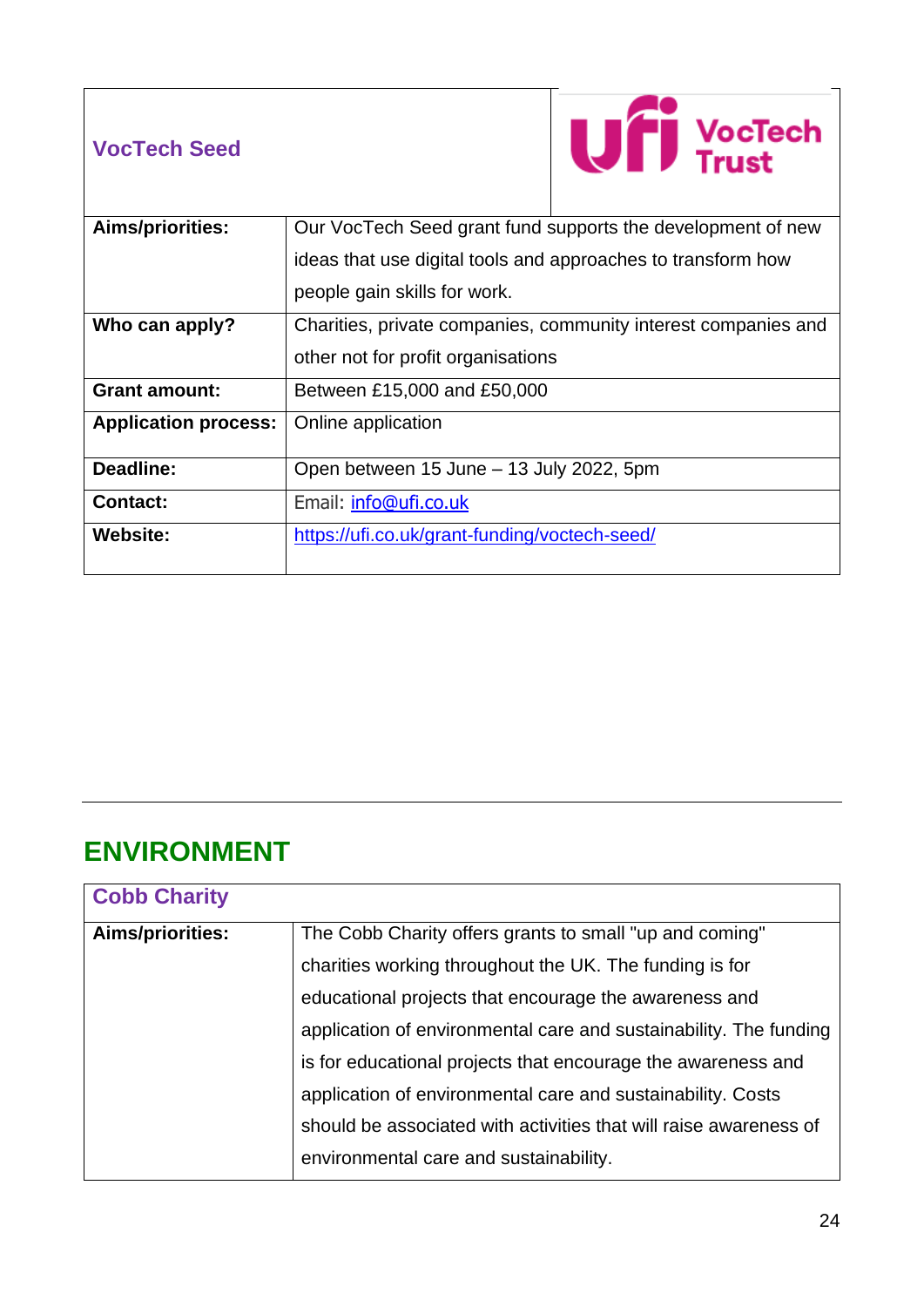| Who can apply?              | Smaller up and coming charities in the UK are eligible to apply. |  |
|-----------------------------|------------------------------------------------------------------|--|
| <b>Grant amount:</b>        | Not specified. Funding amounts are at the discretion of the      |  |
|                             | Trustees.                                                        |  |
| <b>Application process:</b> | Application forms may be requested from the Cobb Charity.        |  |
|                             | Applicants should note that the Trust does not maintain a        |  |
|                             | website.                                                         |  |
| Deadline:                   | Applications can be submitted at any time.                       |  |
| <b>Contact:</b>             | Enquiries - Tel 01223 977919, Email info@cobbcharity.org         |  |

| <b>Veolia Environmental Trust</b> |                                                                                                                                                                    | .) VEOLIA<br><b>IVIRONMENTAL</b><br>TRUST                     |  |
|-----------------------------------|--------------------------------------------------------------------------------------------------------------------------------------------------------------------|---------------------------------------------------------------|--|
| <b>Aims/priorities:</b>           | The funding for capital projects that improve community                                                                                                            |                                                               |  |
|                                   | facilities, enhance the local environment, and protect threatened                                                                                                  |                                                               |  |
|                                   | habitats and biodiversity in communities near qualifying Veolia                                                                                                    |                                                               |  |
|                                   | sites. Veolia Environmental Trust is offering grants to                                                                                                            |                                                               |  |
|                                   | constituted, not-for-profit organisations, local authorities, and                                                                                                  |                                                               |  |
|                                   | environmental bodies enrolled with ENTRUST to support                                                                                                              |                                                               |  |
|                                   | projects that make improvements to community facilities and the                                                                                                    |                                                               |  |
|                                   | natural environment in communities located near a qualifying                                                                                                       |                                                               |  |
|                                   | Veolia site in England.                                                                                                                                            |                                                               |  |
| Who can apply?                    | Constituted, not-for-profit organisations, local authorities, and                                                                                                  |                                                               |  |
|                                   | environmental bodies enrolled with ENTRUST                                                                                                                         |                                                               |  |
| <b>Grant amount:</b>              | Community Grants between £10,000 and £75,000 for capital<br>$\bullet$                                                                                              |                                                               |  |
|                                   | improvement/construction projects at a single site, such as                                                                                                        |                                                               |  |
|                                   | community buildings and spaces, outdoor spaces, play and<br>recreational spaces, or the installation of fixed items such as<br>kitchen cupboards and work surfaces |                                                               |  |
|                                   |                                                                                                                                                                    |                                                               |  |
|                                   |                                                                                                                                                                    |                                                               |  |
|                                   | Habitat and Biodiversity Grants between £10,000 and                                                                                                                |                                                               |  |
|                                   |                                                                                                                                                                    | £75,000 for projects resulting in structural improvements for |  |
|                                   | a single habitat that will conserve, restore, and enhance                                                                                                          |                                                               |  |
|                                   | threatened habitats and protect/increase biodiversity                                                                                                              |                                                               |  |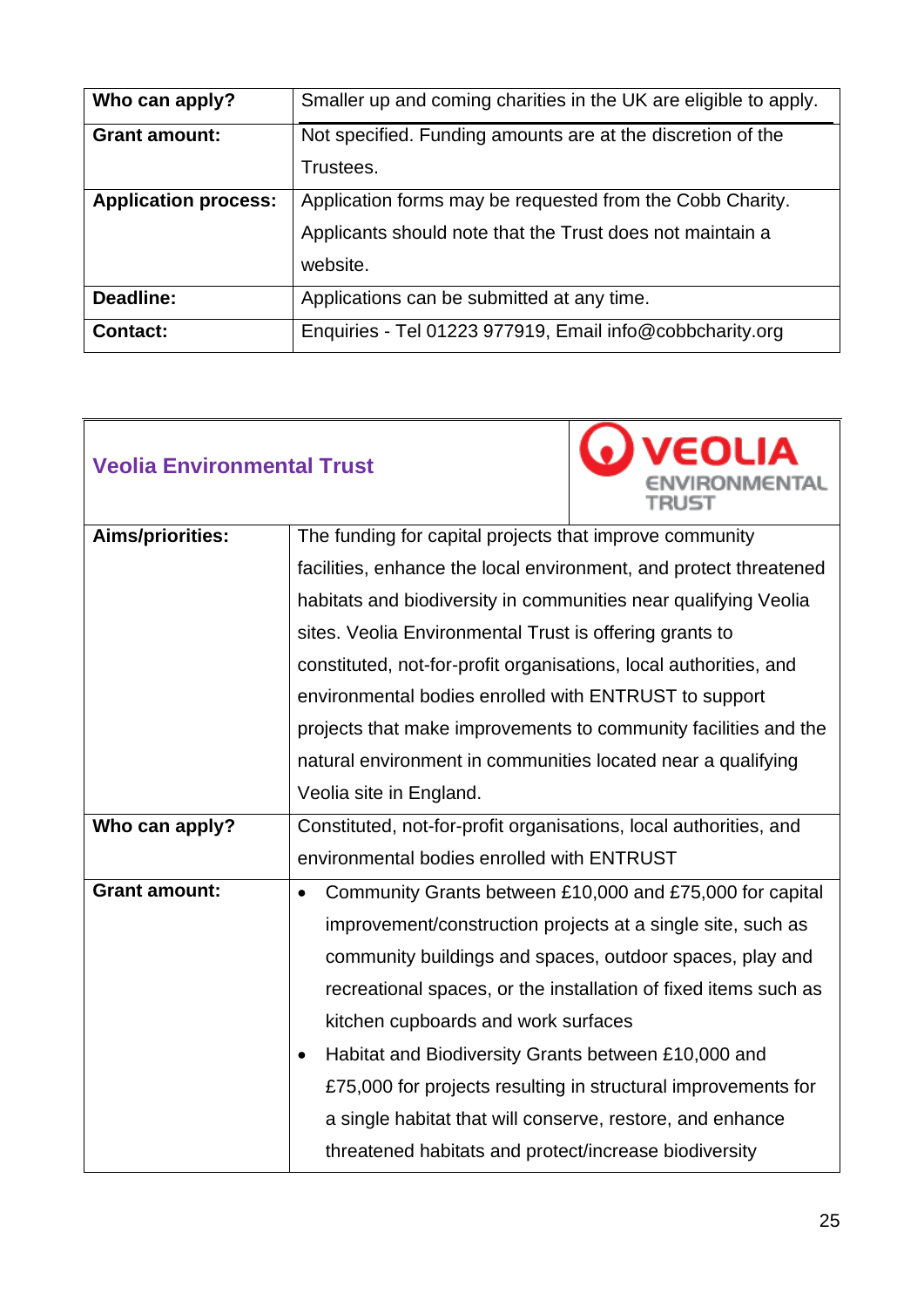|                             | Environmental Improvement Grants start at £75,000 for<br>$\bullet$ |
|-----------------------------|--------------------------------------------------------------------|
|                             | ambitious and imaginative projects that will make a local,         |
|                             | regional, national, and global impact on the environment by        |
|                             | protecting and expanding threatened habitats and increasing        |
|                             | biodiversity                                                       |
| <b>Application process:</b> | There is an online application form                                |
| Deadline:                   | The next round opens on 26 May 2022 and closes on 7 July           |
|                             | 2022, 12pm                                                         |
| <b>Contact:</b>             | Tel: 0203 567 6820 Email: UK. Trust@veolia.com                     |
| <b>Website:</b>             | www.veoliatrust.org/funding/                                       |

| <b>Wolfson Foundation - Sustainability Fund</b> |                                                                  | The Wolfson*<br>Foundation |
|-------------------------------------------------|------------------------------------------------------------------|----------------------------|
| Aims/priorities:                                | Grants for previous Wolfson grant holders to undertake basic     |                            |
|                                                 | refurbishment and maintenance works that have a clear            |                            |
|                                                 | emphasis on enhancing the sustainability of buildings, improving |                            |
|                                                 | energy efficiency and reducing ongoing cost.                     |                            |
| Who can apply?                                  | All applicants must have been awarded a capital grant from the   |                            |
|                                                 | Wolfson Foundation before January 2020. Applications will be     |                            |
|                                                 | accepted from:                                                   |                            |
|                                                 |                                                                  |                            |
|                                                 | Charities working with disability, mental health or older        |                            |
|                                                 | people.                                                          |                            |
|                                                 | Hospices and palliative care organisations.                      |                            |
|                                                 | Historic buildings and landscapes.                               |                            |
|                                                 | Libraries and archives.                                          |                            |
|                                                 | Museums and galleries.                                           |                            |
|                                                 | Performing arts organisations.                                   |                            |
| <b>Grant amount:</b>                            | Grants will be awarded in the range of £10,000 to £50,000 with   |                            |
|                                                 | up to 100% of funding offered, including irrecoverable VAT. The  |                            |
|                                                 | total project cost should be between £10,000 and £75,000         |                            |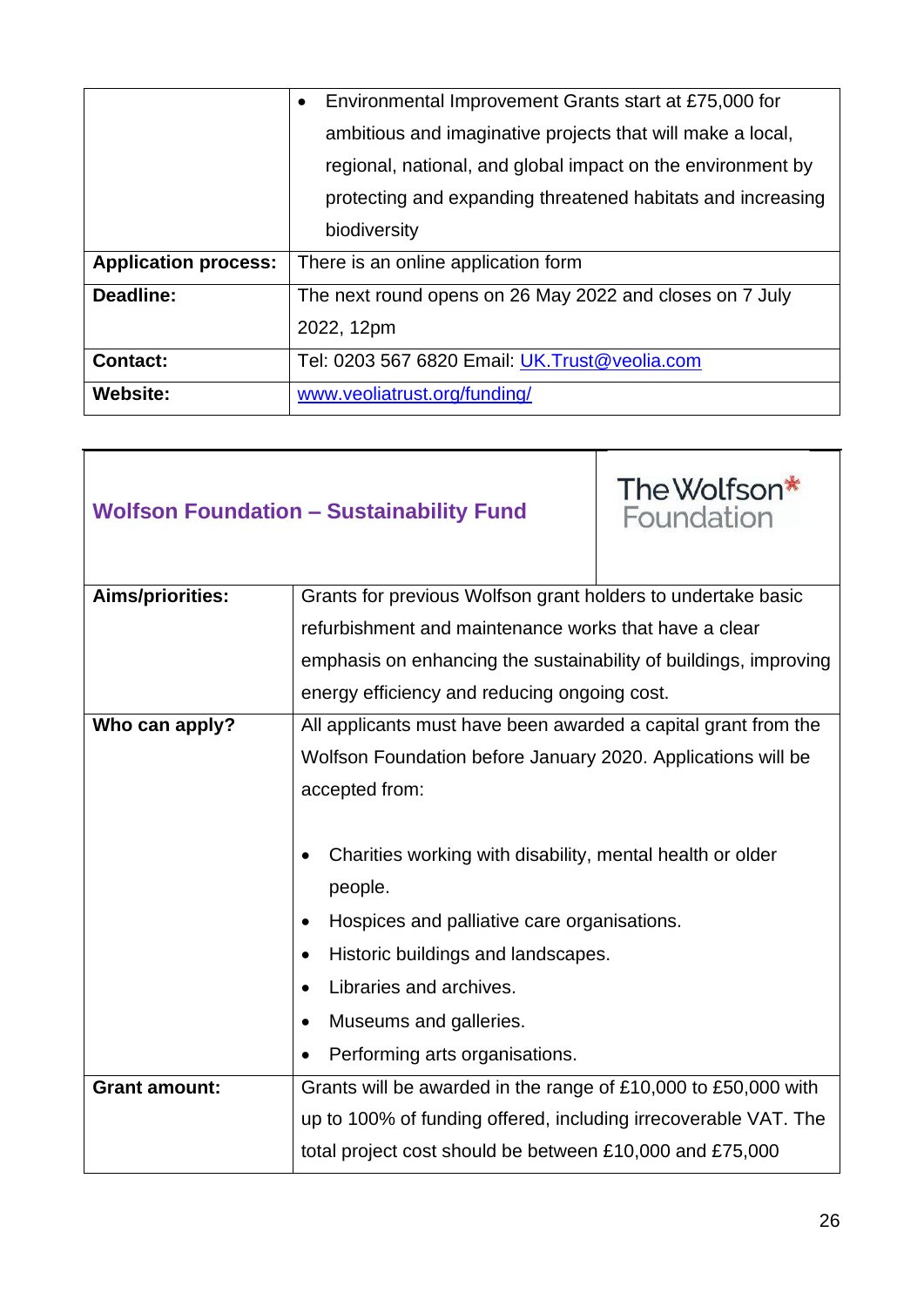| <b>Application process:</b> | There is a one-stage application process. The Foundation aims      |
|-----------------------------|--------------------------------------------------------------------|
|                             | to make decisions quickly for this fund.                           |
|                             |                                                                    |
|                             | Applications are to be made online via the Wolfson Foundation      |
|                             | grant application portal.                                          |
| <b>Deadline:</b>            | Round 1 opens to applications on 30 March 2022 with a<br>$\bullet$ |
|                             | deadline of 25 April 2022 (17:00). The funding decision will       |
|                             | be no later than 15 June 2022                                      |
|                             | Round 2 opens to applications 30 September 2022 with a             |
|                             | deadline of 25 October 2022 (17:00). The funding decision          |
|                             | will be no later than 15 December 2022.                            |
| <b>Contact:</b>             | Email grants@wolfson.org.uk                                        |
| <b>Website:</b>             | www.wolfson.org.uk/funding/funding-for-places/sustainability-      |
|                             | fund                                                               |

## <span id="page-26-0"></span>**FAITH**

| <b>Listed Places of Worship Grant Scheme</b> |                                                             | listed places                                                          |
|----------------------------------------------|-------------------------------------------------------------|------------------------------------------------------------------------|
| <b>Aims/priorities:</b>                      | The Listed Places of Worship Grant Scheme makes grants      |                                                                        |
|                                              |                                                             | towards the VAT incurred in maintenance and repairs to listed          |
|                                              |                                                             | buildings that are primarily used for public worship, or which are     |
|                                              |                                                             | listed places of worship owned by, or under the authority of, a        |
|                                              | number of specified organisations that look after redundant |                                                                        |
|                                              |                                                             | places of worship. Only works carried out to repair, maintain or       |
|                                              |                                                             | alter the fabric of an existing listed building are eligible. To claim |
|                                              |                                                             | under the scheme, eligible works must be carried out by a VAT          |
|                                              | registered contractor.                                      |                                                                        |
|                                              |                                                             |                                                                        |
|                                              |                                                             | For a list of the elgible work, please visit the funders website.      |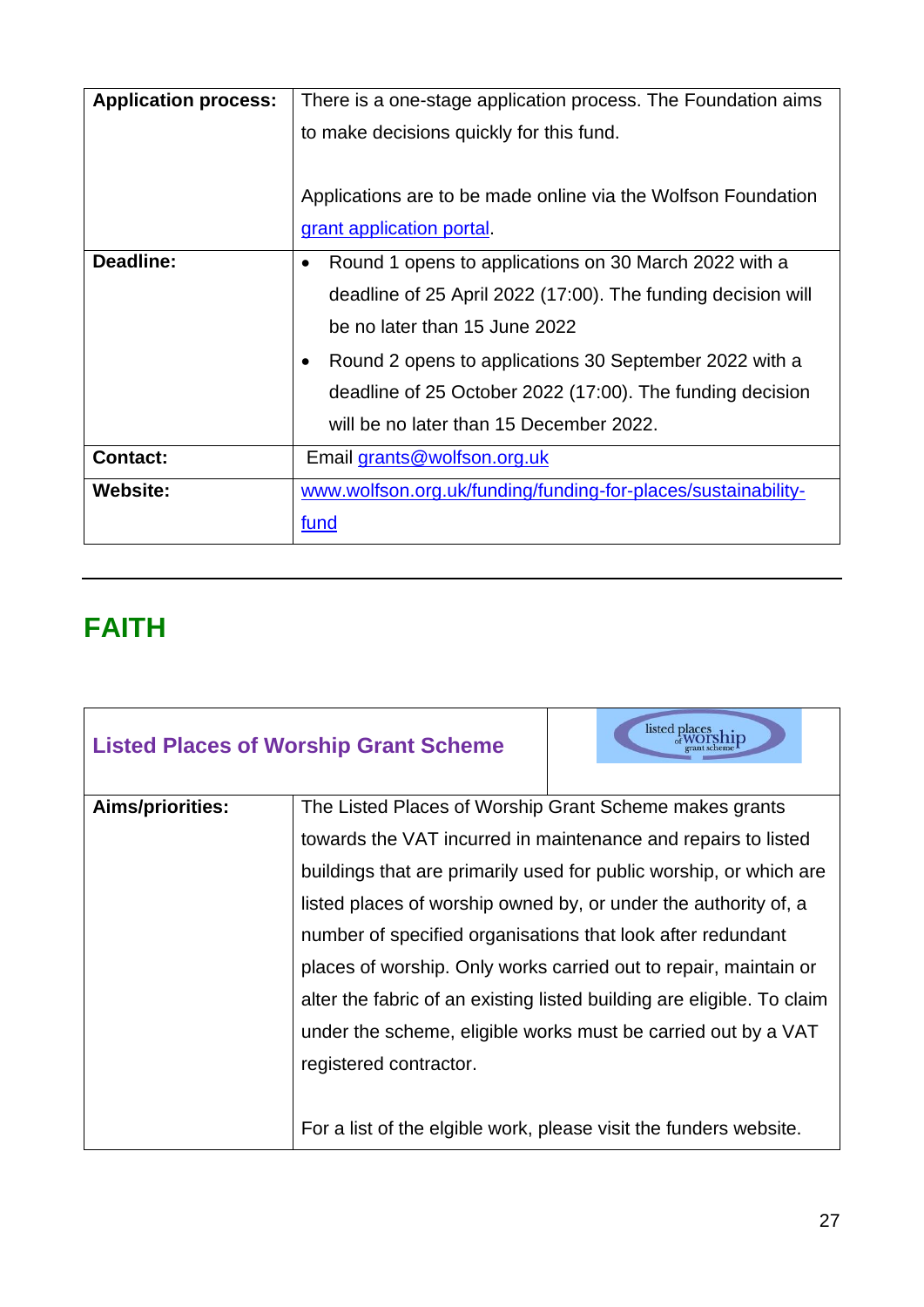| Who can apply?              | The scheme applies to listed buildings that are mainly used as a   |
|-----------------------------|--------------------------------------------------------------------|
|                             | place of public worship.                                           |
|                             |                                                                    |
|                             | To be eligible, the place of worship must be listed with the       |
|                             | relevant statutory listing agency (Historic England, CADW,         |
|                             | Historic Scotland or Northern Ireland Environment Agency). The     |
|                             | listing must be in force when the works are undertaken.            |
|                             |                                                                    |
|                             | In addition, the building must meet one of the following criteria: |
|                             | Be used as a place of worship at least six times a year.           |
|                             | Belong to a monastery, nunnery or other similar<br>establishment.  |
|                             | Be owned or vested in certain specific organisations which         |
|                             | look after redundant churches. These are the Historic              |
|                             | Chapels Trust, the Friends of Friendless Churches, the             |
|                             | Scottish Redundant Churches Trust, the Churches                    |
|                             | Conservation Trust and the Welsh Religious Buildings Trust.        |
| <b>Grant amount:</b>        | The minimum value of invoices (excluding VAT) for any one          |
|                             | claim to the scheme is £1,000. An application may comprise a       |
|                             | number of smaller invoices, but each claim must apply to works     |
|                             | that are eligible under the scheme and together generate           |
|                             | combined invoice values of no less than £1,000 excluding VAT.      |
|                             |                                                                    |
|                             | In addition, to allow places of worship undertaking smaller works  |
|                             | to benefit from the scheme, each listed place of worship will also |
|                             | be allowed to submit one claim with a value of between £500        |
|                             | and £1,000 (excluding the VAT paid) in any 12 month period.        |
| <b>Application process:</b> | Application forms and additional guidance are available to         |
|                             | download from the website. Application forms can be submitted      |
|                             | by email or post.                                                  |
| Deadline:                   | This is a rolling programme. Applications can be made at any       |
|                             | time until 31 March 2025.                                          |
| <b>Contact:</b>             | Tel 0800 5003009, Email dcms.cm@davies-group.com                   |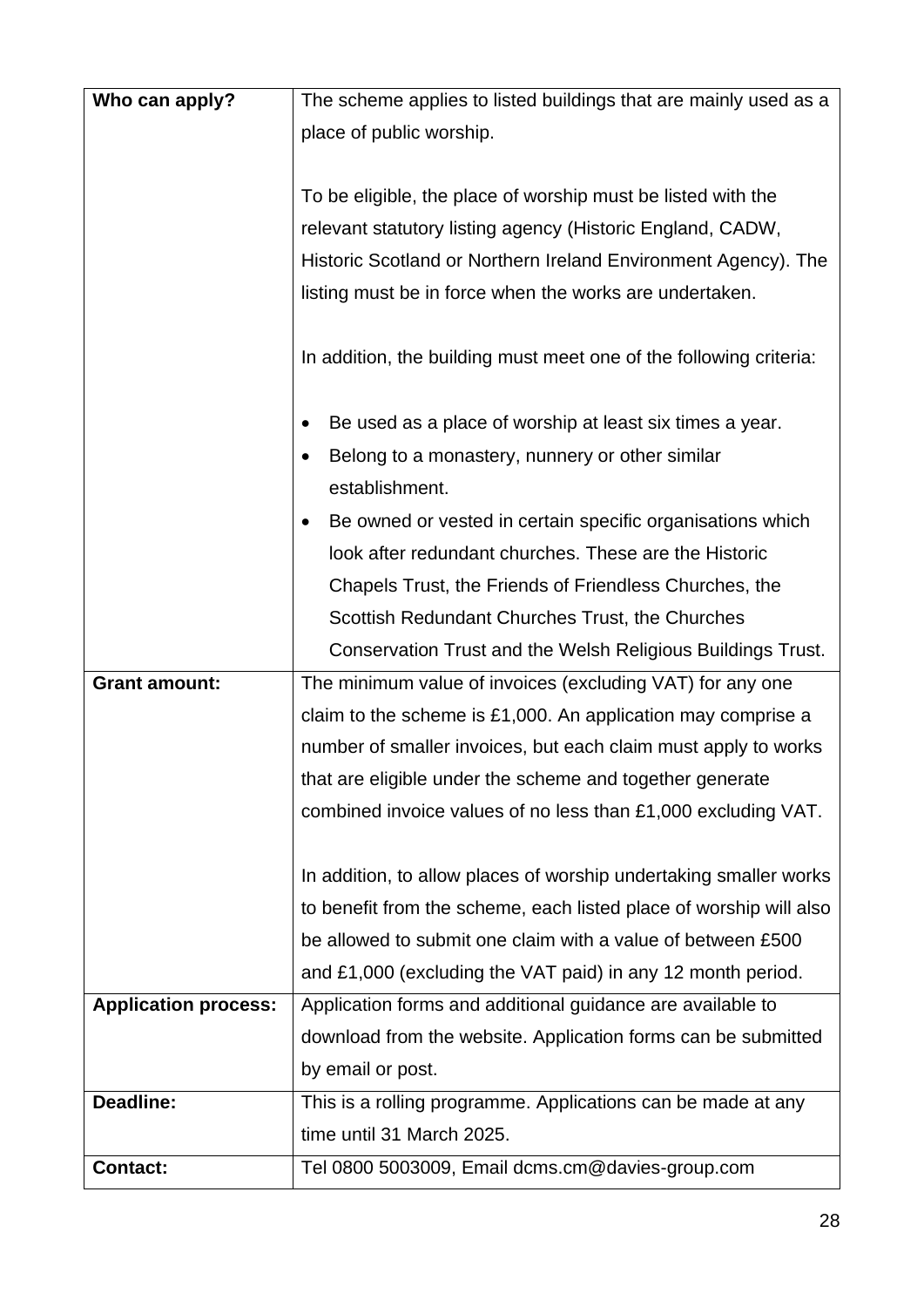|                             | <b>National Churches Trust - Foundation Grants</b>            |
|-----------------------------|---------------------------------------------------------------|
|                             | <b>National</b>                                               |
| <b>Programme 2019-2023</b>  | <b>Churches</b><br>Trust                                      |
|                             |                                                               |
| Aims/priorities:            | The funding is for projects which fit within the scope of the |
|                             | National Churches Trust Strategy for 2019-2023:               |
|                             |                                                               |
|                             | Preserve heritage.                                            |
|                             | Promote sustainability.                                       |
|                             | Inspire support.                                              |
|                             |                                                               |
|                             | The Foundation Grants Programme provides funding for:         |
|                             |                                                               |
|                             | Urgent maintenance works and items identified as high         |
|                             | priority within a recent Quinquennial Inspection or Survey    |
|                             | Report.                                                       |
|                             | Small investigative works and surveys.                        |
| Who can apply?              | Places of worship of any Christian denomination and age can   |
|                             | apply.                                                        |
| <b>Grant amount:</b>        | Normally grants of between £500 and 5,000 are available. The  |
|                             | project costs should not exceed £10,000 (excluding VAT).      |
| <b>Application process:</b> | Applications can be made on the funders website.              |
| Deadline:                   | 31 October 22                                                 |
| <b>Contact:</b>             | Tel: 020 7222 0605                                            |
|                             | Email: grants@nationalchurchestrust.org                       |
| <b>Website:</b>             | www.nationalchurchestrust.org/get-support                     |

**The Henry Smith Charity - Grants Programme**

The<br>Henry Smith<br>Charity<br><sub>founded in 1628</sub>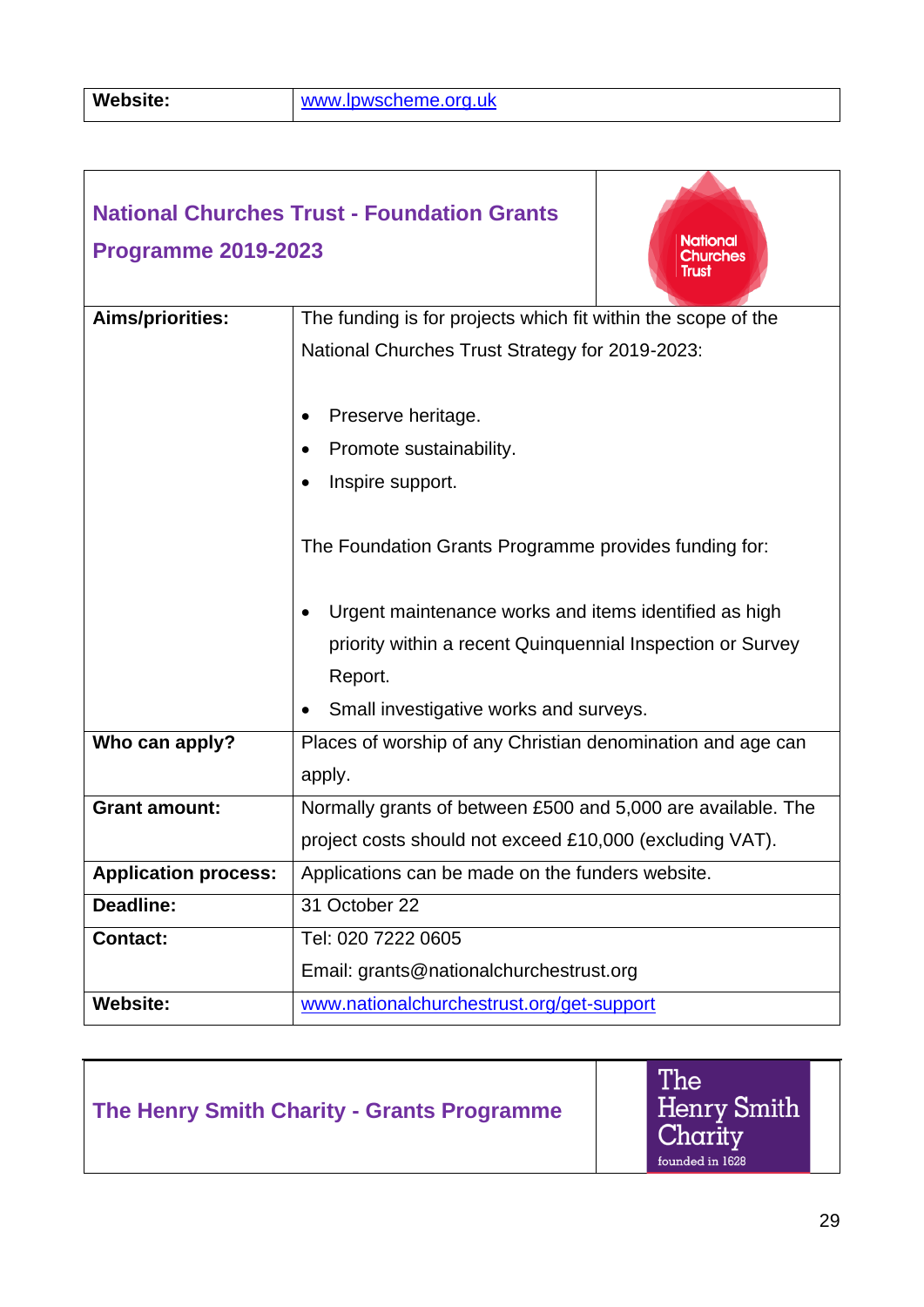| <b>Aims/priorities:</b> | The Henry Smith Charity is an independent grant making trust.    |
|-------------------------|------------------------------------------------------------------|
|                         | They aim to use our resources to help people and communities     |
|                         | at a time of need and to bring about positive change. The grants |
|                         | available are:                                                   |
|                         |                                                                  |
|                         | Improving Lives - Provides grants to charitable                  |
|                         | organisations that help people when other sources of             |
|                         | support have failed, are inappropriate, or are simply not        |
|                         | available. They support established organisations delivering     |
|                         | services directly to beneficiaries. We are looking for services  |
|                         | which can demonstrate a track record of success, and             |
|                         | evidence the effectiveness of the work. This is their largest    |
|                         | grants programme, through which the majority of their funds      |
|                         | are distributed.                                                 |
|                         | The Strengthening Communities - This programme is                |
|                         | designed to support small charitable organisations working       |
|                         | at grassroots level. Through this grant programme we want        |
|                         | to make sure that our funding reaches the most                   |
|                         | disadvantaged areas of the UK, targeting places that are         |
|                         | economically marginalised and affected by poverty. They          |
|                         | fund established organisations with a track record of            |
|                         | delivering services directly to beneficiaries. They are looking  |
|                         | for organisations that are embedded within their                 |
|                         | communities and are addressing local needs.                      |
|                         | The Christian Projects - This grant programme provides           |
|                         | grants to support projects that explicitly promote the           |
|                         | Christian faith in the UK.                                       |
| Who can apply?          | Charities and not-for-profit organisations, including social     |
|                         | enterprises, in the UK.                                          |
| <b>Grant amount:</b>    | The grant amounts of the progammes are:                          |
|                         |                                                                  |
|                         | Improving Lives Grant Programme - Between £20,000 and            |
|                         | £60,000 for 1 - 3 years.                                         |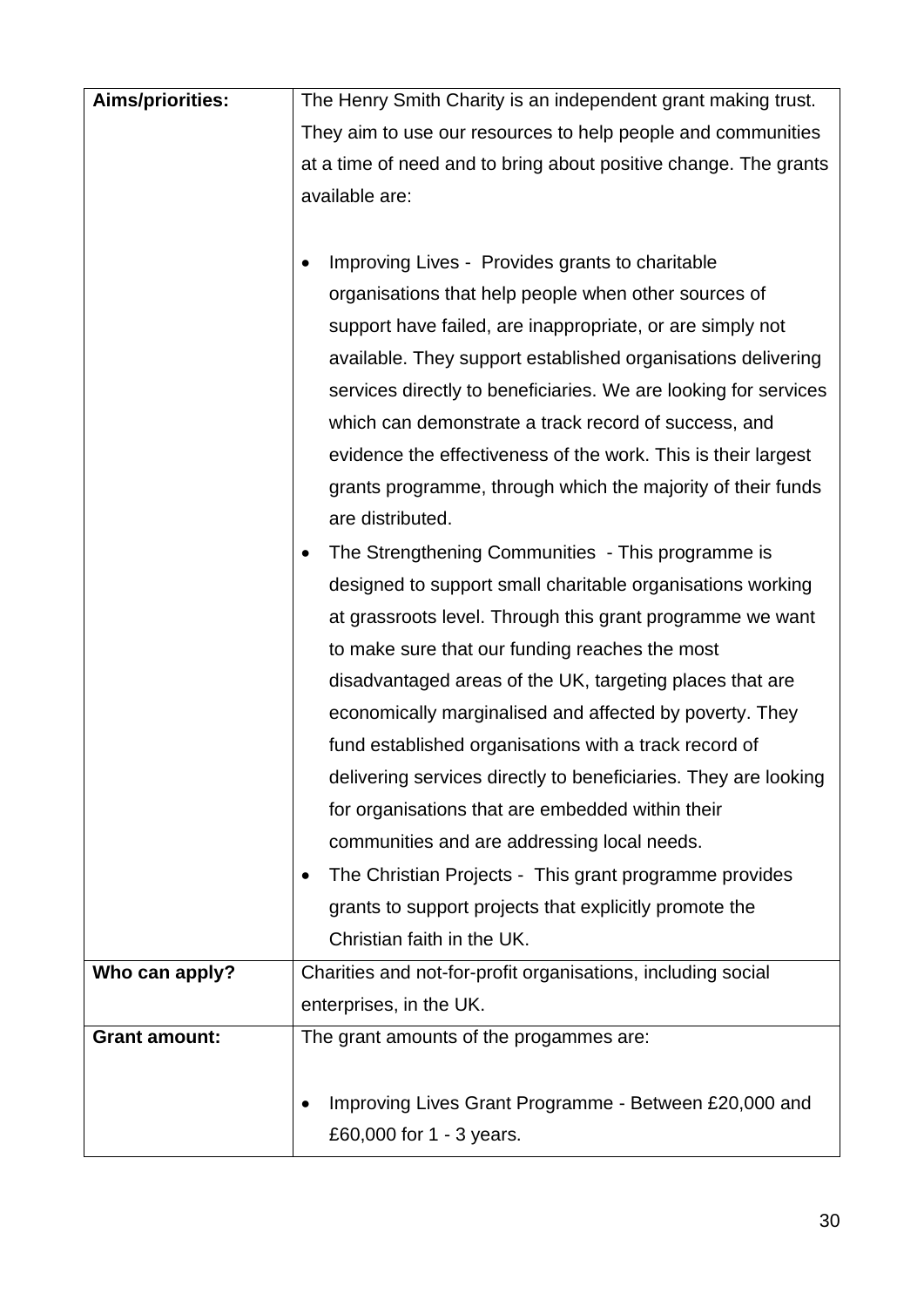|                             | The Strengthening Communities Grant Programme -            |
|-----------------------------|------------------------------------------------------------|
|                             | Between £20,000 and £60,000 for 1 - 3 years.               |
|                             | The Christian Projects Grant Programme - £10,000+ for up   |
|                             | to 3 years (most grants are for 1-2 years).                |
| <b>Application process:</b> | Applications can be made on the funders website.           |
| Deadline:                   | Rolling programme.                                         |
| Website:                    | www.henrysmithcharity.org.uk/explore-our-grants-and-apply/ |

#### <span id="page-30-0"></span>**GENERAL**

| <b>Money Saving Expert (MSE) Charity</b> |                                                                                                                              | msecharity |
|------------------------------------------|------------------------------------------------------------------------------------------------------------------------------|------------|
| Aims/priorities:                         | The Money Saving Expert (MSE) Charity was established as a<br>registered charity in October 2007. The Charity is designed to |            |
|                                          | try and break the cycle of debt. The Charity aims to fight                                                                   |            |
|                                          | financial and consumer illiteracy and is dedicated to educating                                                              |            |
|                                          | and informing adults and children about consumer and debt                                                                    |            |
|                                          | issues.                                                                                                                      |            |
|                                          |                                                                                                                              |            |
|                                          | There are two rounds per year. Four themes rotate through a                                                                  |            |
|                                          | two year cycle.                                                                                                              |            |
|                                          |                                                                                                                              |            |
|                                          | Raising the Next Generation                                                                                                  |            |
|                                          | <b>Life Changing Transitions</b>                                                                                             |            |
|                                          | Living with Long Term Challenges                                                                                             |            |
|                                          | Building and Developing Resilience.                                                                                          |            |
|                                          |                                                                                                                              |            |
|                                          | In response to the Cost of Living Crisis, the September 2022                                                                 |            |
|                                          | round is being brought forward to June 2022.                                                                                 |            |
| Who can apply?                           | Small to medium-sized non-profit organisations with a                                                                        |            |
|                                          | constitution can apply, including UK registered charities,                                                                   |            |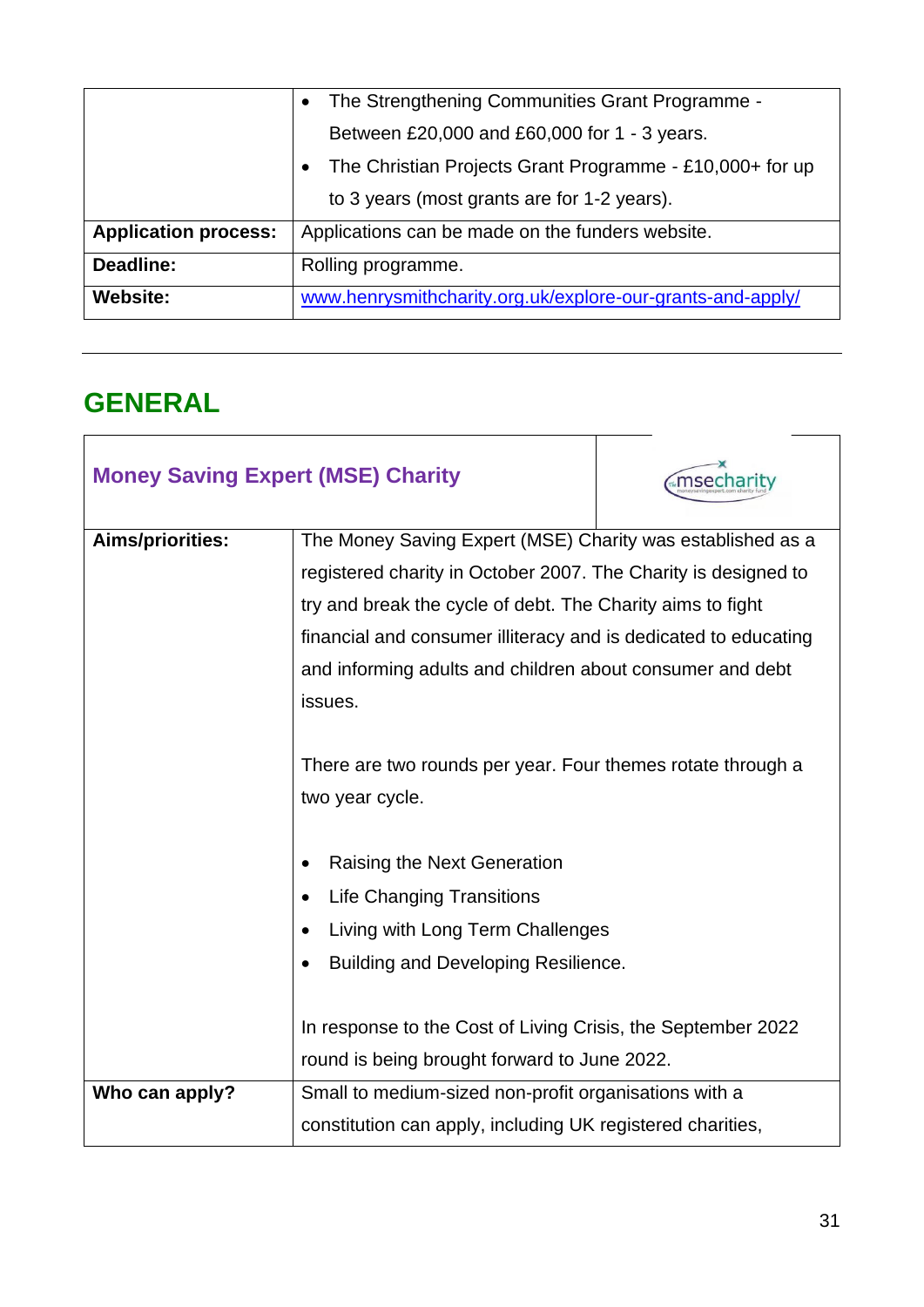|                             | community interest companies, social enterprises and credit       |
|-----------------------------|-------------------------------------------------------------------|
|                             | unions.                                                           |
|                             |                                                                   |
|                             | To be eligible, applicants should:                                |
|                             |                                                                   |
|                             | Have an annual income of less than £750,000.                      |
|                             | Have unrestricted reserves that are less than six months of their |
|                             | running costs.                                                    |
|                             | Community interest companies and social enterprise                |
|                             | organisations must have a governing document which shows          |
|                             | the name, aim/purpose, objects of the group, including a          |
|                             | dissolution clause - what happens if the group ceases to          |
|                             | function. This clause should show that they are a not-for-profit  |
|                             | group by confirming that any assets remaining after all debts are |
|                             | paid will be given to another voluntary group with similar aims.  |
|                             | This document should also include details of their Trustees or    |
|                             | management committee.                                             |
| <b>Grant amount:</b>        | Grants of up to £7,500 are available.                             |
| <b>Application process:</b> | A grant eligibility quiz, online application form, guidance notes |
|                             | and FAQs are available on the MSE Charity website. The            |
|                             | application guidance document changes for each round and          |
|                             | groups should make sure they have read it carefully before        |
|                             | starting the application form. Groups that wish to discuss their  |
|                             | project should send an email to the Operations Manager.           |
|                             | Applications are only accepted electronically and only within the |
|                             | grant round dates.                                                |
| Deadline:                   | Applications will open on 20 June 2022 and close on 22 July       |
|                             | 2022 (or when 40 applications have been accepted).                |
| <b>Contact:</b>             | Email: info@msecharity.com                                        |
| <b>Website:</b>             | www.msecharity.com/                                               |

#### **Stop Loan Sharks Community Fund**

**STØPLOANSHINRKS**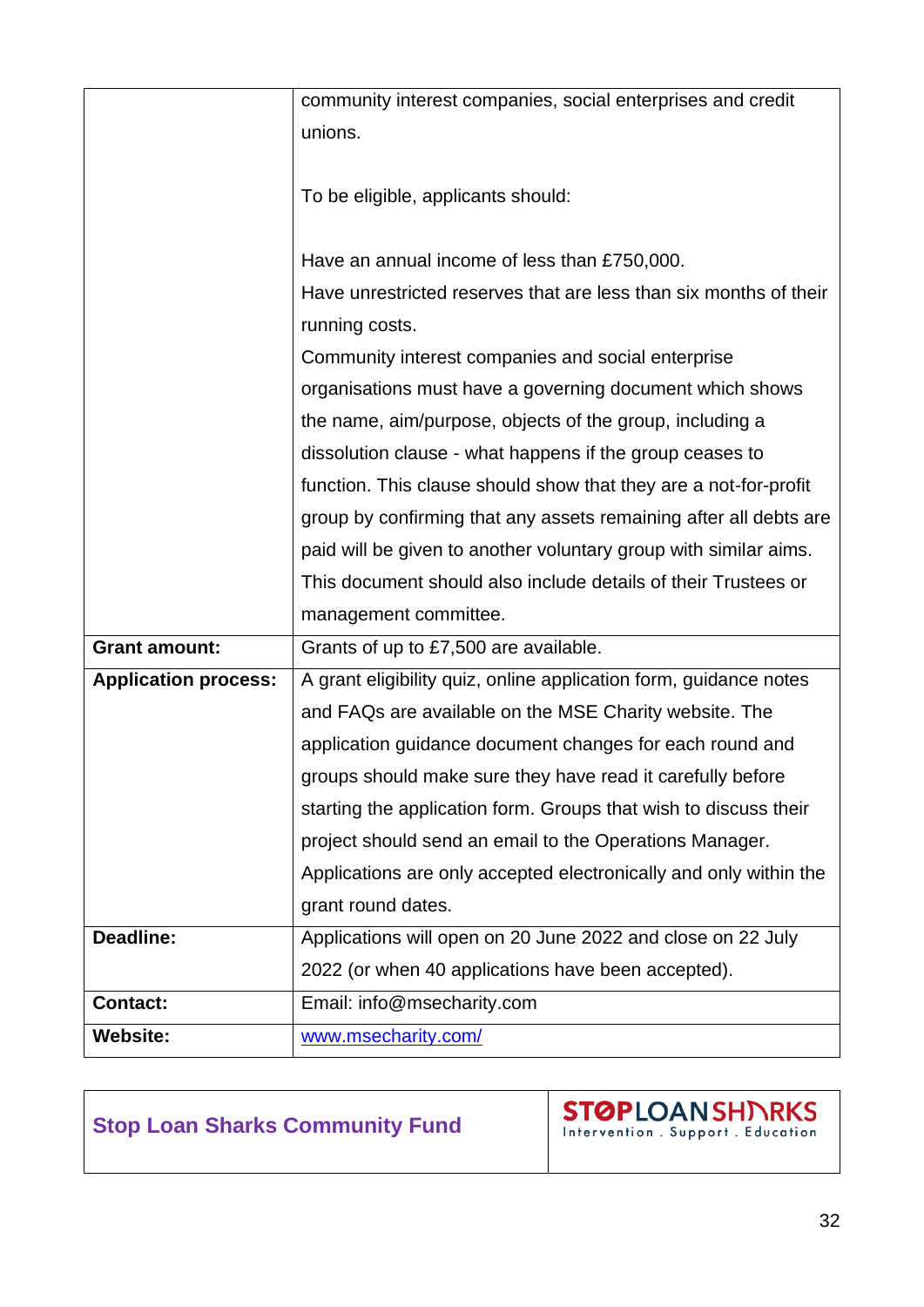| Aims/priorities:            | The England Illegal Money Lending Team has funding available     |
|-----------------------------|------------------------------------------------------------------|
|                             | for groups that want to raise awareness of the issues of illegal |
|                             | money lending. The aim of this funding is to give groups the     |
|                             | opportunity to raise awareness of the issue, in their community  |
|                             | in a different way.                                              |
|                             |                                                                  |
|                             | Delivered by England Illegal Money Lending Team (IMLT), the      |
|                             | funding has come from the proceeds of crime taken from           |
|                             | convicted illegal money lenders.                                 |
|                             |                                                                  |
|                             | Grants of £5,000 are on offer for project which:                 |
|                             |                                                                  |
|                             | Contribute to raising awareness of the dangers of using loan     |
|                             | sharks.                                                          |
|                             | Prevent crime and disorder and makes a difference in local       |
|                             | communities.                                                     |
|                             | Promote the work of the Illegal Money Lending Team (IMLT)        |
|                             | in communities.                                                  |
|                             | Encourage reporting of loan sharks and signposts victims to      |
|                             | the team.                                                        |
| Who can apply?              | Local residents' groups, charities, private companies, social    |
|                             | enterprises, community and voluntary groups, schools and         |
|                             | statutory agencies in England can apply.                         |
| <b>Grant amount:</b>        | Up to £5,000 are available.                                      |
| <b>Application process:</b> | Application form and FAQs document are available on the Stop     |
|                             | Loan Sharks website.                                             |
| Deadline:                   | Thursday 30 June 2022.                                           |
| <b>Contact:</b>             | Email: Catherine.wohlers@birmingham.gov.uk                       |
| <b>Website:</b>             | www.stoploansharks.co.uk/                                        |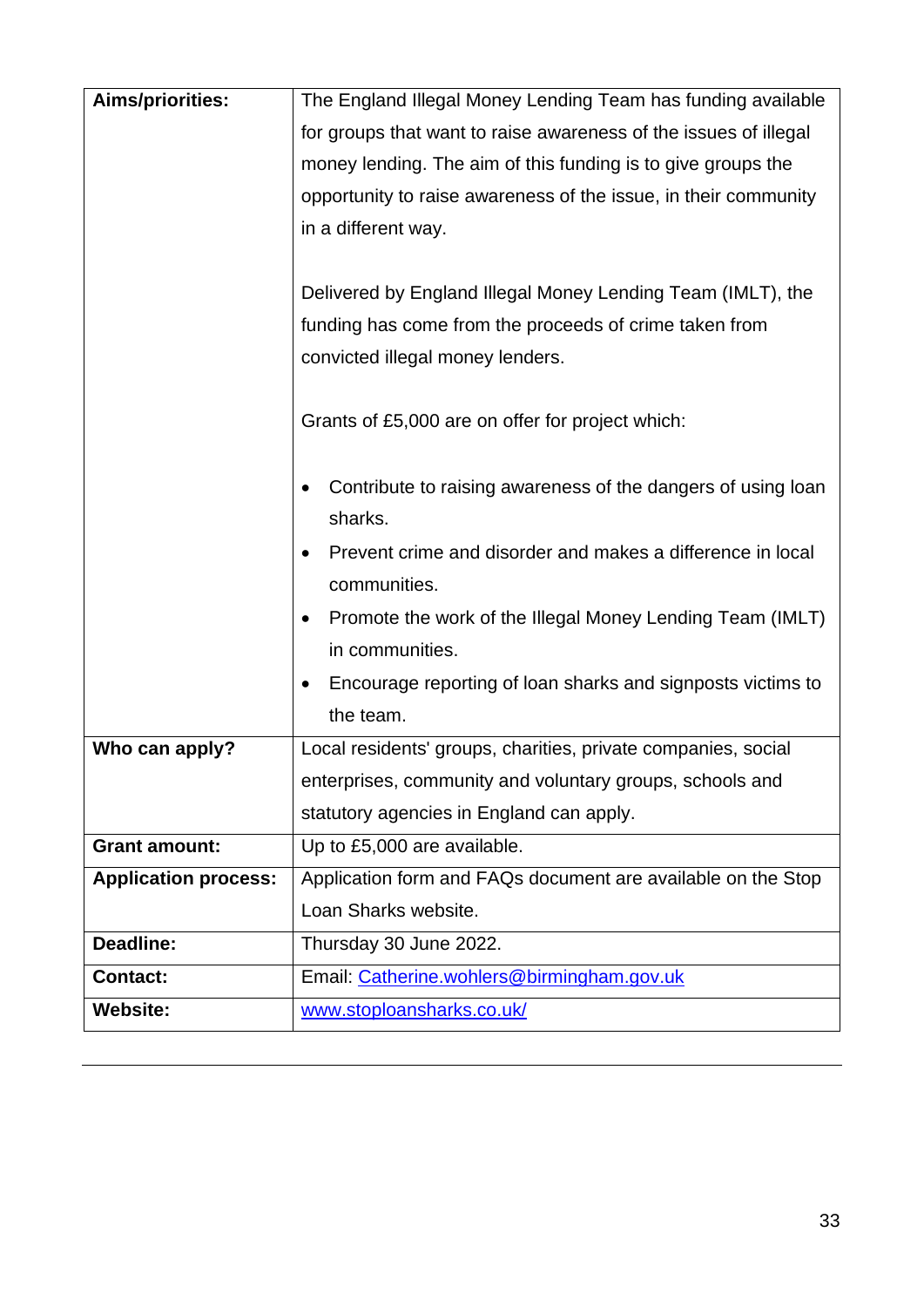#### **Magic Little Grants Fund Returns for 2022**



| Aims/priorities: | LocalGiving has launched its annual Magic Little Grants scheme     |
|------------------|--------------------------------------------------------------------|
|                  | for the fifth year in a row with more money than last year. With   |
|                  | support from the six funding trusts from the People's Postcode     |
|                  | Lottery, it is expected that 2,650 charitable organisations will   |
|                  | receive a grant of £500 each.                                      |
|                  |                                                                    |
|                  | To be eligible, organisations must have an annual income under     |
|                  | £250,000 or be in their first year of operation and operate within |
|                  | England, Scotland or Wales.                                        |
|                  |                                                                    |
|                  | This year's funding aims to support projects that address the      |
|                  | following themes:                                                  |
|                  |                                                                    |
|                  | Improving mental wellbeing.                                        |
|                  | Enabling community participation in the arts.                      |
|                  | Preventing or reducing the impact of poverty.                      |
|                  | Supporting marginalised groups and promoting equality.             |
|                  | Improving biodiversity and green spaces.                           |
|                  | Enabling participation in physical activity.                       |
|                  | Responding to the climate emergency and promoting                  |
|                  | sustainability.                                                    |
|                  | Increasing community access to outdoor space.                      |
|                  | Funding can be used to launch new projects, support existing       |
|                  | ones, or cover core costs associated with ongoing work.            |
| Who can apply?   | To access the Magic Little Grants Fund, applicants must:           |
|                  |                                                                    |
|                  | Be eligible to join Localgiving by                                 |
|                  | Having charitable aims that are not solely for the                 |
|                  | advancement of religion.                                           |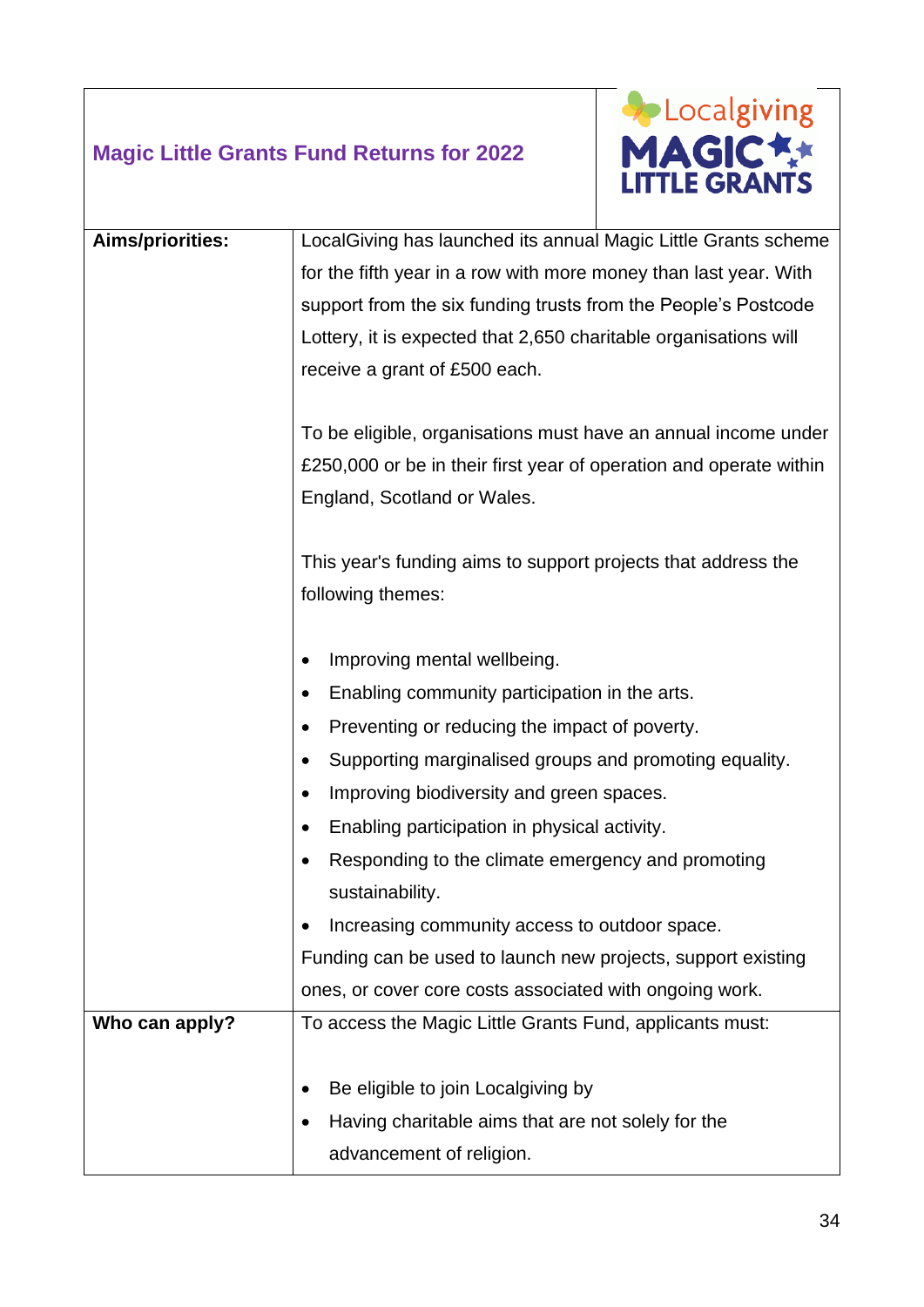|                             | Operating on local/regional community initiatives and not be<br>$\bullet$ |  |
|-----------------------------|---------------------------------------------------------------------------|--|
|                             | a national charity.                                                       |  |
|                             | Having a UK bank account in the group's name.<br>$\bullet$                |  |
|                             | Have an annual income under £250,000 or be in their first<br>$\bullet$    |  |
|                             | year of operation.                                                        |  |
| <b>Grant amount:</b>        | Up to £500                                                                |  |
| <b>Application process:</b> | Applications can be made on the funders website                           |  |
| Deadline:                   | Midnight on 31 October 2022.                                              |  |
| <b>Contact:</b>             | Tel: 0300 111 2340, Email: help@localgiving.org                           |  |
| <b>Website:</b>             | localgiving.org/about/magic-little-grants/                                |  |

### <span id="page-34-0"></span>**HEALTH & WELLBEING**

|                               | <b>VCSE Health and Wellbeing Fund 2022</b>                       |                                                            |  |
|-------------------------------|------------------------------------------------------------------|------------------------------------------------------------|--|
| to 2025: women's reproductive |                                                                  | <b>GOV.UK</b>                                              |  |
| wellbeing in the workplace    |                                                                  |                                                            |  |
| Aims/priorities:              |                                                                  | The theme of the 2022 to 2025 fund is women's reproductive |  |
|                               | wellbeing in the workplace. This fund aims to support VCSE       |                                                            |  |
|                               | organisations who can provide a holistic support offer to assist |                                                            |  |
|                               | women experiencing reproductive health issues (for example,      |                                                            |  |
|                               | menopause, fertility problems, miscarriage and pregnancy loss,   |                                                            |  |
|                               | menstrual health and gynaecological conditions) to remain in     |                                                            |  |
|                               | and return to the workplace. The fund aims to align with the     |                                                            |  |
|                               | Women's Health Strategy aims for health in the workplace:        |                                                            |  |
|                               |                                                                  |                                                            |  |
|                               | women feel supported in the workplace                            |                                                            |  |
|                               | taboos are broken down through open conversation                 |                                                            |  |
|                               | employers feel well equipped to support women in managing        |                                                            |  |
|                               | their health within the workplace                                |                                                            |  |
| Who can apply?                | Organisations must                                               |                                                            |  |
|                               |                                                                  |                                                            |  |
|                               | be not for profit, and either:                                   |                                                            |  |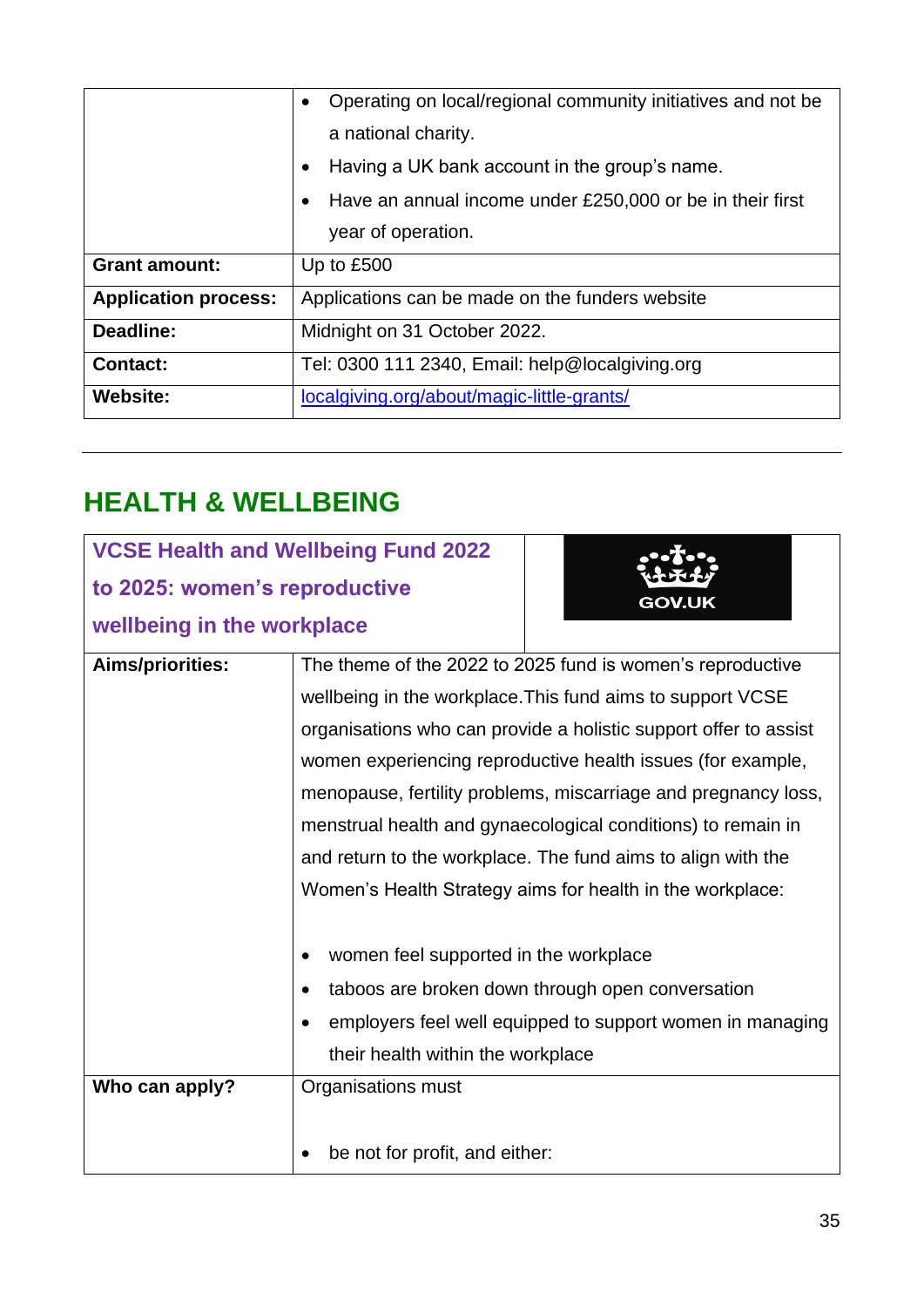|                             | incorporated (this would be a company limited by guarantee<br>$\bullet$ |  |  |
|-----------------------------|-------------------------------------------------------------------------|--|--|
|                             | and registered with Companies House OR a community                      |  |  |
|                             | interest company OR a co-operative or industrial and                    |  |  |
|                             | provident society OR a social enterprise); or                           |  |  |
|                             | have charitable status (registered with the Charity<br>$\bullet$        |  |  |
|                             | Commission)                                                             |  |  |
| <b>Grant amount:</b>        | The fund will grant fund projects over a period of 3 financial          |  |  |
|                             | years, until March 2025. Grants between £200,000 to £600,000            |  |  |
|                             | per applicant will be available to expand or develop schemes,           |  |  |
|                             | up to a maximum of £200,000 per financial year. It is anticipated       |  |  |
|                             | that we will fund approximately 15 to 20 projects and                   |  |  |
|                             | programmes.                                                             |  |  |
|                             |                                                                         |  |  |
|                             | Applicants are required to provide a supporting letter from their       |  |  |
|                             | local statutory commissioner - for example, clinical                    |  |  |
|                             | commissioning group (CCG), sustainability and transformation            |  |  |
|                             | partnership (STP), integrated care system (ICS), or local               |  |  |
|                             | authority, and are strongly encouraged to obtain additional             |  |  |
|                             | funding that supports their project or programme from statutory         |  |  |
|                             | or non-statutory partners.                                              |  |  |
| <b>Application process:</b> | the application form can be downloaded from the government              |  |  |
|                             | website. Applications forms should be returned to                       |  |  |
|                             | workandhealthfund@dhsc.gov.uk                                           |  |  |
| Deadline:                   | 9am Friday 5 August                                                     |  |  |
| <b>Contact:</b>             | Email workandhealthfund@dhsc.gov.uk                                     |  |  |
| <b>Website:</b>             | www.gov.uk/government/publications/vcse-health-and-                     |  |  |
|                             | wellbeing-fund-2022                                                     |  |  |
|                             |                                                                         |  |  |

| <b>Pilgrim Trust - Young Women's</b> |                                                                   |                        |  |
|--------------------------------------|-------------------------------------------------------------------|------------------------|--|
| <b>Mental Health Grant</b>           |                                                                   | ۱<br>The Pilgrim Trust |  |
| Aims/priorities:                     | Grants are available for projects to improve the mental health of |                        |  |
|                                      | young women aged 16 to 25 years old in Northern Ireland or the    |                        |  |
|                                      | North East and North West of England.                             |                        |  |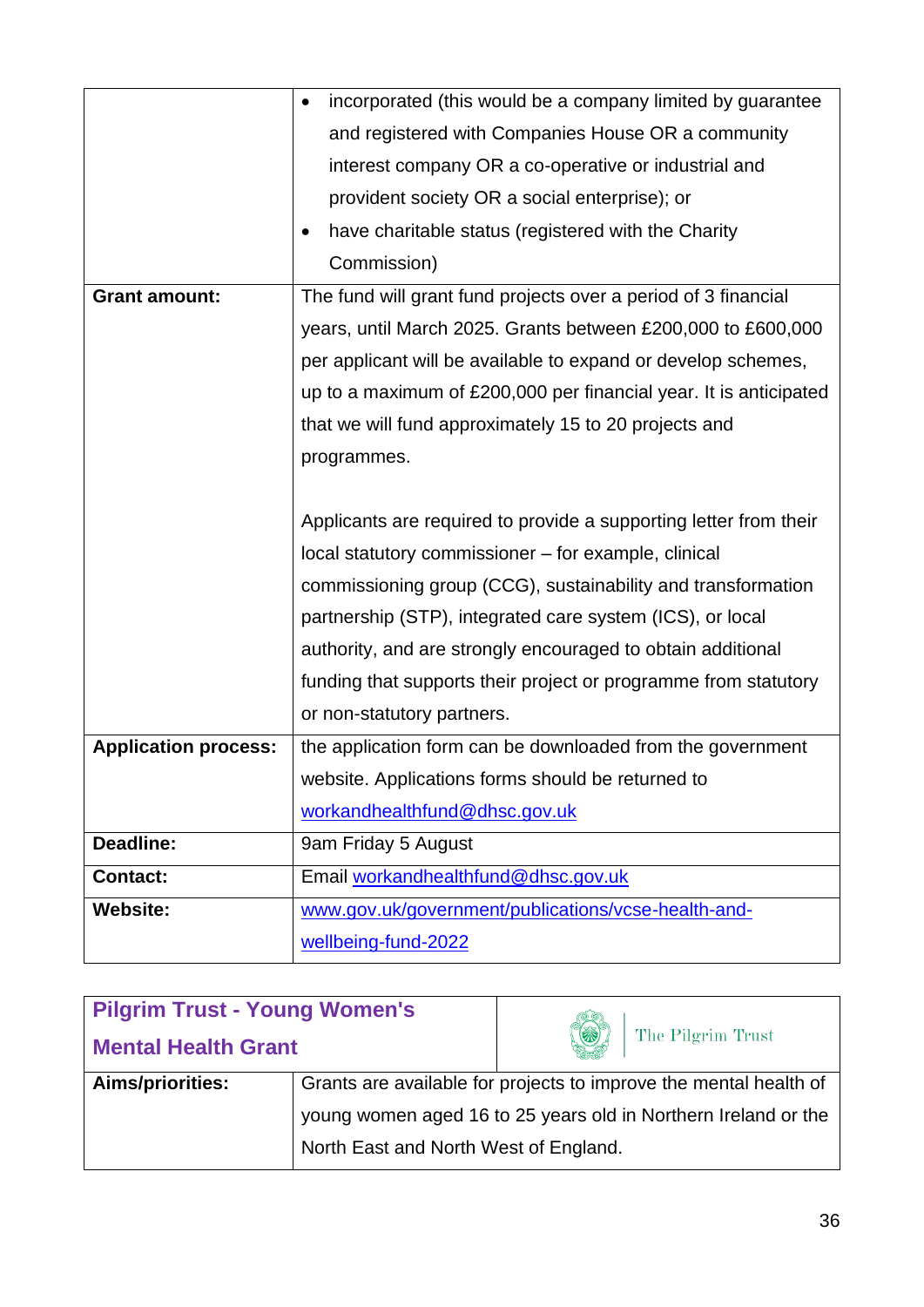|                             | For the 2022 round, only young women and girls living in                                                                                                                                                                                                                                           |  |  |
|-----------------------------|----------------------------------------------------------------------------------------------------------------------------------------------------------------------------------------------------------------------------------------------------------------------------------------------------|--|--|
|                             | Northern Ireland or the North East or North West of England will                                                                                                                                                                                                                                   |  |  |
|                             | receive support. National charities may apply but the funded                                                                                                                                                                                                                                       |  |  |
|                             | activity must only support those from these areas.                                                                                                                                                                                                                                                 |  |  |
| Who can apply?              | Applications will be accepted from registered or exempt UK                                                                                                                                                                                                                                         |  |  |
|                             | charities with an annual income of between £100,000 and £1                                                                                                                                                                                                                                         |  |  |
|                             | million, have been operating for at least three years and whose                                                                                                                                                                                                                                    |  |  |
|                             | work or project is located in North East England, North West                                                                                                                                                                                                                                       |  |  |
|                             | England or any part of Northern Ireland.                                                                                                                                                                                                                                                           |  |  |
| <b>Grant amount:</b>        | Grants of between £60,000 and £90,000 spread across three                                                                                                                                                                                                                                          |  |  |
|                             | years are available.                                                                                                                                                                                                                                                                               |  |  |
| <b>Application process:</b> | The 2022 guidelines are available now on the Trust's website.                                                                                                                                                                                                                                      |  |  |
|                             | There is a two-stage application process:<br>First, groups need to book a telephone conversation with the<br>Trust's Grants Manager to discuss their potential application.<br>The 'book a conversation' form is only available on the<br>Trust's website from 1 June to 29 July 2022. Groups must |  |  |
|                             | have this conversation in order to apply.                                                                                                                                                                                                                                                          |  |  |
|                             | Second, the Trust will send groups an application form. This<br>application form is to be made on the Trust's online grants<br>system, Flexigrant. The deadline for applications is 31<br>August 2022.                                                                                             |  |  |
| Deadline:                   | 29 July 2022.                                                                                                                                                                                                                                                                                      |  |  |
| <b>Contact:</b>             | Grant Manager - Tel: 020 7834 6510, Email:                                                                                                                                                                                                                                                         |  |  |
|                             | applicants@thepilgrimtrust.org.uk                                                                                                                                                                                                                                                                  |  |  |
| <b>Website:</b>             | www.thepilgrimtrust.org.uk/grants/young-women-and-mental-                                                                                                                                                                                                                                          |  |  |
|                             | health/                                                                                                                                                                                                                                                                                            |  |  |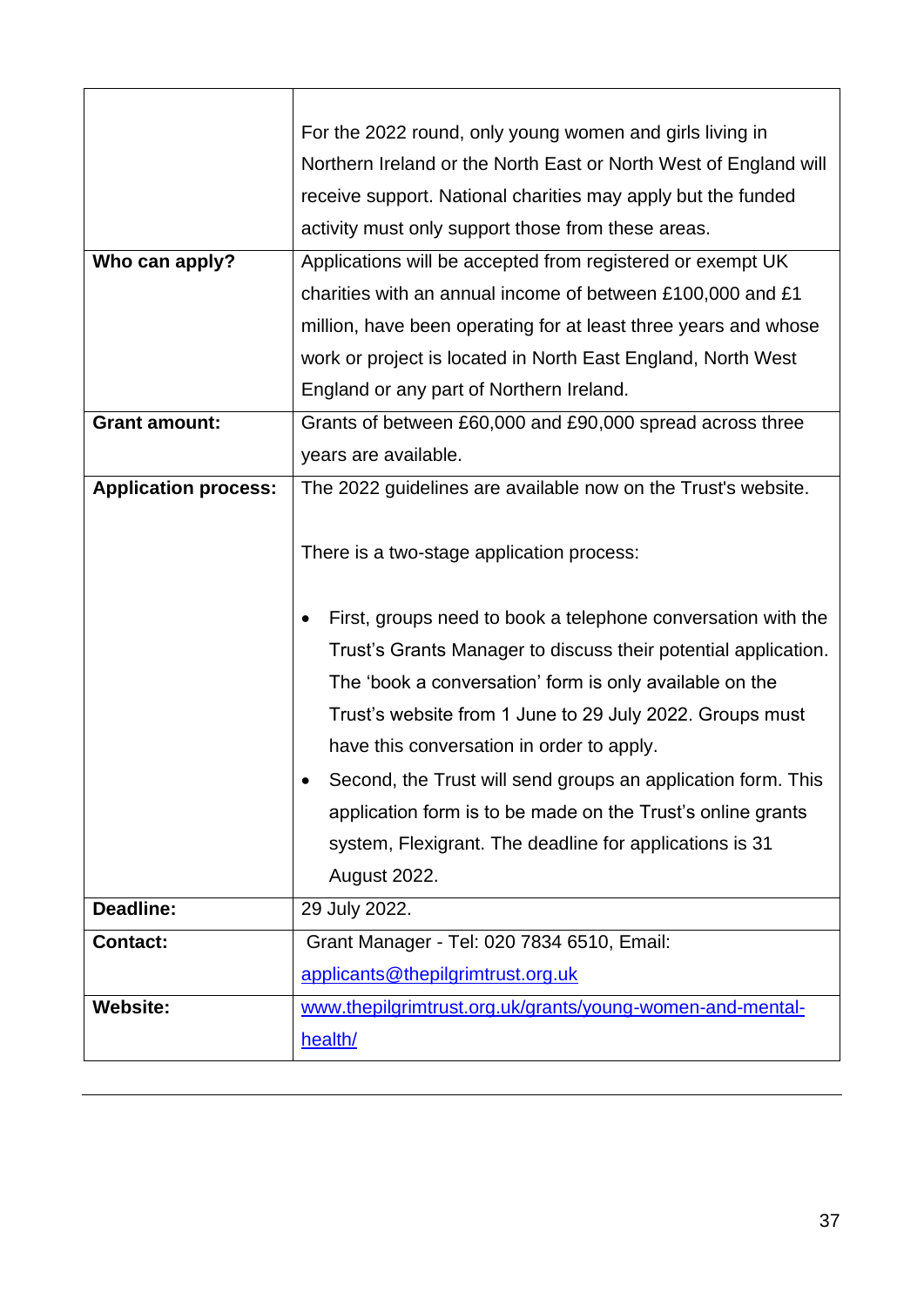#### **The Albert Hunt Trust**



 $\overline{\phantom{a}}$ 

| Aims/priorities:            | The trust supports organisations that:               |  |
|-----------------------------|------------------------------------------------------|--|
|                             | Provide hospice care                                 |  |
|                             | Provide support for the homeless<br>$\bullet$        |  |
|                             | Promote health and wellbeing – areas of<br>$\bullet$ |  |
|                             | support under this heading have included             |  |
|                             | physical and learning disability, physical and       |  |
|                             | mental health and social challenge and               |  |
|                             | deprivation. They look to support                    |  |
|                             | organisations in this category with an annual        |  |
|                             | income of below £250,000.                            |  |
| Who can apply?              | Registered charities, organisations and projects     |  |
|                             | based in England, Wales, Scotland and Northern       |  |
|                             | Ireland.                                             |  |
| <b>Grant amount:</b>        | Not specified                                        |  |
| <b>Application process:</b> | Applications are made online and can be found        |  |
|                             | on their website                                     |  |
| Deadline:                   | Applications can be submitted at any time            |  |
| <b>Contact:</b>             | Tel 0330 113 7280 Email                              |  |
|                             | info@alberthunttrust.org.uk                          |  |
| <b>Website:</b>             | www.alberthunttrust.org.uk/                          |  |

#### <span id="page-37-0"></span>**HERITAGE**

| <b>Pilgrim Trust - Preservation and</b> |                                                                |     |                   |
|-----------------------------------------|----------------------------------------------------------------|-----|-------------------|
| <b>Scholarship Grant</b>                |                                                                | (X) | The Pilgrim Trust |
| Aims/priorities:                        | Grants are available for projects in the UK concerned with     |     |                   |
|                                         | heritage preservation and social welfare, especially improving |     |                   |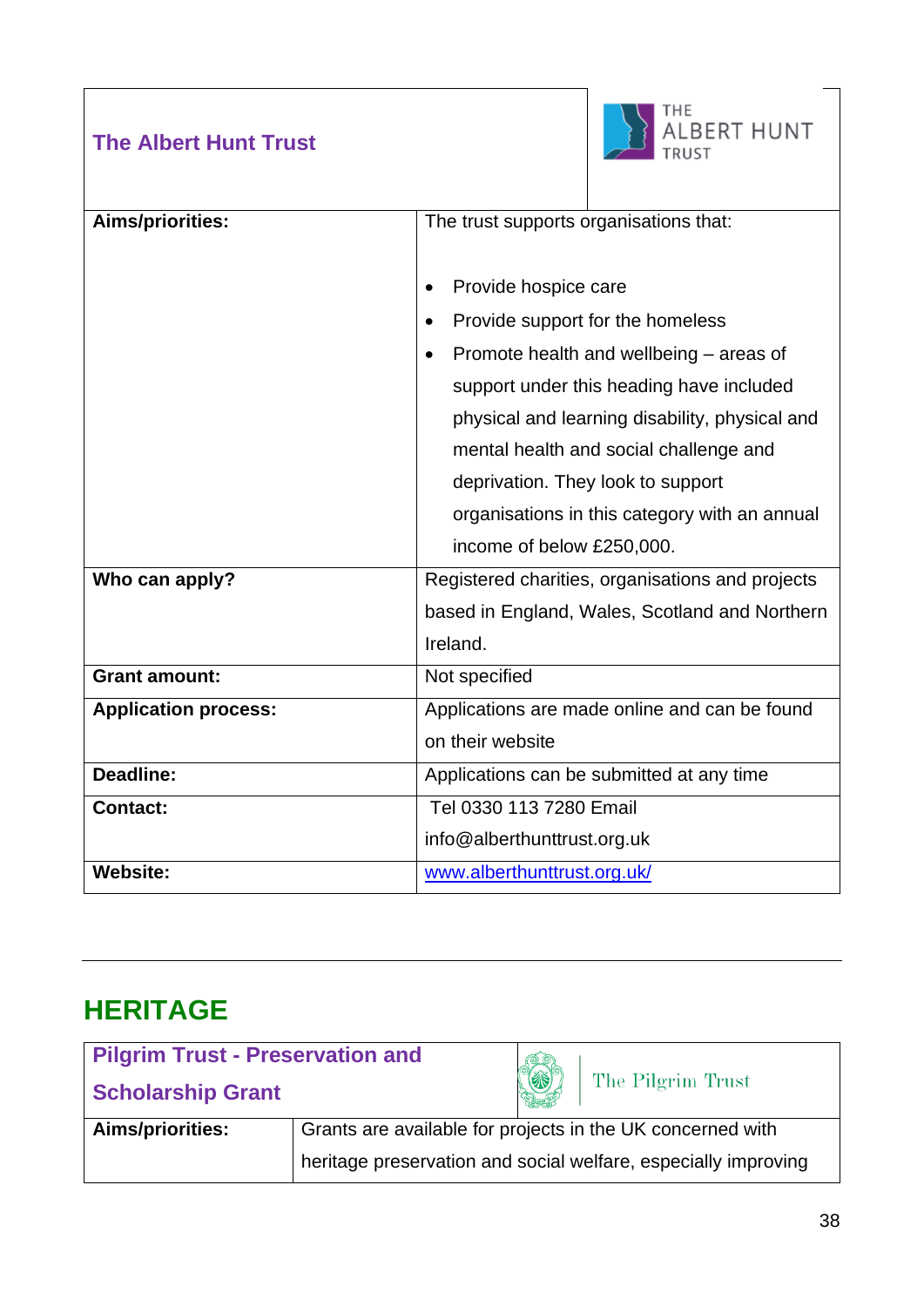|                             | the life chances of vulnerable members of society (particularly   |  |  |
|-----------------------------|-------------------------------------------------------------------|--|--|
|                             | women and girls). The Trustees are particularly keen to assist    |  |  |
|                             | projects which have encountered difficulties in raising funds     |  |  |
|                             | from other sources, and to fund projects which will make a        |  |  |
|                             | significant impact in their chosen area.                          |  |  |
| Who can apply?              | The following organisations within all regions within the United  |  |  |
|                             | Kingdom (except Channel Islands and the Isle of Man) can          |  |  |
|                             | apply:                                                            |  |  |
|                             |                                                                   |  |  |
|                             | Registered charities in the United Kingdom.                       |  |  |
|                             | Organisations that are exempt from registration and               |  |  |
|                             | recognised public bodies.                                         |  |  |
|                             | <b>Registered Friendly Societies.</b>                             |  |  |
|                             | Trustees are keen to support areas of the country where           |  |  |
|                             | financial support from other sources is difficult to obtain and   |  |  |
|                             | welcome collaboration between organisations.                      |  |  |
| <b>Grant amount:</b>        | There are two levels of funding:                                  |  |  |
|                             |                                                                   |  |  |
|                             | Small grants of less than £5,000.                                 |  |  |
|                             | Main grant scheme of more than £5,000.                            |  |  |
| <b>Application process:</b> | An online application form and guidelines can be found on the     |  |  |
|                             | Trust's website. Applicants must register with Flexigrant, the    |  |  |
|                             | new online system, and complete the Stage 1 application form.     |  |  |
|                             | Groups that are successful with their stage 1 application will be |  |  |
|                             | invited to submit a full application form (stage 2).              |  |  |
| Deadline:                   | Not specified                                                     |  |  |
| <b>Contact:</b>             | Tel 020 7834 6510, Email: info@thepilgrimtrust.org.uk             |  |  |
| <b>Website:</b>             | www.thepilgrimtrust.org.uk/grants/preservation-and-scholarship/   |  |  |

### **National Heritage Memorial Fund - COVID-19 Response Fund**



**NATIONAL HERITAGE<br>MEMORIAL FUND**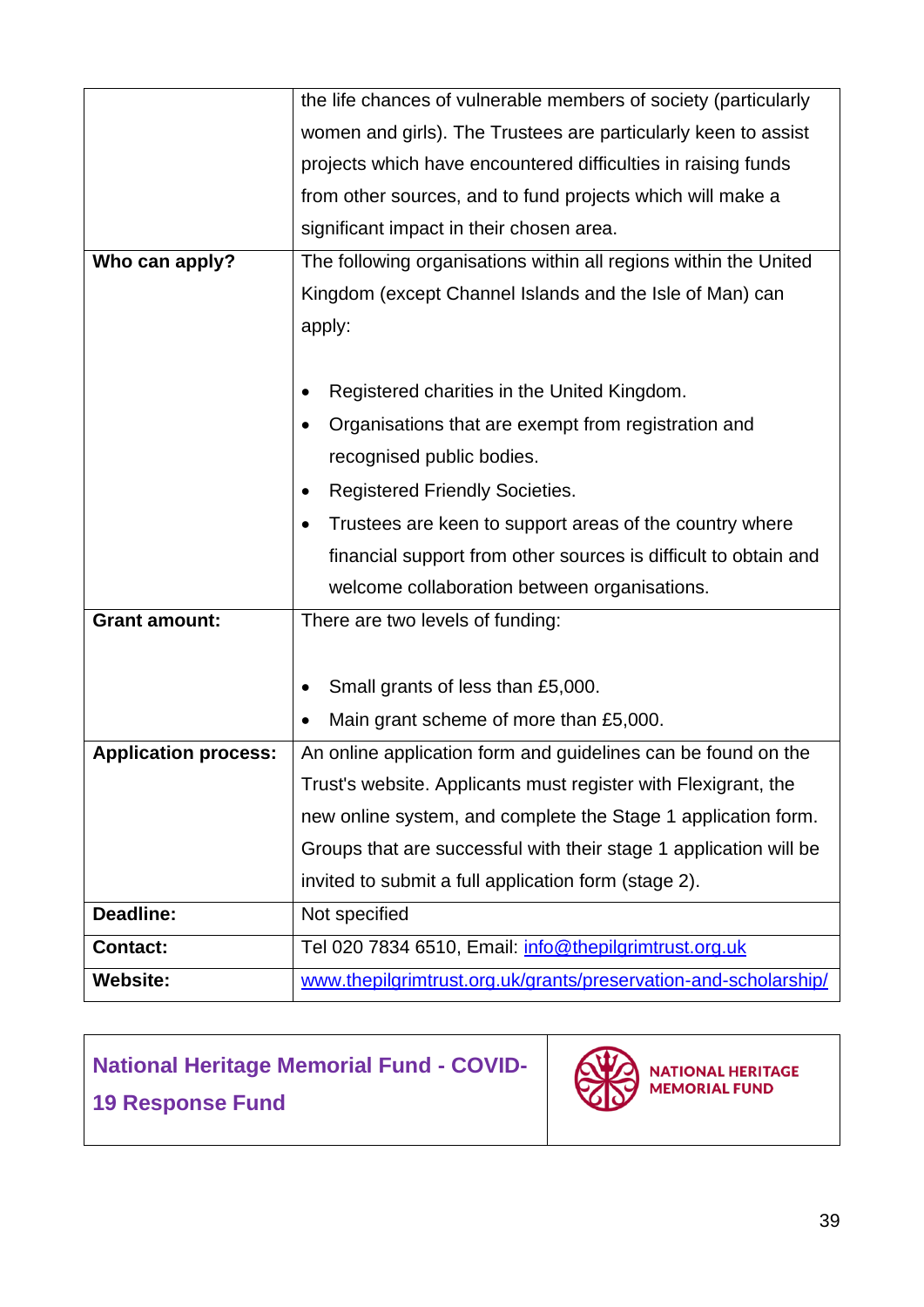| <b>Aims/priorities:</b>     | Funding is intended to support any heritage asset which is of     |  |  |
|-----------------------------|-------------------------------------------------------------------|--|--|
|                             | outstanding importance to the national heritage and at risk due   |  |  |
|                             | to the impact of COVID-19, including:                             |  |  |
|                             |                                                                   |  |  |
|                             | Works of fine and decorative art.                                 |  |  |
|                             | Museum collections.                                               |  |  |
|                             | Archives.                                                         |  |  |
|                             | Manuscripts.<br>$\bullet$                                         |  |  |
|                             | Items of industrial, transport and maritime heritage.             |  |  |
|                             | Historic buildings and land.                                      |  |  |
| Who can apply?              | Applications will be accepted from charities, non-profit          |  |  |
|                             | organisations and public sector organisations with responsibility |  |  |
|                             | for an asset of outstanding importance to the UK's national       |  |  |
|                             | heritage which is at risk due to the impact of coronavirus        |  |  |
|                             | (COVID-19).                                                       |  |  |
| <b>Grant amount:</b>        | There are no minimum or maximum levels of grant. However,         |  |  |
|                             | NHMF operates as a fund of last resort - applicants must show     |  |  |
|                             | that they have explored, or are exploring, all other possible     |  |  |
|                             | sources of funding, including their own resources.                |  |  |
| <b>Application process:</b> | The first step is to submit an Expression of Interest. Eligible   |  |  |
|                             | applicants will then be invited to submit a full application.     |  |  |
|                             | Applications must be submitted using the online grants portal     |  |  |
|                             | available at the NHMF website.                                    |  |  |
| Deadline:                   | Applications may be made at any time until the fund's final       |  |  |
|                             |                                                                   |  |  |
|                             | closing date of 30 April 2023.                                    |  |  |
| <b>Contact:</b>             | Tel: 020 7591 6044 Email:                                         |  |  |
|                             | NHMF_Enquiries@heritagefund.org.uk                                |  |  |



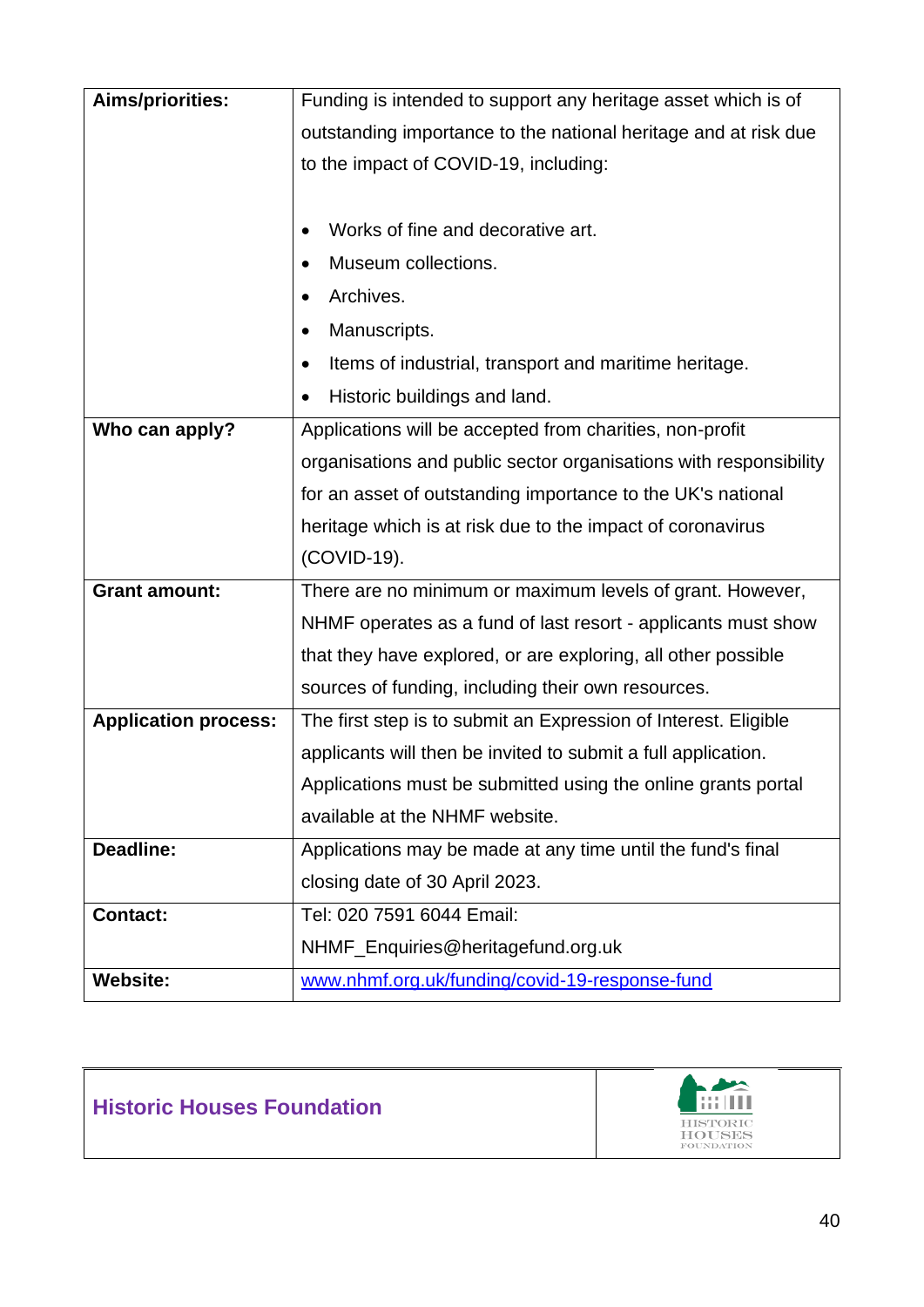| <b>Aims/priorities:</b>     | Grants are available to organisations and individuals for repairs      |  |  |
|-----------------------------|------------------------------------------------------------------------|--|--|
|                             | and restoration work required to prevent loss of or damage to          |  |  |
|                             | historic buildings, their gardens, and any outbuildings, located in    |  |  |
|                             | England or Wales. The objectives of the Foundation are:                |  |  |
|                             |                                                                        |  |  |
|                             | To advance the preservation, for the public benefit, of                |  |  |
|                             | buildings of sufficient historic or architectural significance or      |  |  |
|                             | importance to merit preservation, together with their gardens          |  |  |
|                             | and grounds                                                            |  |  |
|                             | To protect and augment the amenities and furnishings of any            |  |  |
|                             | such buildings, gardens and grounds                                    |  |  |
| Who can apply?              | Applicants can be either an organisation or a private individual,      |  |  |
|                             | having legal responsibility for the repair of an historic building,    |  |  |
|                             | its gardens and grounds, in England or Wales                           |  |  |
| <b>Grant amount:</b>        | The minimum grant that can be applied for is $£1,000$ and the          |  |  |
|                             | maximum is £250,000                                                    |  |  |
| <b>Application process:</b> | The Foundation operates a two-stage application process. Pre-          |  |  |
|                             | application forms are available to complete online or download         |  |  |
|                             | from the Foundation's website. If successful, the Foundation will      |  |  |
|                             | arrange a site visit to make an initial check of the suitability and   |  |  |
|                             | feasibility of the project prior to completion of the full application |  |  |
|                             | form.                                                                  |  |  |
| <b>Deadline:</b>            | Pre-applications forms can be submitted at any time. Full              |  |  |
|                             | application forms are considered at quarterly meetings held            |  |  |
|                             | throughout the year.                                                   |  |  |
| <b>Contact:</b>             | Tel 01453 547 124 or Email                                             |  |  |
|                             | info@historichousesfoundation.org.uk                                   |  |  |
| <b>Website:</b>             | www.historichousesfoundation.org.uk/                                   |  |  |

## <span id="page-40-0"></span>**OLDER PEOPLE**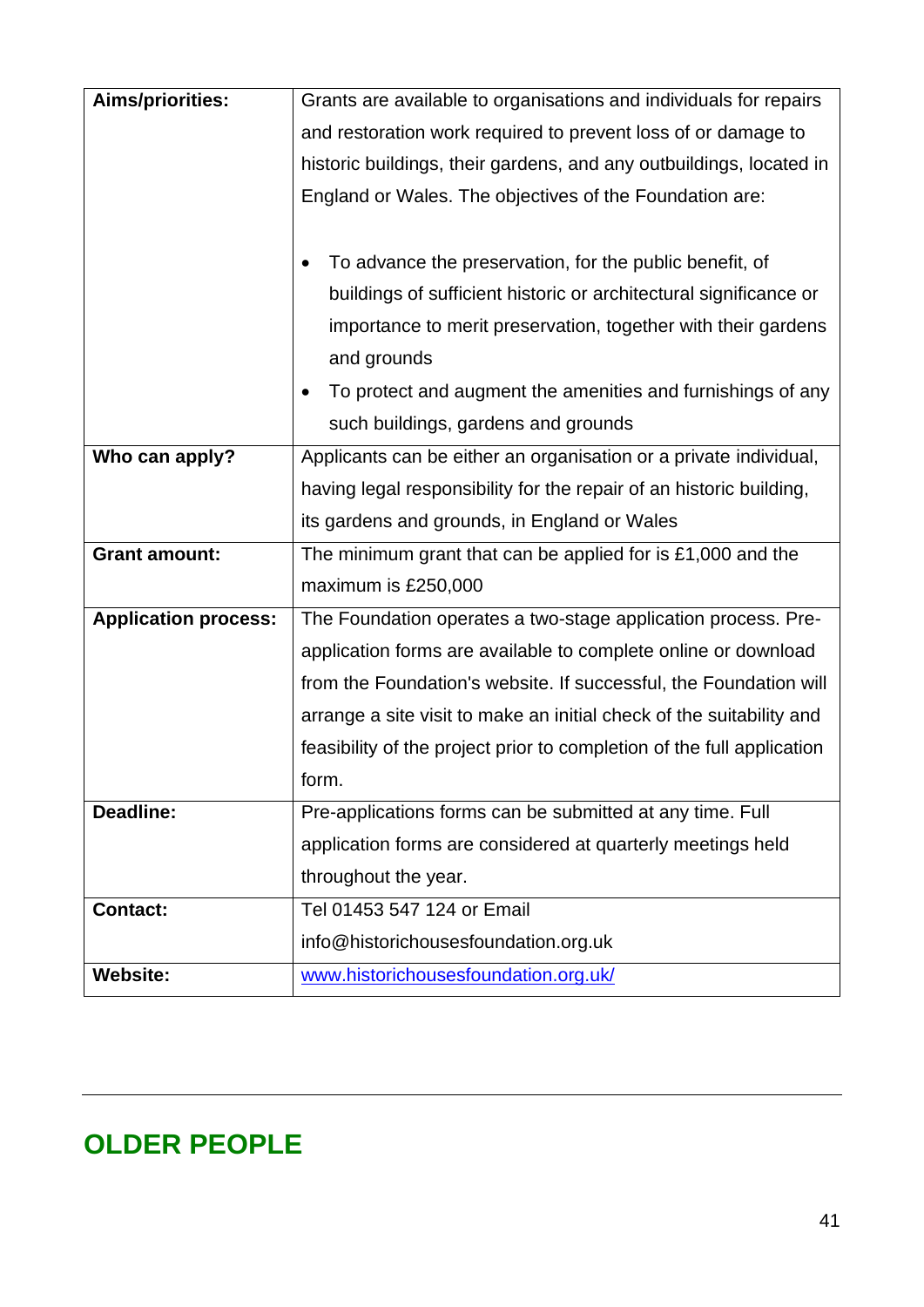#### **Concertina Charitable Trust**



| Aims/priorities:            | Funding is intended to provide musical entertainment and              |  |  |
|-----------------------------|-----------------------------------------------------------------------|--|--|
|                             | related activities for the elderly to provide therapeutic benefit for |  |  |
|                             | their health and wellbeing. The Trust awards grants to charitable     |  |  |
|                             | bodies which provide cultural activities and related facilities for   |  |  |
|                             | the elderly, in order to improve the quality of life of elderly       |  |  |
|                             | people.                                                               |  |  |
| Who can apply?              | The Trust is keen to support smaller charitable organisations in      |  |  |
|                             | England and Wales that might otherwise find it difficult to gain      |  |  |
|                             | funding. These include funds to many care homes for the               |  |  |
|                             | elderly, to provide musical entertainment for residents.              |  |  |
|                             | Organisations will be automatically refused funding if they do        |  |  |
|                             | not include their accounts or financial statements with the           |  |  |
|                             | application.                                                          |  |  |
| <b>Grant amount:</b>        | Grants of up to £250 are available.                                   |  |  |
|                             |                                                                       |  |  |
| <b>Application process:</b> | Application forms are available from the Trust's website.             |  |  |
|                             | Applicants are advised to submit their proposal ahead of the          |  |  |
|                             | deadline in order for it to be reviewed by the administrator. No      |  |  |
|                             | e-mail or telephone correspondence will be entered into               |  |  |
|                             | regarding an application. Only hard copy postal applications will     |  |  |
|                             | be accepted.                                                          |  |  |
| Deadline:                   | 31 October 2022.                                                      |  |  |
| <b>Contact:</b>             | <b>Simon Baynes</b>                                                   |  |  |
|                             | Administrator                                                         |  |  |
|                             | The Concertina Charitable Trust                                       |  |  |
|                             | <b>Bodfach Hall</b>                                                   |  |  |
|                             | Llanfyllin                                                            |  |  |
|                             | Powys                                                                 |  |  |
|                             | <b>SY22 5HS</b>                                                       |  |  |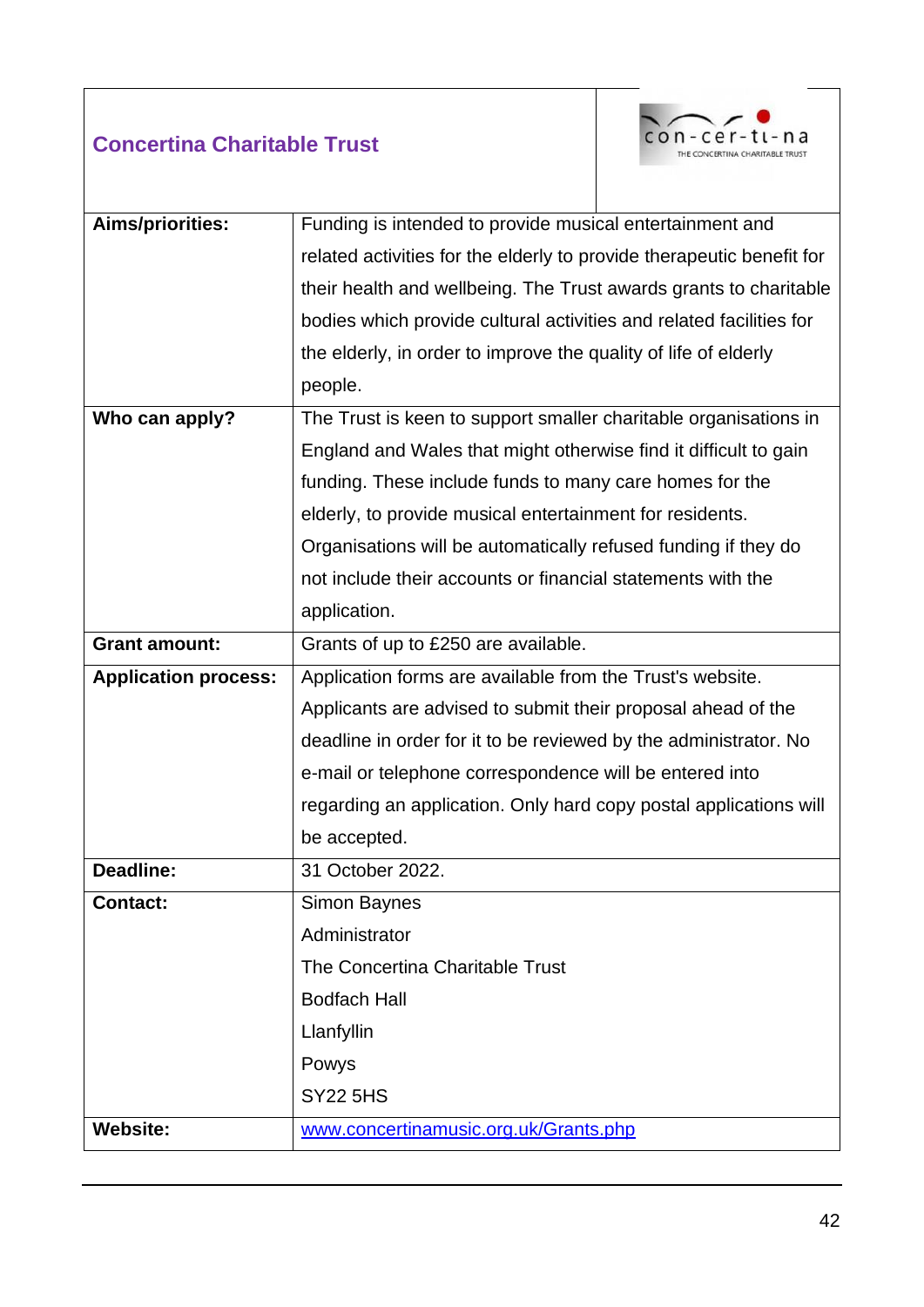| <b>W.G. Edwards Charitable Foundation</b> |                                                                 | The W.G. Edwards<br>Charitable<br><b>Foundation</b> |  |
|-------------------------------------------|-----------------------------------------------------------------|-----------------------------------------------------|--|
| <b>Aims/priorities:</b>                   | The grant scheme aims to fund the provision of care for older   |                                                     |  |
|                                           | people, to improve their quality of life.                       |                                                     |  |
| Who can apply?                            | UK registered charities that are based and working in the UK    |                                                     |  |
|                                           | may apply as long as the aim of their charity is to help people |                                                     |  |
|                                           | over the age of 65 years.                                       |                                                     |  |
| <b>Grant amount:</b>                      | There are no maximum or minimum grant levels specified. The     |                                                     |  |
|                                           | average grant is £1,700.                                        |                                                     |  |
| <b>Application process:</b>               | An application form can be downloaded from the website          |                                                     |  |
| Deadline:                                 | Applications can be made at any time.                           |                                                     |  |
| <b>Contact:</b>                           | Email wgedwardscharity@icloud.com                               |                                                     |  |
| <b>Website:</b>                           | www.wgedwardscharitablefoundation.org.uk/                       |                                                     |  |

 $\overline{1}$ 

| <b>The Yapp Charitable Trust</b> | THE<br>Yapp CHARITABLE                                                                                                                                                                                                                                                                                                                                                                                                                                                                 |
|----------------------------------|----------------------------------------------------------------------------------------------------------------------------------------------------------------------------------------------------------------------------------------------------------------------------------------------------------------------------------------------------------------------------------------------------------------------------------------------------------------------------------------|
| Aims/priorities:                 | The Trust only make grants for ongoing core funding to groups<br>which support:                                                                                                                                                                                                                                                                                                                                                                                                        |
|                                  | <b>Elderly people</b><br>Children and young people aged $5 - 25$<br>People with physical impairments, learning difficulties or<br>mental health challenges<br>Social welfare – people trying to overcome life-limiting<br>problems of a social, rather than medical, origin (such as<br>addiction, relationship difficulties, abuse, offending)<br>Education and learning (with a particular interest in people<br>who are educationally disadvantaged, whether adults or<br>children) |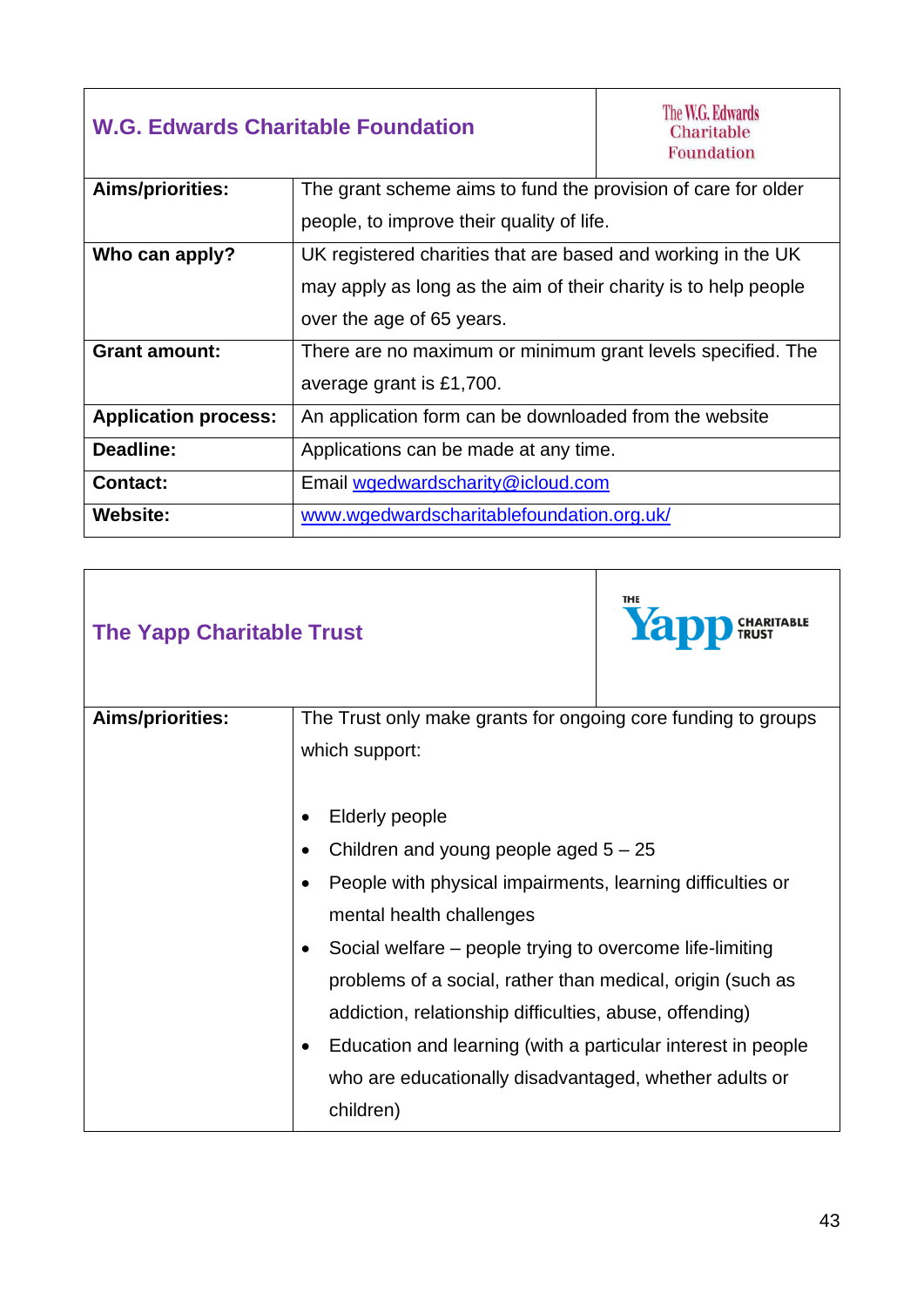| Who can apply?              | Registered charities that have been formally established for a |
|-----------------------------|----------------------------------------------------------------|
|                             | minimum of three years can apply.                              |
| <b>Grant amount:</b>        | Grants of up to £3,000 are available.                          |
| <b>Application process:</b> | Applications can be made online.                               |
| Deadline:                   | Not specified.                                                 |
| <b>Website:</b>             | yappcharitabletrust.org.uk/what-we-fund/                       |

#### <span id="page-43-0"></span>**SPORT & RECREATION**

| <b>Oakland Foundation</b> |                                                                  | cakland @ |
|---------------------------|------------------------------------------------------------------|-----------|
| Aims/priorities:          | Funding is intended to support projects targeted at children     |           |
|                           | under the age of 16 years and their families who live in England |           |
|                           | and Wales focusing on the themes of education, health and        |           |
|                           | nutrition, and sport. Grants can support projects and activities |           |
|                           | focused on:                                                      |           |
|                           |                                                                  |           |
|                           | Education: to ensure children get the best education, no matter  |           |
|                           | what their background.                                           |           |
|                           | Health and nutrition: to ensure children have access to healthy  |           |
|                           | food.                                                            |           |
|                           | Sport: to ensure children have access to sport and activities    |           |
|                           | irrespective of social background or physical ability.           |           |
|                           | Preference will be given to applications with a clearly defined  |           |
|                           | and measurable outcome.                                          |           |
| Who can apply?            | Applications are accepted from not-for-profit organisations and  |           |
|                           | community groups in England and Wales. Preference will be        |           |
|                           | given to applicants who have a demonstrable track record of      |           |
|                           | delivering outcomes. The Foundation particularly likes to        |           |
|                           | support projects in areas where their main sponsor Oakland       |           |
|                           | International is an integral part of the local community.        |           |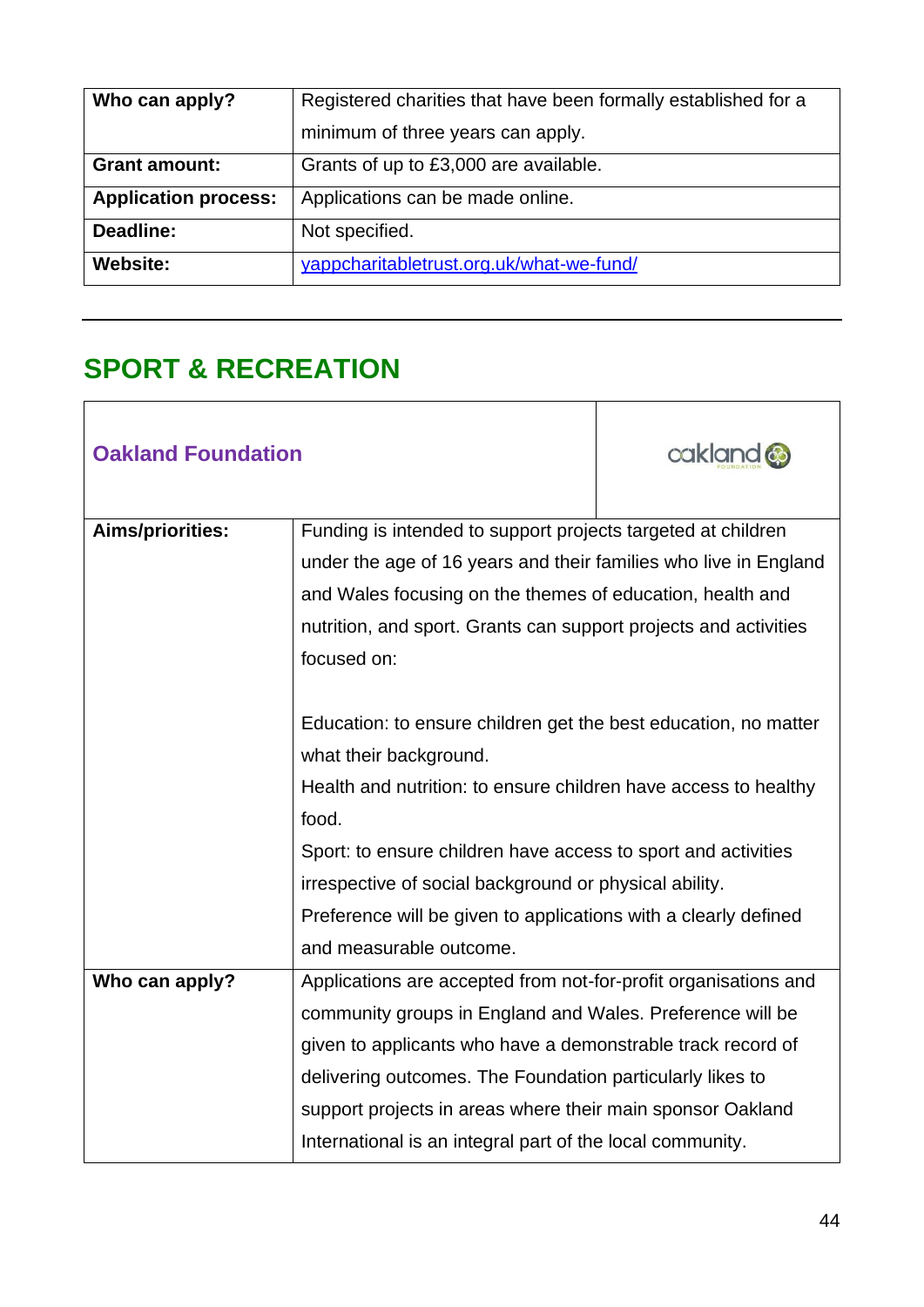| <b>Grant amount:</b>        | Funding is at the discretion of the Trustees. The Foundation has |
|-----------------------------|------------------------------------------------------------------|
|                             | limited funding available and there is strong competition for    |
|                             | grants.                                                          |
| <b>Application process:</b> | All applicants must complete an application form. Applicants can |
|                             | complete it online, or can request a copy by emailing the        |
|                             | Foundation.                                                      |
| Deadline:                   | Applications can be made at any time.                            |
| <b>Contact:</b>             | Enquiries - Tel 01527 596 222, Email enquiries@oakland-          |
|                             | foundation.com                                                   |
| <b>Website:</b>             | www.oakland-foundation.com/                                      |

| <b>Peter Harrison Foundation -</b>           |                                                          | <b>Peter Harrison</b>                                              |
|----------------------------------------------|----------------------------------------------------------|--------------------------------------------------------------------|
| <b>Opportunities through Sport Programme</b> |                                                          |                                                                    |
| <b>Aims/priorities:</b>                      |                                                          | The aim of the scheme is to support sports projects which          |
|                                              |                                                          | provide opportunities for people who are disabled or otherwise     |
|                                              |                                                          | disadvantaged to fulfil their potential and to develop other       |
|                                              |                                                          |                                                                    |
|                                              |                                                          | personal and life skills. The Trust will consider applications for |
|                                              |                                                          | capital, revenue or project funding and welcomes applications      |
|                                              | for projects that:                                       |                                                                    |
|                                              |                                                          |                                                                    |
|                                              |                                                          | Provide a focus for skills development and confidence building     |
|                                              | through the medium of sport.                             |                                                                    |
|                                              |                                                          | Have a strong training and/or educational theme within the         |
|                                              | sporting activity.                                       |                                                                    |
|                                              | Provide sporting equipment or facilities for disabled or |                                                                    |
|                                              | disadvantaged people.                                    |                                                                    |
|                                              | Have a high degree of community involvement.             |                                                                    |
|                                              |                                                          | Help to engage children or young people at risk of crime,          |
|                                              | truancy or addiction.                                    |                                                                    |
| Who can apply?                               |                                                          | The Foundation accepts applications from organisations working     |
|                                              | throughout the UK that are:                              |                                                                    |
|                                              |                                                          |                                                                    |
|                                              |                                                          | Registered in England and Wales with the Charity Commission.       |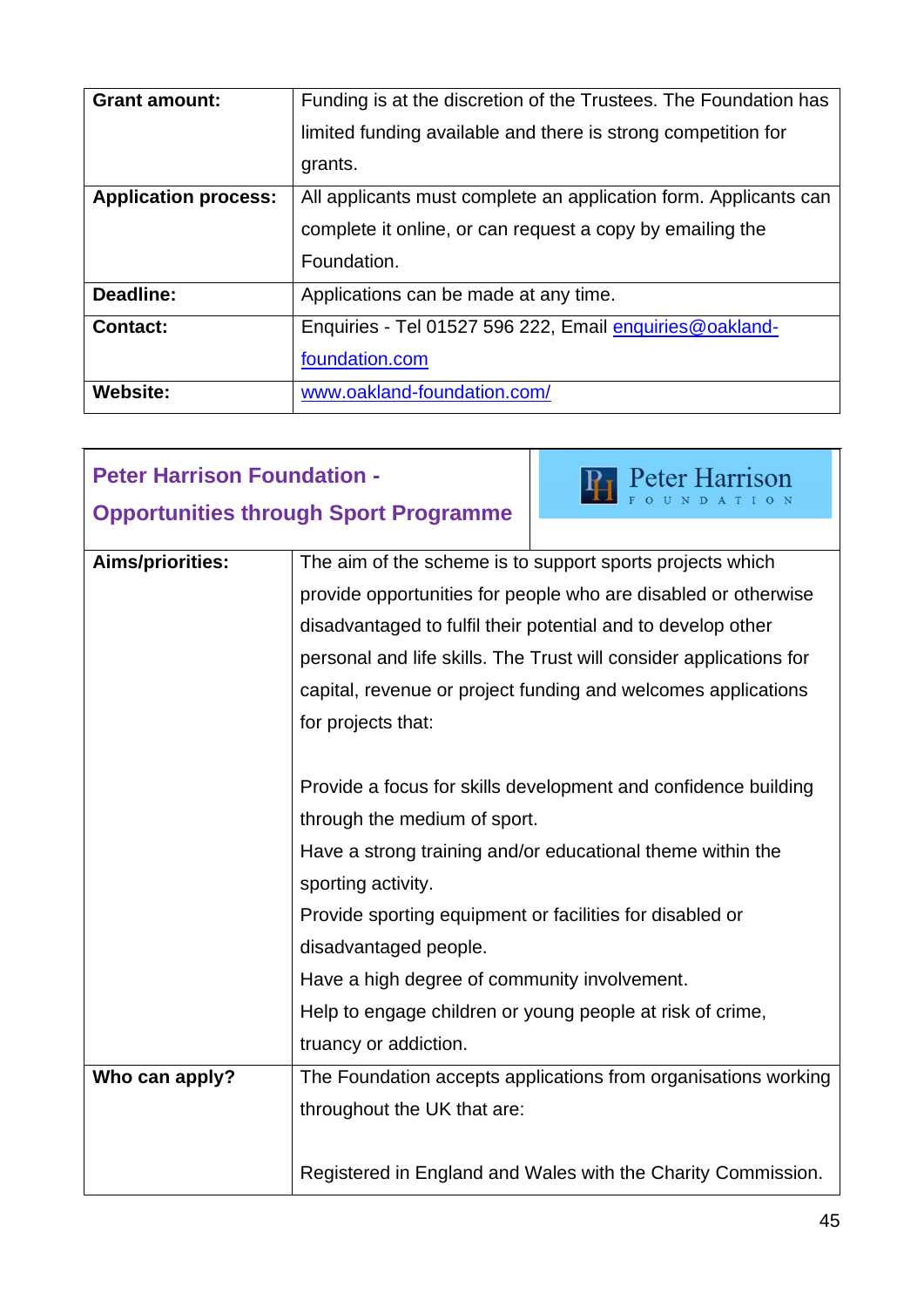|                             | Registered in Scotland with the Office of the Scottish Charity   |
|-----------------------------|------------------------------------------------------------------|
|                             | Regulator (OSCR).                                                |
|                             | Registered in Northern Ireland with the Charity Commission for   |
|                             | Northern Ireland (CCNI).                                         |
|                             | A CASC (Community Amateur Sports Club).                          |
|                             | Charities must have been registered with the Charity             |
|                             | Commission for two years or more and have produced               |
|                             | independently examined or audited accounts for at least one full |
|                             | year of operation. Community Amateur Sports Clubs must also      |
|                             | have been operating for comparable periods.                      |
|                             |                                                                  |
|                             | Applications from local branches of national charities will be   |
|                             | considered, but only if they have either a separate legal        |
|                             | constitution or the endorsement of their national head office.   |
| <b>Grant amount:</b>        | There is no minimum or maximum level of grant available. Each    |
|                             | grant request will be reviewed on its own merits.                |
|                             |                                                                  |
|                             | Applicants may only apply to one of the Foundation's             |
|                             | programmes at any time.                                          |
| <b>Application process:</b> | Applications are made through a two-stage process. Applicants    |
|                             | should submit an initial enquiry using the online form. Selected |
|                             | entries will then be invited to complete a full application.     |
| Deadline:                   | Applications may be submitted at any time.                       |
| Contact:                    | Tel: 01737 228000, Email                                         |
|                             | enquiries@peterharrisonfoundation.org                            |
| <b>Website:</b>             | www.actiontogether.org.uk/peter-harrison-foundation-             |
|                             | opportunities-through-sport-programme                            |

| <b>Clubs in Crisis Fund</b> |                                                                   |  |
|-----------------------------|-------------------------------------------------------------------|--|
| Aims/priorities:            | The Clubs in Crisis (#ClubsInCrisis) Fund aims to support         |  |
|                             | eligible grassroots sports clubs and organisations in the UK that |  |
|                             | have been impacted negatively by the coronavirus/COVID-19         |  |
|                             | pandemic, either operationally or financially. The Fund is only   |  |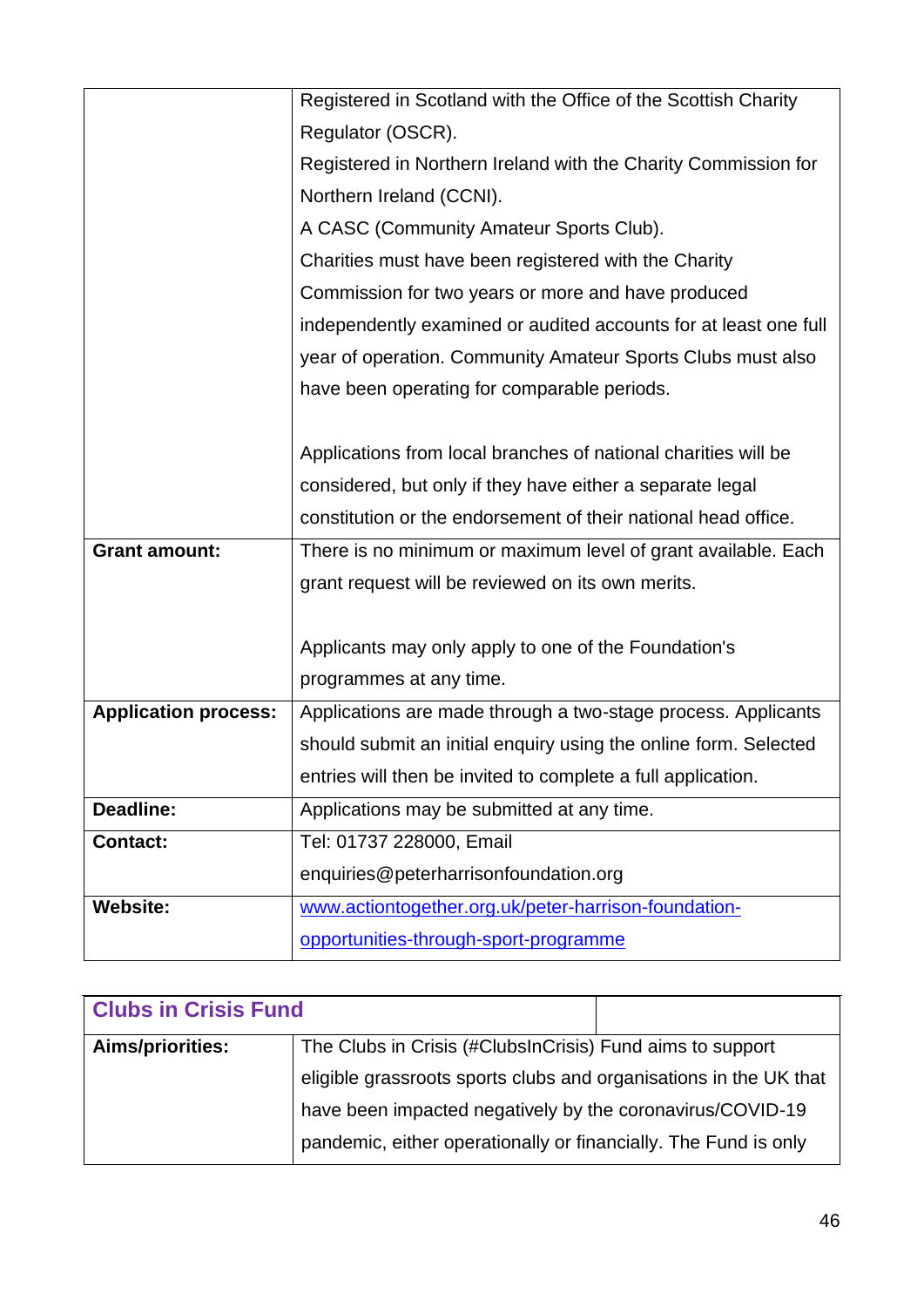|                | available to sports clubs and organisations that are working in    |
|----------------|--------------------------------------------------------------------|
|                | the sport for development sector, ie those that intentionally use  |
|                | sport to deliver wider social outcomes, usually through third      |
|                | sector and voluntary, community and social enterprise bodies.      |
|                |                                                                    |
|                | To be eligible, clubs must provide clear evidence of how they      |
|                | use sport to help young people develop life skills, employment     |
|                | opportunities, reduce crime and anti-social behaviour or tackle    |
|                | mental health issues.                                              |
|                |                                                                    |
|                | The fund is being administered locally around the country by the   |
|                | UK Community Foundations network. Organisations will need to       |
|                | apply via the relevant Community Foundation in their area (a       |
|                | postcode finder is available on the Made by Sport website).        |
|                |                                                                    |
|                | Clubs and organisations must be using sport to work towards        |
|                | one of more of the following outcomes:                             |
|                |                                                                    |
|                |                                                                    |
|                | Developing life skills.                                            |
|                | Improving mental health.                                           |
|                | Reducing crime and anti-social behaviour.                          |
|                | Developing employability skills                                    |
|                | Building stronger communities.                                     |
|                | The funding is unrestricted and can be used for core,              |
|                | programme or capital costs. The grants are for clubs and           |
|                | organisations working in the sport for development sector. Sport   |
|                | for development is defined as the intentional use of sport to      |
|                | achieve other social outcomes and is a powerful tool to help       |
|                | young people deal with these issues.                               |
| Who can apply? | Applications are accepted from clubs or organisations that         |
|                | intentionally use sport to deliver wider social outcomes. Eligible |
|                | organisations must be constituted and working in the UK and        |
|                | can include:                                                       |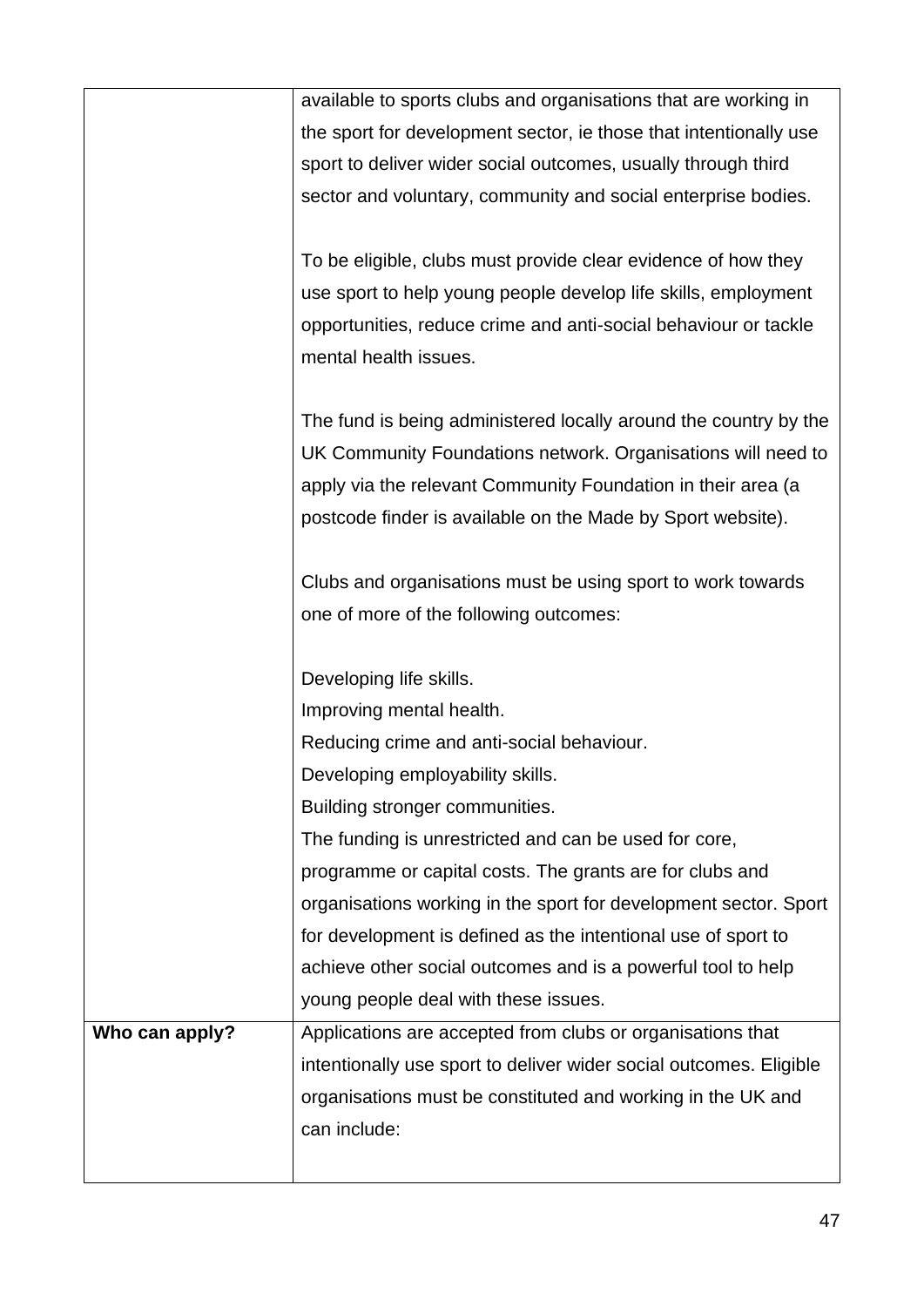|                             | Registered charities.                                            |  |
|-----------------------------|------------------------------------------------------------------|--|
|                             | Social enterprises and community interest companies (CICs).      |  |
|                             | Other not-for-profit organisations.                              |  |
|                             | The funders are looking for organisations that operate mostly in |  |
|                             | disadvantaged communities, often working collaboratively with    |  |
|                             | other partners to meet local need and may offer cross-sector     |  |
|                             | activities. Organisations must have an annual turnover of less   |  |
|                             | than £75,000.                                                    |  |
| <b>Grant amount:</b>        | One-off grants of up to £2,021 are available.                    |  |
| <b>Application process:</b> | Applications are made via the group's local community            |  |
|                             | foundation (a postcode finder link is available on the Made by   |  |
|                             | Sport website to help organisations find their relevant          |  |
|                             | community foundation). Each community foundation will have       |  |
|                             | their own application process. Applicants should check the       |  |
|                             | specific details on their relevant community foundation website. |  |
| Deadline:                   | Not specified                                                    |  |
| <b>Contact:</b>             | Tel: 07810 545291, Email: getinvolved@madebysport.com            |  |
| <b>Website:</b>             | https://www.madebysport.com/clubsincrisis                        |  |

#### **This funding bulletin is produced by**



**10GM is a joint venture to support the voluntary, community and social enterprise (VCSE) sector in Greater Manchester. The founding members are: Action Together, Bolton CVS, Macc and Salford CVS. For further information regarding 10GM please email:** [info@10GM.org.uk](mailto:info@10GM.org.uk)